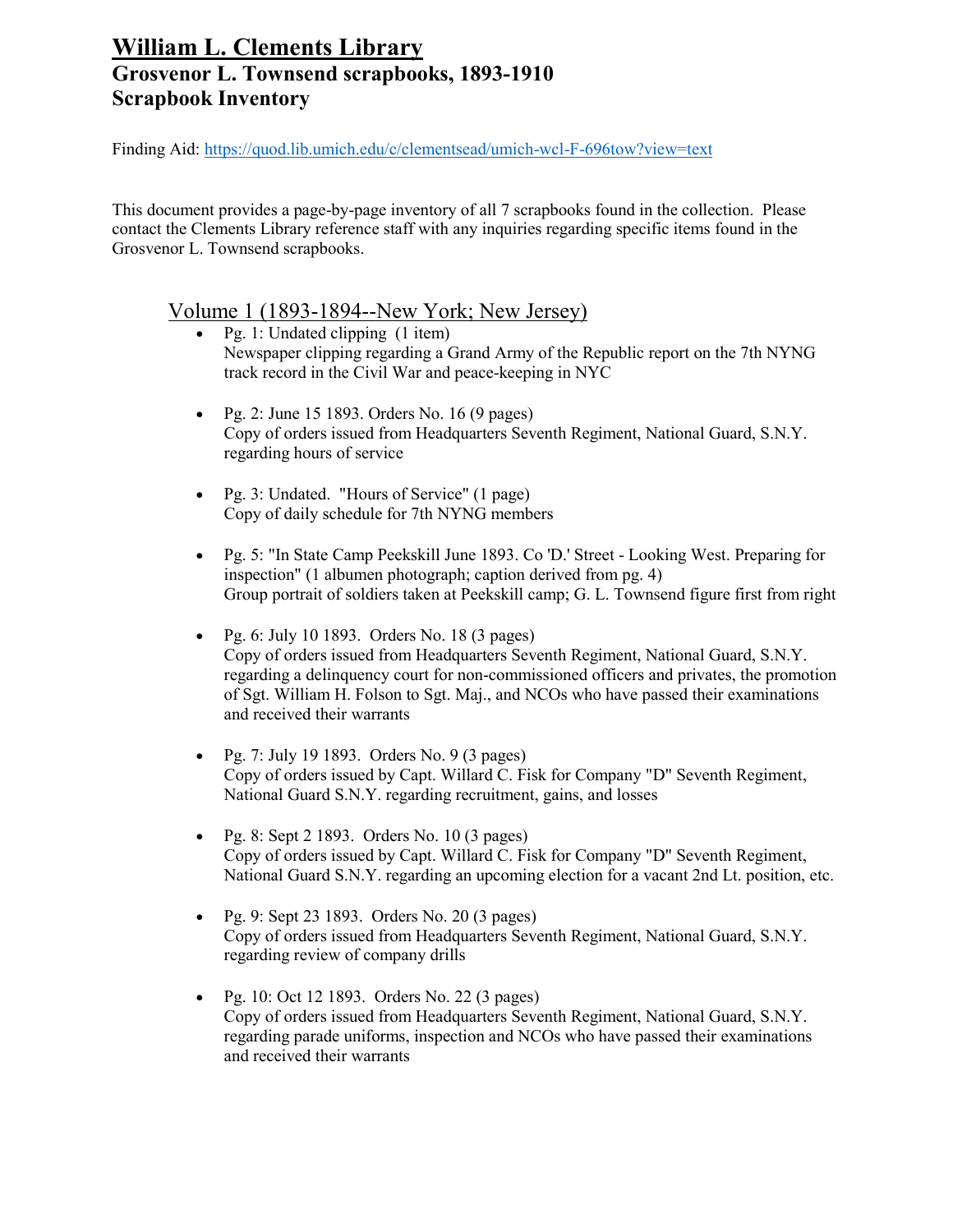- Pg. 11: Oct 1893 clippings  $(4 \text{ items})$ Newspaper clippings pertaining to 7th NYNG involvement in mock battle at Van Cortlandt Park
- Pg. 12: "Company D. 7th Regiment Rifle Competitions, Season 1893-1894. New York, Nov. 1st, 1893" (3 pages)
- Pg. 13: Nov and Dec 1893 clippings (3 items) Newspaper clippings from the *7th Regiment Gazette*, *New York Telegram*, and *Steven's Life* regarding the election of Townsend as youngest lance-corporal in history of 7th NYNG
- Pg. 14: Nov 8 1892. F. H. Clark ALS to G. L. Townsend; [New York City] (1 page) Letter imploring Townsend to practice hard in order to obtain a position on the Company D rifle team in preparation for an Abeel Cup competition
- Pg. 14: "The Seventh Regiment Rifle Club Armory Programme Season 1893-94" (20 pages)
- Pg. 15: Nov 20 1893. Orders No. 14 (3 pages) Copy of orders issued by Capt. Willard C. Fisk for Company "D" Seventh Regiment, National Guard S.N.Y. regarding drill resolutions, officer examinations and gains and losses
- Pg. 16: "Roster Company 'D,' 7th Reg't, N.G.S.N.Y. October 1893" (14 pages)
- Pg. 17: Dec 1893/Jan 1894. Armory checks from G. L. Townsend (3 items)
- Pg. 18: Nov 1893/Jan 1894 clippings (2 items) Newspaper clippings from the *New York World* and *7th Regiment Gazette* regarding the 7th NYNG visiting the battleship *New York*
- Pg. 18: Nov 29 1894. Invitation from "The Captain and Officers of the United States Ship New York" extended to G. L. Townsend (1 item)
- Pg. 19: Undated clippings [Dec 1893/Jan 1894?] (2 items) Newspaper clippings including an engraving of a bell and an article regarding the donation of a bell by the 7th NYNG to the battleship New York
- Pg. 20: Dec 3 1893 clipping  $(1$  item) Newspaper clipping from the *New York Herald* regarding rifle competitions
- Pg. 20: Dec 4 1893 extract of Orders No. 15 (1 page) Extract of orders issued by Capt. Willard C. Fisk detailing Townsend and Private Burdett Kipp as assistants to the Inspector of Rifle Practice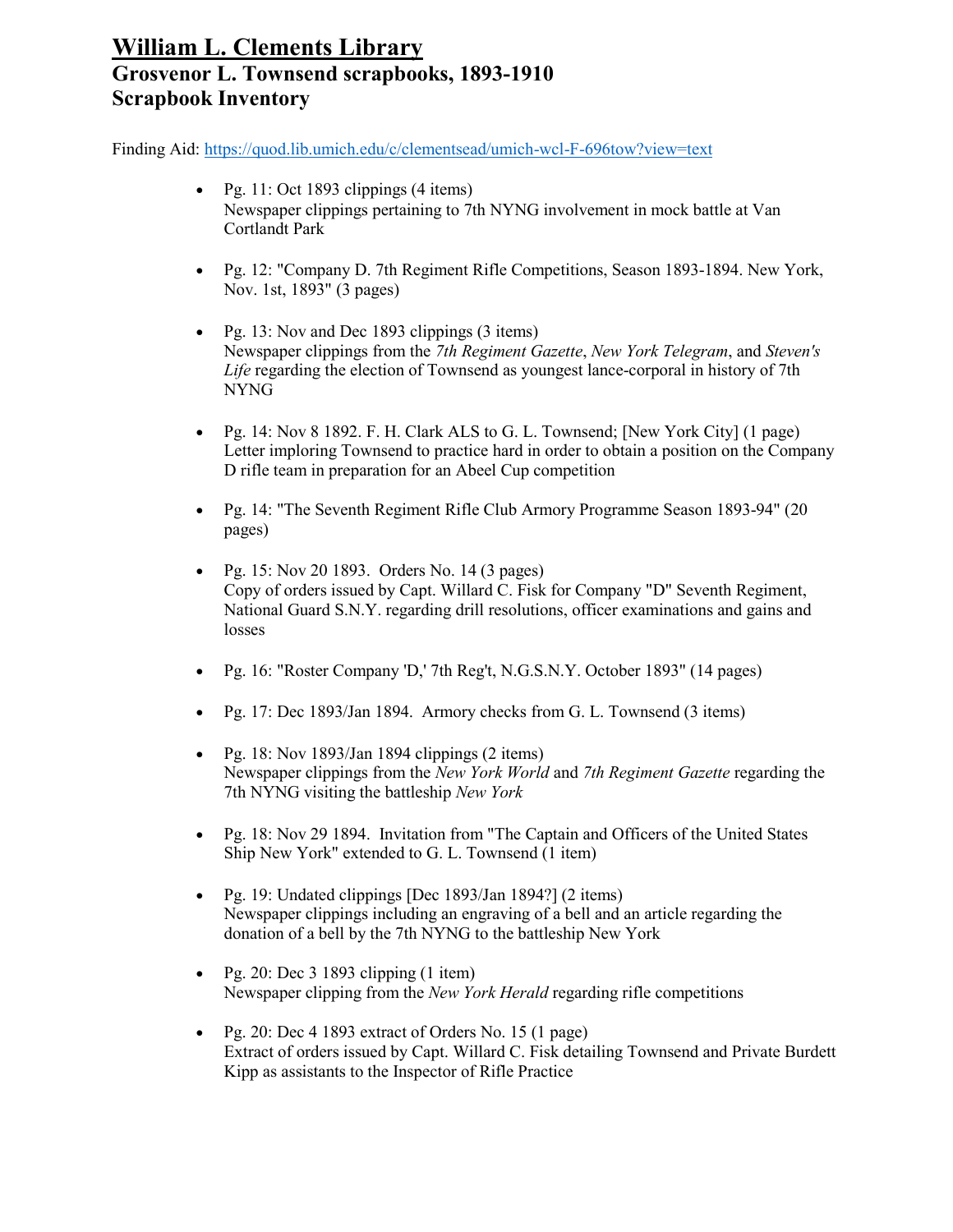- Pg. 21: "Roll of the Members Most Distinguished for Long and Faithful Service in the Seventh Regiment National Guard, S.N.Y...From the Regimental Muster Rolls, October 25th, 1893" (3 pages)
- Pg. 22: Dec 12 1893. Lt. Frederick H. Clark ALS to G. L. Townsend; New York. (1 page) Letter regarding Abeel Trophy rifle competition
- Pg. 23: [Dec 1893] "Company D Rifle Range Rules" (1 page)
- Pg. 24: Dec 4 1893 extract of Orders No. 15 (1 page) Extract of orders issued by Capt. Willard C. Fisk stating that Lance Corporals must report in their fatigue uniforms for their promotion exams
- Pg. 25: Dec 15 1893. Orders No. 24 (21 pages) Copy of orders issued from Headquarters Seventh Regiment, National Guard, S.N.Y. regarding outcomes of sharpshooting matches
- Pg. 26: Dec 29 1893 extract of Orders No. 15 (1 page) Extract of orders issued by Capt. Willard C. Fisk regarding clothing to be worn by noncommissioned officers (Quartermaster-Sergeant excepted) for meeting at Company D quarters in January
- Pg. 27: Jan 2 1894. Orders No. 1 (4 pages) Copy of orders issued by Capt. Willard C. Fisk for Company "D" Seventh Regiment, National Guard S.N.Y. regarding company gains and losses, rifle competitions, regimental games and financial reports
- Pg. 28: Jan 1894 clippings  $(2 \text{ items})$ Newspaper clippings from the *New York Sun* and *7th Regiment Gazette* regarding results of a sharpshooting competition and a theatre party hosted by Company D 7th NYNG
- Between pgs. 28 & 29: Jan 1 [1894] program listing musical and theatrical acts (1 page)
- Pg. 29: Jan 22 1894. Orders No. 2 (3 pages) Copy of orders issued from Headquarters Seventh Regiment, National Guard, S.N.Y. regarding dress specifications for drilling in the School of the Battalion and NCOs who have passed their examinations and received their warrants
- Pg. 30: Jan 1894 clippings  $(2 \text{ items})$ Newspaper clippings from the *New York Sun* regarding the Kemp Trophy shooting competition
- Pg. 31: Jan 1894 clipping  $(1$  item) Newspaper clipping from the 7th Regiment Gazette listing civil officers for the 7th NYNG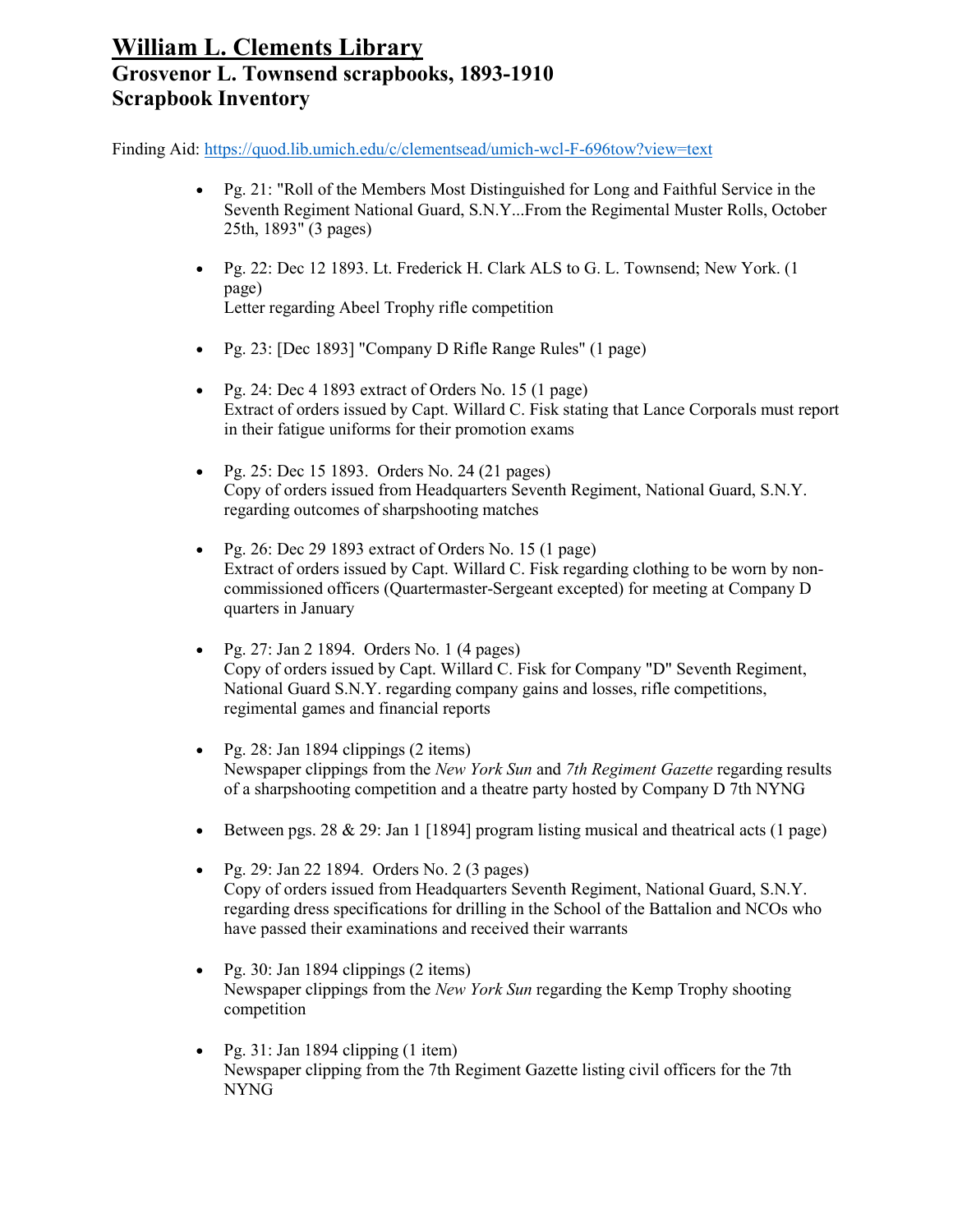- Pg. 31: Jan 1894 invitation to reception at Madison Square Garden for "The Old Guard" (3 pages)
- Pg. 32: Feb 1894 invitation to Company D dance at the 7th NYNG Armory (3 pages)
- Pg. 32: [Feb 1894] Dance card (1 item)
- Between pgs.  $32 \& 33$ : "Seventh Regiment Twenty=Sixth Games At the Armory December 8th 1894" (28 pages)
- Pg. 33: Feb 5 1894. Orders No. 4 (4 pages) Copy of orders issued from Headquarters Seventh Regiment, National Guard, S.N.Y. regarding dress for a parade, results of the Kemp Trophy, and a Hospital Corps detail
- Pg. 34: Feb 21 1894 clipping  $(1$  item) Newspaper clipping from the *New York Sun* regarding review of 7th NYNG by Maj-Gen. Josiah Porter and the subsequent awarding of marksmanship badges
- Pg. 34: Feb 20 1894 tickets for regimental review by Maj. Gen. Porter (2 items)
- Pg. 35: Feb 27 1894. Orders No. 6 (1 page) Copy of orders issued from Headquarters Seventh Regiment, National Guard, S.N.Y. regarding company dress for drill in the School of the Battalion
- Pg. 36: Feb 1894 clipping  $(1$  item) Newspaper clipping from the *7th Regiment Gazette* regarding winners of marksmanship medals
- Pg. 37: March 4 1894 clipping  $(1$  item) Newspaper clipping from the *New York Times* regarding regimental history of the 7th NYNG
- Pg. 38: March 15 1894. Orders No.  $8(4 \text{ pages})$ Copy of orders issued from Headquarters Seventh Regiment, National Guard, S.N.Y. regarding parade to be reviewed by Brig. Gen. Louis Fitzgerald and the New Armory Fund
- Pg. 39: "Roll of the Members of the seventh Regiment National Guard, S.N.Y...From the Regimental Muster Rolls, April 1st, 1894" (3 pages)
- Pg. 40: March 1894. Invitation for a 7th NYNG reception (3 pages)
- Pg. 42: March 30 1894 clipping  $(1$  item) Newspaper clipping from the *New York Herald* regarding the opening of the 7th NYNG's new Armory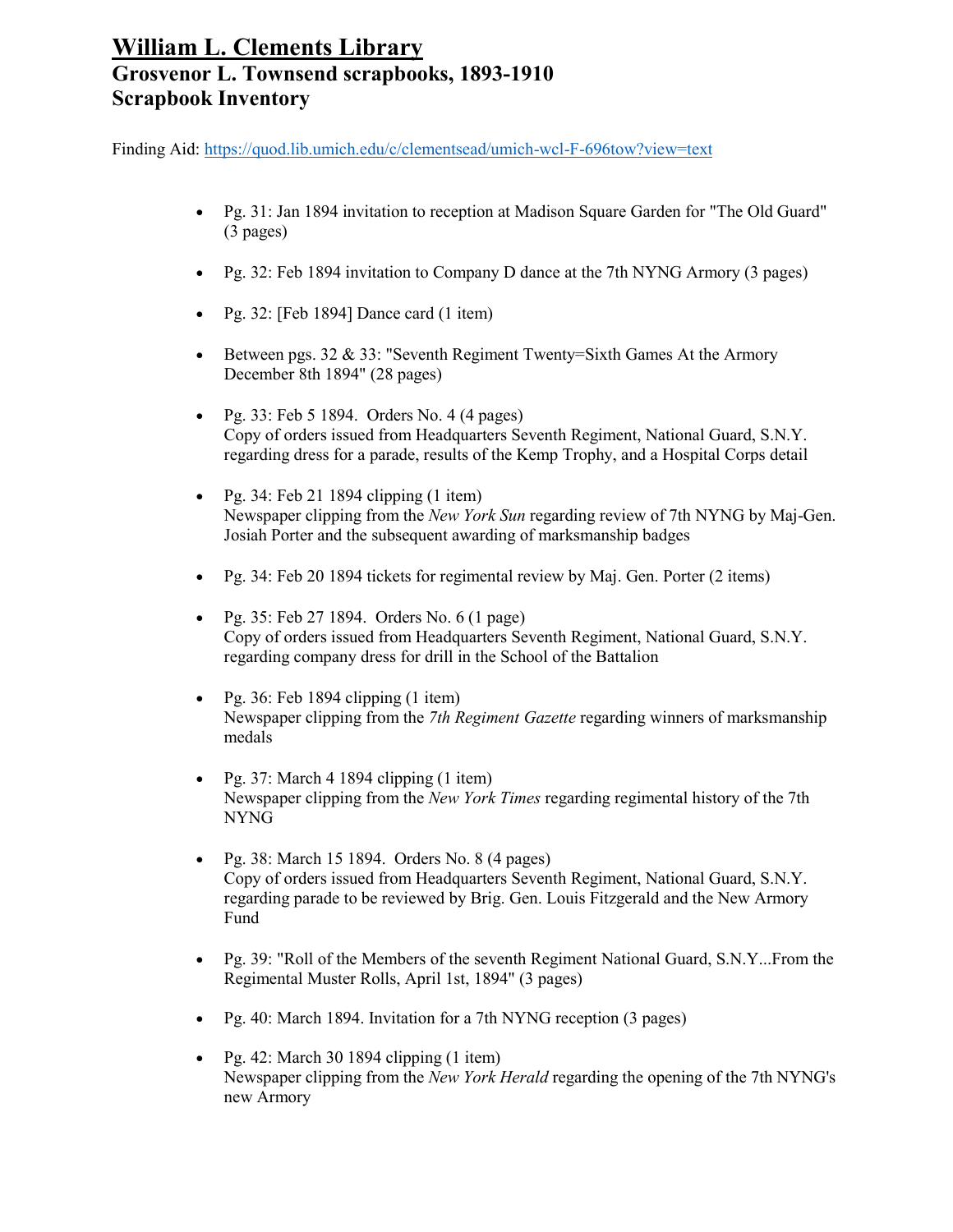- Pg. 43: March 30 1894 clipping  $(1$  item) Newspaper clipping from the *New York Tribune* regarding the opening of the 7th NYNG's new Armory
- Pg. 44: March 29 1894. Orders No. 10 (3 pages) Copy of orders issued from Headquarters Seventh Regiment, National Guard, S.N.Y. regarding parade, escort and NCOs who have passed their examinations and received their warrants
- Pg. 45: Undated clipping [March 1894?] (1 item) Newspaper clipping regarding the opening of the 7th NYNG's new Armory
- Pg. 46: April 13 1894. Armory check from G. L. Townsend (1 item)
- Pg. 47: "Seventh Regiment Twenty=Fifth Games April 7th, 1894" program cover (3) pages)
- Pg. 48: April 1894 clippings  $(2 \text{ items})$ Newspaper clippings from the *New York Herald* and *New York Sun* regarding regimental games and sharpshooting
- Pg. 49: April 9 1894. Orders No.  $3$  (4 pages) Copy of orders issued by Capt. Willard C. Fisk for Company "D" Seventh Regiment, National Guard S.N.Y. regarding meetings, classes, Armory drill records, the Company drill season, Armory and Company marksmanship matches, gains and losses
- Pg. 49: April 1 1894 clipping  $(1$  item) Newspaper clipping from the *New York Herald* regarding the new 7th NYNG Armory
- Pg. 50: April 22 1894 clipping  $(1$  item) Newspaper clipping from the *New York Sun* regarding mock invasion of West Point
- Pg. 51: April 16 1894. Orders No. 12 (1 page) Copy of orders issued from Headquarters Seventh Regiment, National Guard, S.N.Y. regarding rifle practice and an invitation from Chaplain David H. Greer for the Company to attend a sermon at St. Bartholomew's Church
- Between pgs. 52  $&$  53: April 29 1894. Program for church service at Saint Bartholomew's Church (3 pages)
- Pg. 53: May 1894 clippings (2 items) Two newspaper clippings from the *7th Regiment Gazette* and *New York Sun* regarding rifle competitions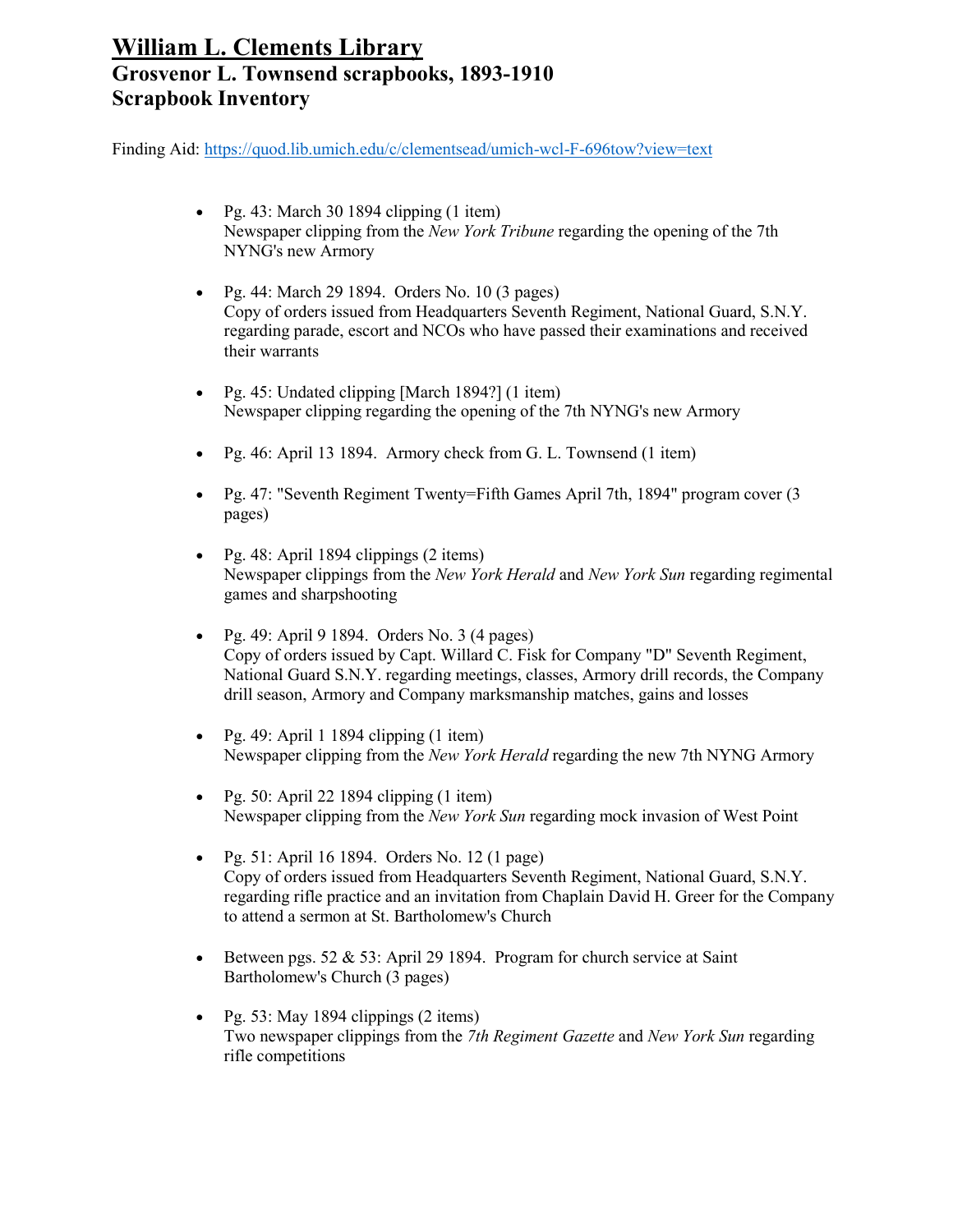- Pg. 54: May 2 1894. Capt. Willard C. Fisk TL to G. L. Townsend. New York. (1 page) Typed letter regarding an upcoming annual inspection
- Pg. 55: May 7 1894. Private Circular (3 pages) Copy of private circular issued by Capt. Willard C. Fisk for Company "D" Seventh Regiment, National Guard S.N.Y. regarding upcoming annual inspection, rifle practice at Creedmoor Rifle Range, and a field day at Van Cortlandt Park
- Pg. 56: May 8 1894. Orders No. 14 (1 page) Copy of orders issued from Headquarters Seventh Regiment, National Guard, S.N.Y. regarding annual inspection
- Pg. 57: "By-Laws, Company "D" Seventh Regiment. N.G.S.N.Y." (22 pages)
- Pg. 57: May 12 1894 clipping  $(1$  item) Newspaper clipping from the *New York Sun* regarding annual inspection
- Pg. 58: Undated clippings [May 1894?] (2 items) Newspaper clippings likely from the *7th Regiment Gazette* regarding results of rifle competitions at Creedmoor Rifle Range
- Pg. 58: May 28 1894 dues statement for G. L. Townsend (1 item)
- Pg. 59: June 1894 clipping  $(1$  item) Newspaper clipping from the *7th Regiment Gazette* regarding results of the Smith Trophy rifle competition
- Pg.  $60:$  May 27 1894 clipping  $(1$  item) Newspaper clipping from the *New York Sun* regarding mock battle at Van Cortlandt Park
- Pg. 61: May 23 1894. Capt. Willard C. Fisk TLS to G. L. Townsend. New York City. (1 page) Typed letter regarding Corporal examinations for Lance-Corporals
- Pg. 62: May 28 1894. Orders No. 4 (3 pages) Copy of orders issued by Capt. Willard C. Fisk for Company "D" Seventh Regiment, National Guard S.N.Y. regarding meetings, nominations for Sergeant, dress code considerations, and an upcoming locker inspection
- Between pgs.  $62 \& 63$ : "Roster of the Seventh Regiment, N.G.S.N.Y. May, 1894" (23) pages)
- Pg.  $63$ : July 11 1894. Orders No.  $6(3 \text{ pages})$ Copy of orders issued by Capt. Willard C. Fisk for Company "D" Seventh Regiment, National Guard S.N.Y. regarding upcoming visit to Sea Girt, New Jersey, dates for shooting practice at Creedmoor Rifle Range, and gains and losses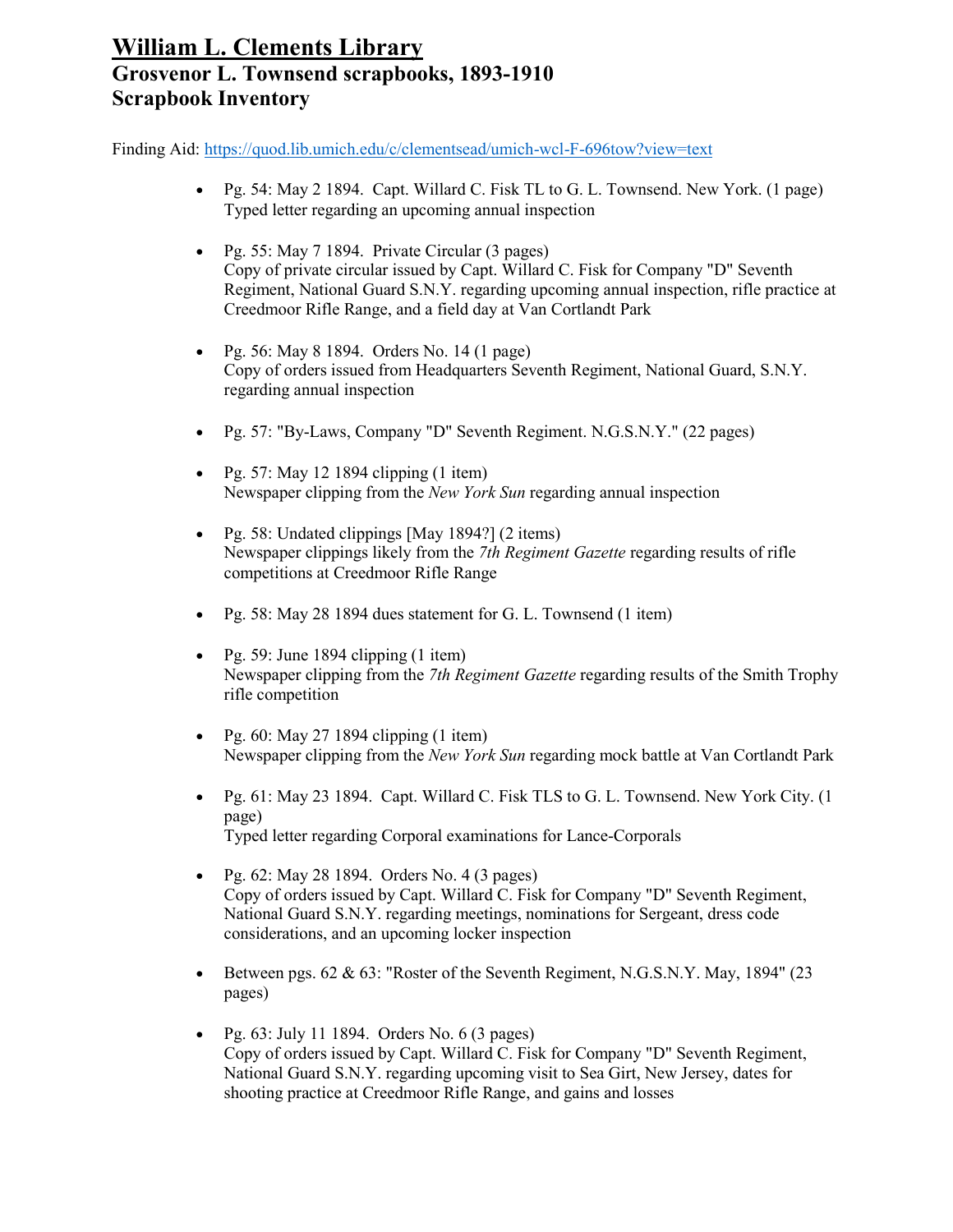- Pg. 64: July 10 1894. Capt. Willard C. Fisk TLS to G. L. Townsend. New York. (1 page) Letter concerning invitation to drill at Sea Girt, New Jersey
- Between pgs. 64 & 65: "Memorandum Extended Order Drill July 18th" [1894] (6 pages)
- Pg. 65: July 11 1894. Private Circular (1 page) Copy of private circular issued by Capt. Willard C. Fisk for Company "D" Seventh Regiment, National Guard S.N.Y. regarding arrangements for July 18th visit to Sea Girt, New Jersey
- Pg. 66: July 1894 clippings  $(3 \text{ items})$ Three newspaper clippings (two from the *New York Herald* and one from *New York World*) regarding 7th NYNG Co. D visit to Sea Girt, New Jersey
- Pg. 67: "At Sea-Girt, N.J. July 18 1894" (1 collodion photograph; caption derived from pg. 67) Group portrait of 7th NYNG Co. D at Sea Girt, New Jersey
- Pg.  $68:$  Aug 1894 clipping  $(1$  item) Newspaper clipping from the *7th Regiment Gazette* regarding July 18th trip to Sea Girt
- Pg. 68: Aug 3 1894 dues statement for G. L. Townsend (1 item)
- Pg.  $69:$  Sept 2 1894 clipping  $(1$  item) Newspaper clipping from the *New York Sun* regarding the Creedmoor Rifle Range
- Pg. 70: Sept 22 1894. Orders No. 7 (3 pages) Copy of orders issued by Capt. Willard C. Fisk for Company "D" Seventh Regiment, National Guard S.N.Y. regarding meetings, company drills, uniform specifications, assignments, etc.
- Pg. 71: Sept 24 1894. Orders No. 16 (3 pages) Copy of orders issued from Headquarters Seventh Regiment, National Guard, S.N.Y. regarding company drills, appointments, NCOs who have passed their examinations and received their warrants, Hospital Corps additions, the results of the O'Donohue Trophy shooting competition, and state regulations concerning lance corporals
- Pg. 72: Extract from *The Argosy*, Nov 1894 (5 pages) Article about the "Famous Old Seventh"
- Pg. 73: Sept 1894 clippings  $(1$  item) Newspaper clipping from the *7th Regiment Gazette* regarding opening of drill season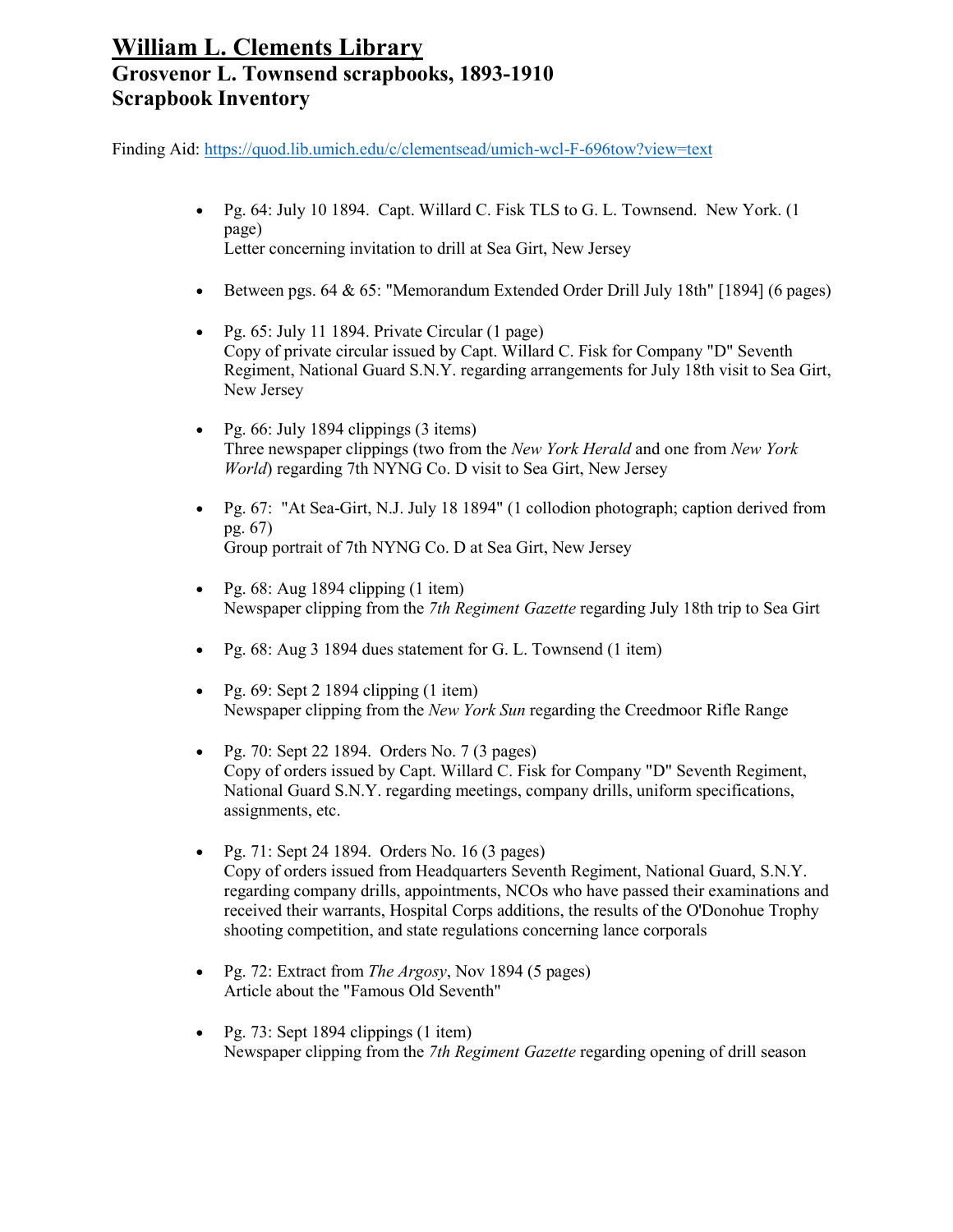- Pg. 74: Oct 17 1894. Orders No. 18 (1 page) Copy of orders issued from Headquarters Seventh Regiment, National Guard, S.N.Y. regarding uniforms for a parade at Van Cortlandt Park and an NCO who passed their examination and received their warrant
- Pg. 75: Oct 1894 clippings  $(2 \text{ items})$ Two newspaper clippings from the *New York Sun* and *Evening Sun* regarding mock battle at Van Cortlandt Park
- Pg. 76: Oct/Nov 1894 clippings  $(2 \text{ items})$ Two newspaper clippings from the *New York Sun* and *7th Regiment Gazette* regarding a dispute over registration of the 7th NYNG's athletic games and newly designed New York State service medals
- Pg. 77: Oct 1894 clipping  $(1$  item) Newspaper clipping from the *7th Regiment Gazette* regarding election of a new sergeant, vacancies, marriages, new recruits, etc.
- Pg. 78: Nov 5 1894. Orders No. 20 (3 pages) Copy of orders issued from Headquarters Seventh Regiment, National Guard, S.N.Y. regarding delinquency court, appointments, NCOs who passed their examinations and received their warrants, and the endorsement of Company D by the Inspector-General
- Between pgs. 78  $\&$  79: Jan 1894 typescript copies of memoranda regarding military instruction and inspection regulations for NCOs (3 pages)
- Between pgs. 78 & 79: Oct 29 1894. Orders No.  $8(1 \text{ page})$ Typescript copy of orders issued by Capt. Willard C. Fisk for Company "D" Seventh Regiment, National Guard S.N.Y. regarding exams for promotion to corporal
- Pg. 79: Dance cards from March 29 1894 7th NYNG reception (2 items)
- Pg. 79: Undated clipping  $[1894]$  (1 item) Newspaper clipping containing article about officers of the 7th NYNG
- Pg. 79: "Roster Company "D" 7th Regt. N.G.N.Y. October 1894" (12 pages)
- Pg. 80: Dec 1894/Feb 1895. Armory checks from G. L. Townsend (2 items)
- Pg. 81: "Seventh Regiment Twenty=Sixth Games At the Armory December 8th 1894" (cover page)
- Pg. 82: Nov/Dec 1894 clippings  $(3 \text{ items})$ Newspaper clippings from the *New York Sun*, *New York Times* and *7th Regiment Gazette* regarding regimental games, drilling, and a 7th Regiment fair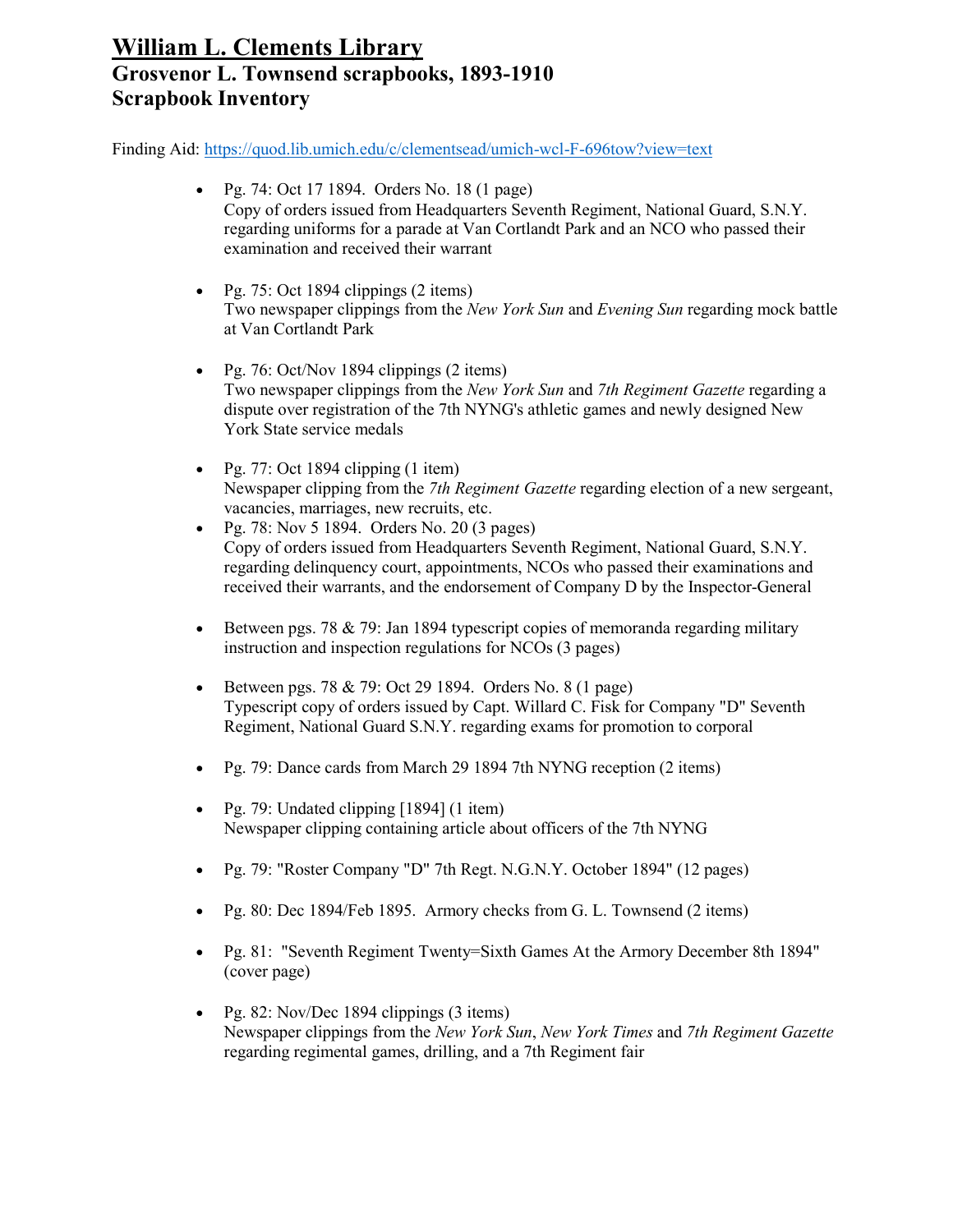Finding Aid:<https://quod.lib.umich.edu/c/clementsead/umich-wcl-F-696tow?view=text>

- Pg. 83: Dec 1894 clipping  $(1$  item) Newspaper clipping from the *7th Regiment Gazette* summarizing important happenings over the course of the year
- Pg. 84: Dec 1894 clipping  $(1$  item) Newspaper clipping from the *7th Regiment Gazette* regarding old by-laws of the 4th Company, 11th Regiment, issued in 1816
- Pg. 85: Jan 3 1895. Orders No. 1 (4 pages) Copy of orders issued by Capt. Willard C. Fisk for Company "D" Seventh Regiment, National Guard S.N.Y. regarding gains and losses, new warrants issued, inspection and rifle competition records, records from athletic games, and a financial report
- Pg. 87: Jan 7 1895. Orders No. 2 (1 page) Typescript copy of orders issued by Capt. Willard C. Fisk for Company "D" Seventh Regiment, National Guard S.N.Y. regarding drill and instruction at School of the **Battalion**
- Pg. 88: Jan 14 1895. Orders No. 2 (3 pages) Copy of orders issued from Headquarters Seventh Regiment, National Guard, S.N.Y. regarding parade uniforms, appointment of a new Quartermaster, NCOs who have passed their examinations and received their warrants, and delinquency court
- Pg. 89: Undated clipping [Jan 1895?] (1 item) Newspaper clipping from the *New York Sun* regarding Kemp Trophy rifle competition
- Pg. 90: Jan 1895 clipping  $(1$  item) Newspaper clipping from the *7th Regiment Gazette* regarding
- Pgs. 92/93: Lance Corporal Chevrons Nov 20 1893 to Dec 12 1894 (2 objects)

#### Volume 2 (1896--New York)

- Pg. 1: Halftone reproduction of portrait of Col. Daniel Appleton, 7th NYNG
- Pg. 3: Feb  $7 \frac{1896}{c}$  clipping (1 item) Newspaper clipping from the *New York Recorder* regarding successful regimental review by Gen. Edwin A. McAlpin
- Pg. 3: Ticket for "Review and Presentation of the State Medal for Faithful Service", Feb 6 1896 (1 item)
- Pg. 4: Advertisement page including ads for Chocolat Menier and Hardman Piano (1 page)
- Pg. 5: Feb 11 1896 menu for "Annual Theatre Party Company D, 7th Reg't, N.G., N.Y."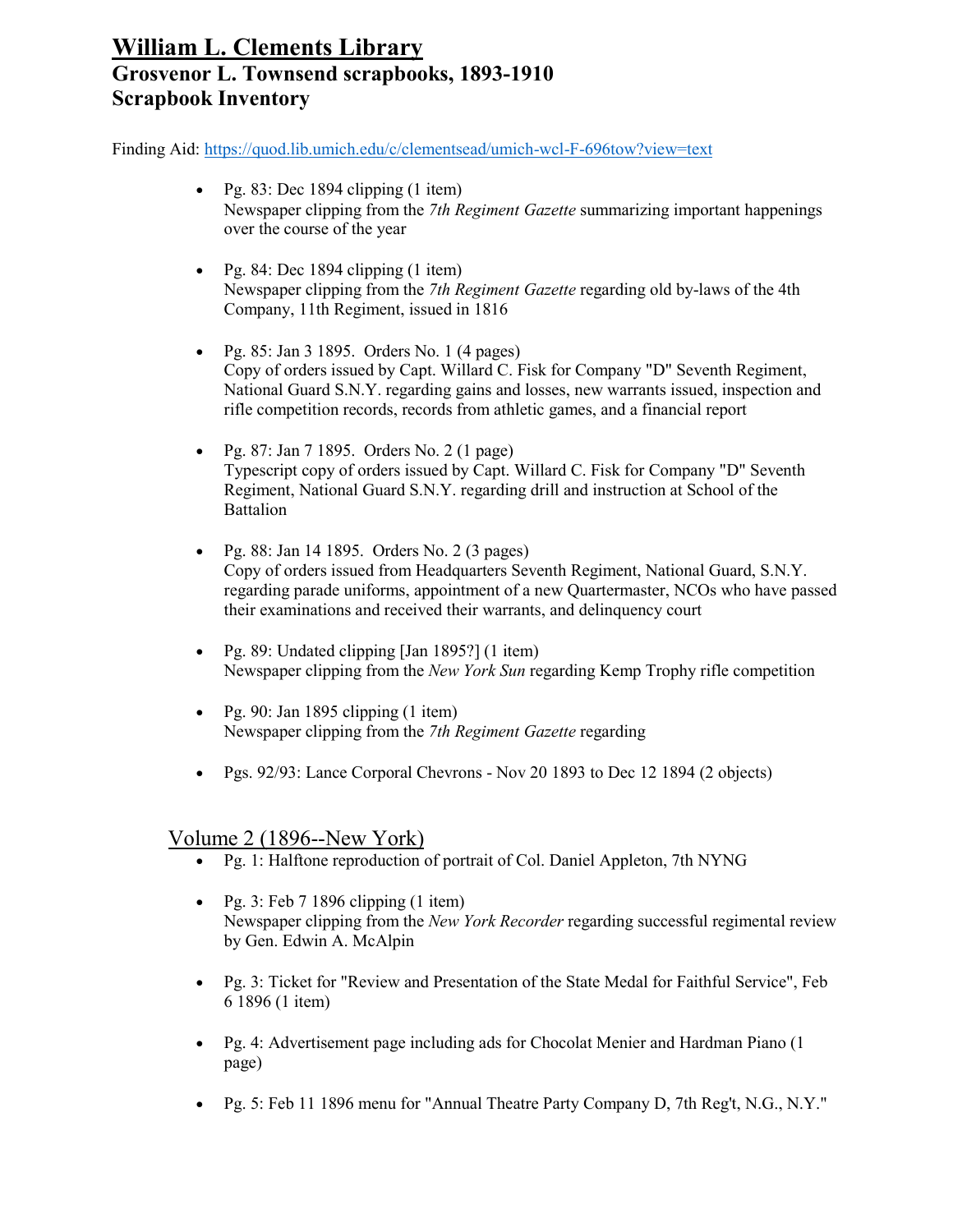- Pg.  $6:$  Feb 18 1896 clipping  $(1$  item) Newspaper clipping from the *New York Recorder* regarding Kemp and Clark Trophy rifle competitions
- Pg. 7: Feb 18 1896 document [New York] (1 page) Document on Company D 7th NYNG stationary stating Robert Mazet received monies sent by Townsend for purposes of entertainment for the Company
- Pg. 7: Feb-April 1896. Armory checks from G. L. Townsend (3 items)
- Pg. 8: Feb 19 1896. Orders No. 33B (3 pages) Copy of orders issued from Headquarters Seventh Regiment, National Guard, S.N.Y. regarding parade uniforms and admission, NCOs who have passed their examinations and received their warrants, assemblage specifications for 7th Regiment Companies and results of the Kemp and Clark Trophy rifle competitions
- Pg. 9: March 1896 clipping (1 item) Newspaper clipping from the *7th Regiment Gazette* regarding
- Pg. 11: Feb 25 1896. Orders No. 38C  $(3 \text{ pages})$ Copy of orders issued from Headquarters Seventh Regiment, National Guard, S.N.Y. regarding postponement of review by Gen. Fitzgerald and parade for review by Brig. Gen. Benjamin M. Whitlock
- Pg. 12: March 9 1896 tickets for drill parade (2 items)
- Pg. 13: Seat reservation placard (1 item)
- Pg. 14: March 1896 clippings  $(2 \text{ items})$ Two newspaper clippings from the *7th Regiment Gazette* and the *New York Herald* regarding review by Gen. Edwin A. McAlpin and the presentation of medals at the Creedmoor Rifle Range
- Pg. 15: March 18 1896. Orders No. 52D (3 pages) Copy of orders issued from Headquarters Seventh Regiment, National Guard, S.N.Y. regarding parade to be reviewed by Gen. Thomas H. Ruger, officers and members qualifying for Cross of Honor grades, an expulsion and set date for annual inspection
- Pgs.  $16 \& 17$ : March 1896 clipping (1 item) Newspaper clipping from the *7th Regiment Gazette* regarding Company D's "Theatre Party" and other goings on of Company D members
- Pg. 17: Undated [March 1896, New York]. (1 item) Signed postcard from Lt. Frederick H. Clark to G. L. Townsend regarding the latter's selection for the Abeel Trophy team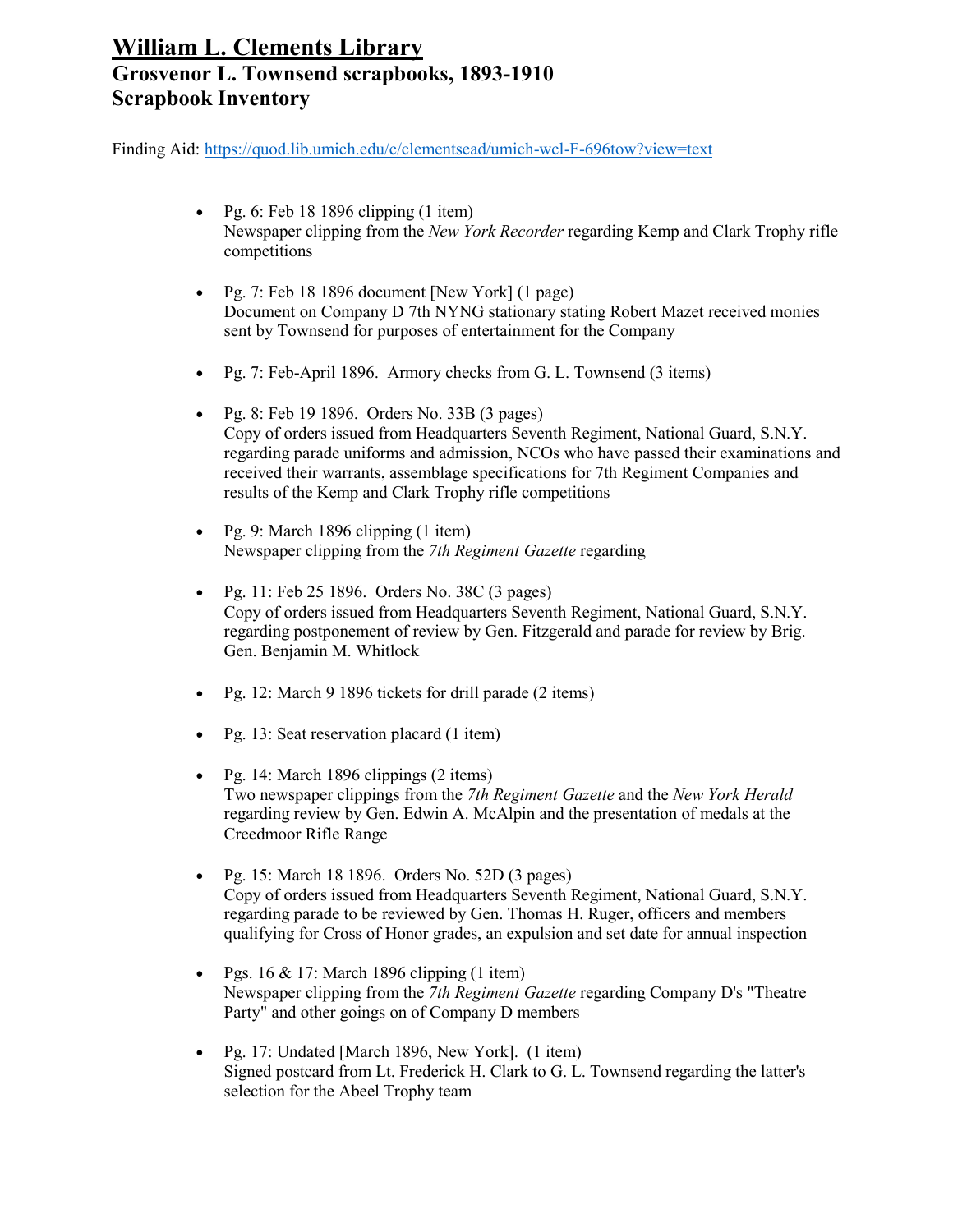- Pg. 17: March 27 1896 clipping  $(1$  item) Newspaper clipping from the *New York Herald* regarding Company D winning the Abeel Trophy
- Pg. 18: Order of track events for the 7th Regiment Athletic Association's 29th Games, April 11 1896 (1 page)
- Pg. 19: April 3 1896 clipping  $(1$  item) Newspaper clipping from the *New York Recorder* regarding regimental review by Gen. Thomas H. Ruger
- Pg. 19: Ticket for "Review and Presentation of the Cross of Honor for Long and Faithful Service, by Major-General Thomas H. Ruger, United States Army", April 2 1896 (1 item)
- Pg. 20: Undated clipping [April 1896?] (1 item) Newspaper clipping likely from the *7th Regiment Gazette* regarding review for presentation of marksmanship badges
- Pg. 21: April 1896 clipping  $(1$  item) Newspaper clipping from the *7th Regiment Gazette* regarding athletic and shooting competitions
- Pg. 22: April 7 1896. Orders No.  $3$  (3 pages) Copy of orders issued by Capt. Willard C. Fisk for Company "D" Seventh Regiment, National Guard S.N.Y. regarding special meeting, annual inspection, roll call for inspection, and directions for members to report to their CO by mail to indicate whether or not they will be present for the inspection
- Pg. 23: April 8 1896. Orders No. 71E  $(3 \text{ pages})$ Copy of orders issued from Headquarters Seventh Regiment, National Guard, S.N.Y. regarding annual inspection, invitation to a sermon at St. Bartholomew's Church, rifle practice at Creedmoor Rifle Range, and NCOs who have passed their examinations and received their warrants
- Pgs.  $26 \& 27$ : April 1896 clippings (2 items) Newspaper clippings from the *New York Herald* and *Amateur Athlete* regarding annual 7th Regiment games
- Pgs. 28 & 29: Etching of "Scene at Seventh Regiment Games. Company D winning the final heat of the chariot race amid great enthusiasm. Team: H.B. Snyder, J. Bissell, S.C. Hicks and W. Armstrong. Charioteer: W.W. Lee." (1 page)
- Pg. 30: April 26 1896. Program for church service at Saint Bartholomew's Church (3 pages)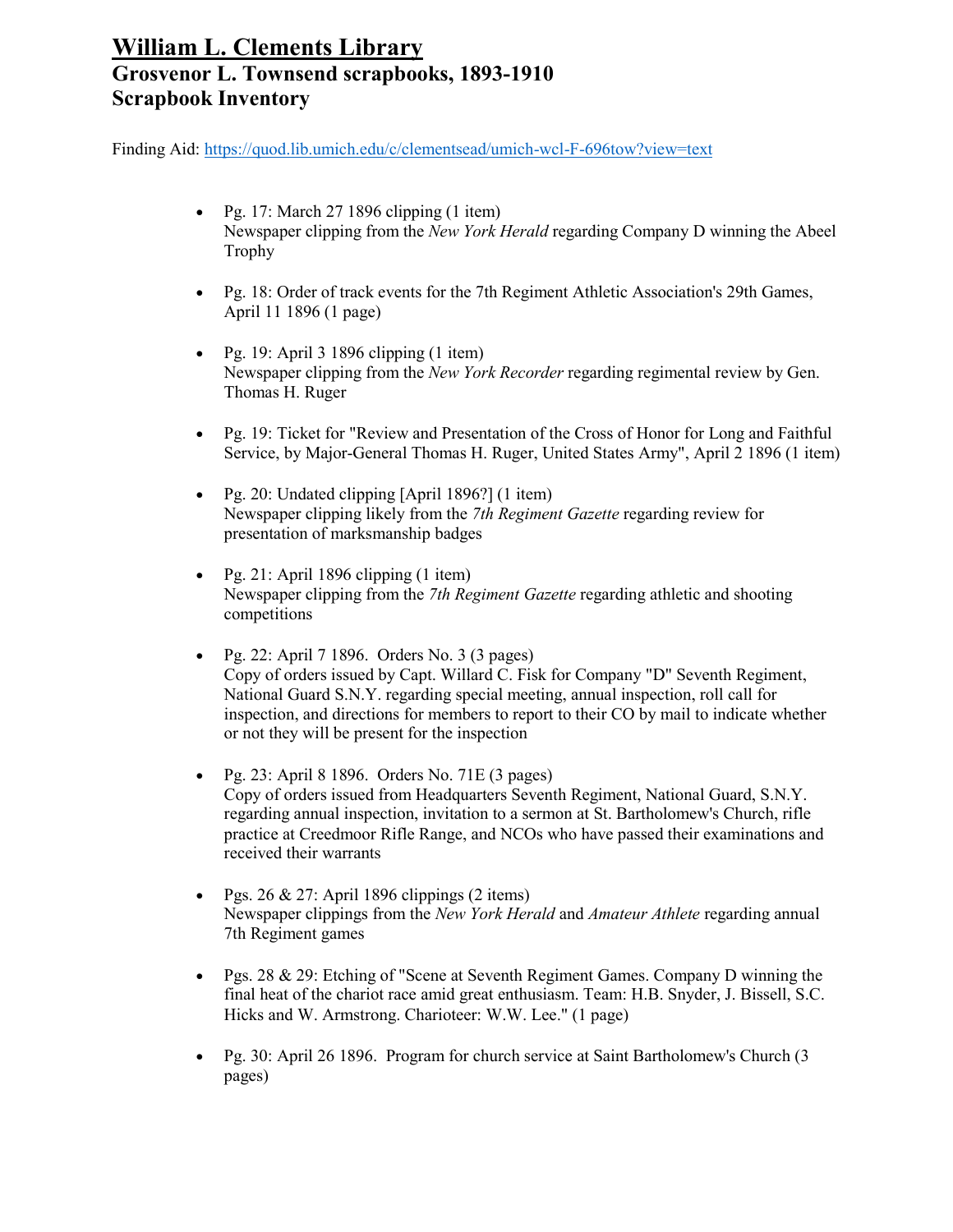- Pg. 31: April 27 1896 clipping  $(1$  item) Newspaper clipping from the *New York Recorder* regarding 7th NYNG attendance at annual service at St. Bartholomew's Church
- Pg. 32: April 13 1896. Circular to Non-Commissioned Officers (1 page) Copy of circular issued by Capt. Willard C. Fisk for NCOs of Company "D" Seventh Regiment, National Guard S.N.Y. regarding preparations for inspection
- Pg. 33: May 1896 clipping  $(1$  item) Newspaper clipping from the *7th Regiment Gazette* regarding resignation of Lt. Frederick H. Clark, victory at the Abeel Trophy, inspections, team medals, etc.
- Pg. 34: May 8 1896. Orders No. 4 (3 pages) Copy of orders issued by Capt. Willard C. Fisk for Company "D" Seventh Regiment, N.G.N.Y. regarding resignation of Lt. Frederick H. Clark and rifle practice at Creedmoor Rifle Range
- Pg. 35: May 16 1896. Orders No. 119F (3 pages) Copy of orders issued from Headquarters Seventh Regiment, National Guard, S.N.Y. regarding parade at Van Cortlandt Park, resignation of Lt. Frederick H. Clark, honorable discharge of George F. Bates, appointment of a new Color Bearer, and NCOs who have passed their examinations and received their warrants
- Pg. 36: May 25 1896. Orders No. 5 (3 pages) Copy of orders issued by Capt. Willard C. Fisk for Company "D" Seventh Regiment, N.G.N.Y. regarding their next meeting, drill season, and gains and losses
- Pg. 37: "Roster of the Seventh Regiment, N.G.N.Y. May, 1896" (23 pages)
- Pg. 38: "Pet of the Household" Undated cartoon showing a girl holding a cat standing on a B. T. Babbitt's soap box (1 item)
- Pg. 39: May 31 1896 clipping  $(1$  item) Newspaper clipping from the *New York Herald* regarding a baseball game against West Point cadets won by the 7th NYNG
- Pg. 40: June 1896 clipping  $(1$  item) Newspaper clipping from the *7th Regiment Gazette* regarding election of a new 2nd Lt.
- Pg. 41: June 1896 menu, invitation, and ticket for Company D's "Abel Team" dinner (3 items)
- Pg. 42: July 1896 clipping  $(1$  item) Newspaper clipping from the *7th Regiment Gazette* regarding Abeel Team dinner and assorted goings on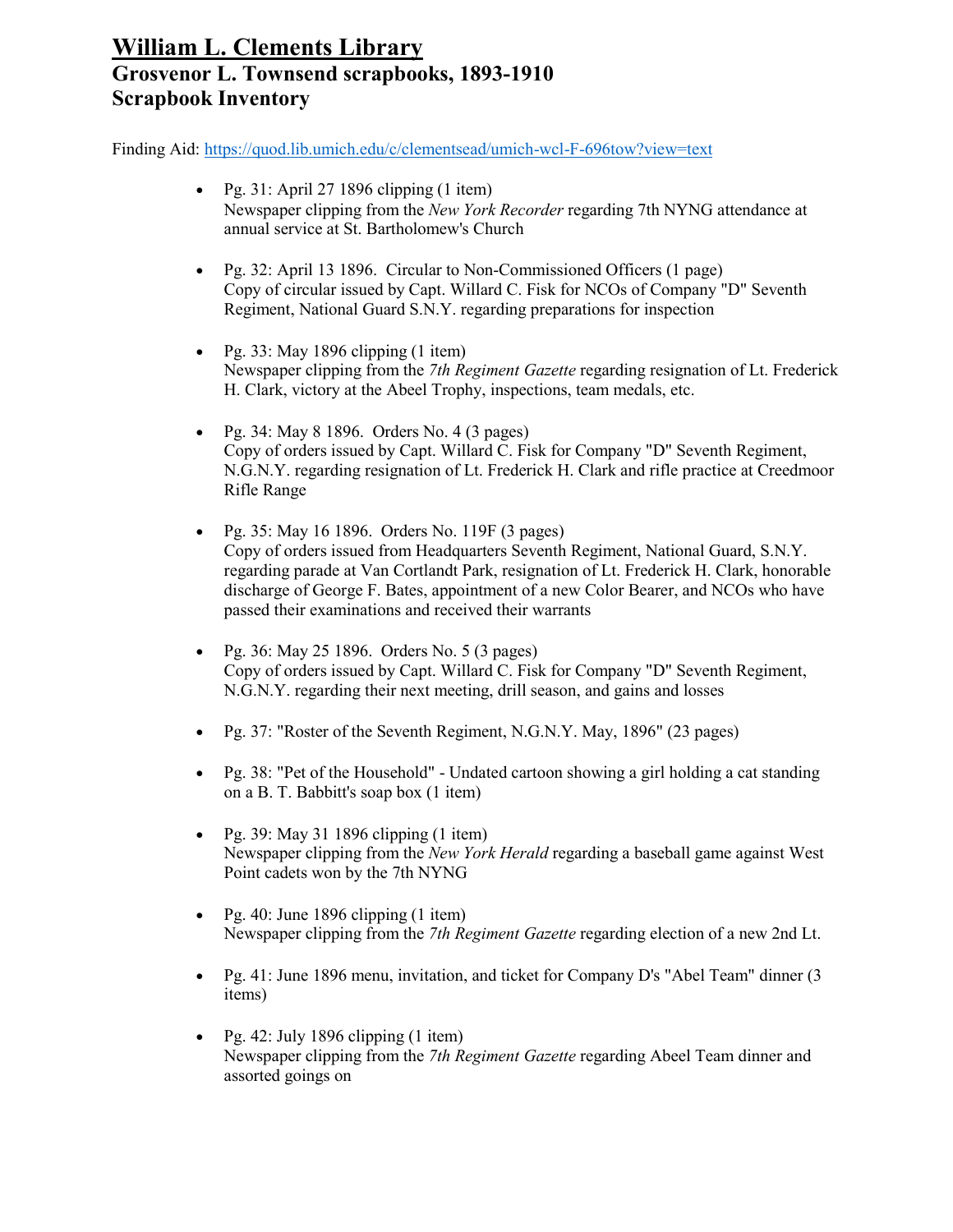- Pg. 43: 1896 halftone color print (1 item) Halftone reproduction of color lithograph titled "For Love or War?" showing the 7th NYNG marching in uniform
- Pg. 44: Sept-Oct 1896. Armory checks from G. L. Townsend (2 items)
- Pg. 45: July/Aug 1896 clippings  $(2 \text{ items})$ Newspaper clippings from the *7th Regiment Gazette* and *New York Sun* regarding the new clubhouse at Creedmoor Rifle Range
- Pg. 46: Aug 24 1896. Private circular to Non-Commissioned Officers (1 page) Copy of private circular issued by Capt. Willard C. Fisk for NCOs of Company "D" Seventh Regiment, National Guard S.N.Y. regarding parade for benefit of visiting Chinese viceroy Li Hongzhang
- Pg. 47: Halftone reproduction of portrait of "Viceroy Li Hung Chang" (1 item)
- Pg. 48: Aug 1896 clipping  $(1$  item) Newspaper clipping from the *7th Regiment Gazette* regarding assorted goings on and the new clubhouse at Creedmoor Rifle Range
- Pg. 49: Sept 11 1896. Capt. Willard C. Fisk TLS to G. L. Townsend. New York City. (1 page) Letter concerning next Company meeting and the need for new recruits
- Pg. 50: Sept 21 1896. Orders No. 7 (3 pages) Copy of orders issued by Capt. Willard C. Fisk for Company "D" Seventh Regiment, N.G.N.Y. regarding the next meeting, drills, fatigue uniforms, Armory range practice hours, inspection recommendations, etc.
- Pg. 51: Sept 23 1896. Orders No. 167G (3 pages) Copy of orders issued from Headquarters Seventh Regiment, National Guard, S.N.Y. regarding drills, inspection recommendations, NCOs who have passed their examinations and received their warrants, etc.
- Pg. 52: Sept 1896 clipping  $(1$  item) Newspaper clipping from the *7th Regiment Gazette* regarding Creedmoor Rifle Range and escorting Chinese viceroy Li Hongzhang
- Pg. 53: Oct 1896 clipping  $(1$  item) Newspaper clipping from the *7th Regiment Gazette* regarding assorted goings on and return of drill season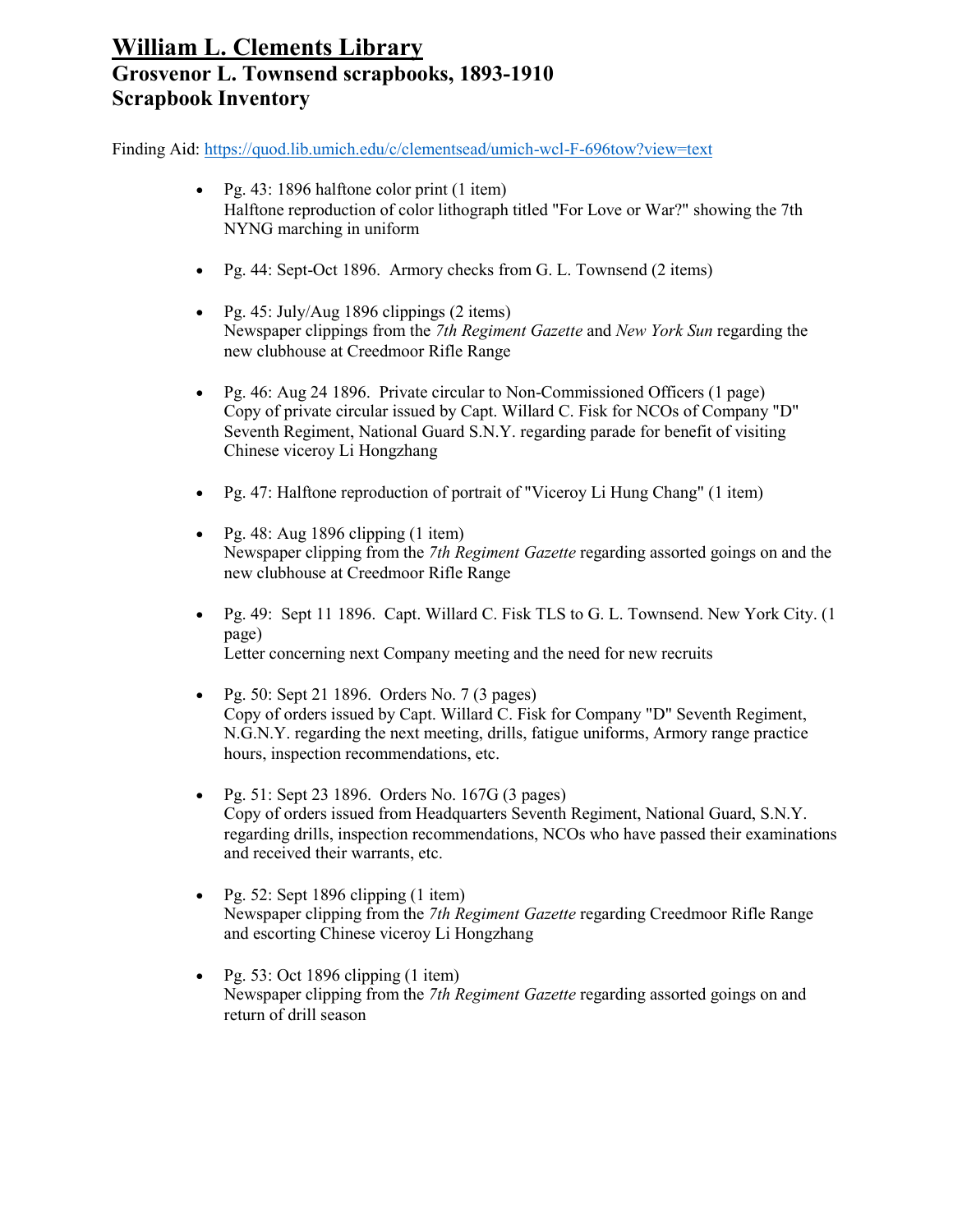- Pg. 54: Oct 10 1896. Orders No. 190H (3 pages) Copy of orders issued from Headquarters Seventh Regiment, National Guard, N.Y. regarding parade for Mayor of New York City, promotions and discharges, and NCOs who have passed their examinations and received their warrants
- Pgs. 55 & 56: Oct 18 1896 clipping  $(1$  item) Newspaper clipping from the *New York Herald* regarding the First Brigade NGNY parade; includes engraving showing troops passing under Washington Arch
- Between pgs. 56  $\&$  57: "Company D, 7th Regiment, N.G.N.Y. Rifle Competitions, Season 1896-97. New York, Nov. 9th, 1896." (3 pages)
- Pg. 57: Nov 1896 clipping  $(1$  item) Newspaper clipping from the *7th Regiment Gazette* regarding Lt. Robert Mazet's impending election from the 19th Assembly District and athletics
- Pg. 58: Nov 13 1896 subscription check from G. L. Townsend to the "Seventh Regiment" Gazette Association" (1 item)
- Pg. 59: "Company D, Seventh Regiment, N.G.N.Y. Directions for Marking Uniform and Equipments." [New York, 1896] (1 page)
- Pg. 60: Order of track events for the 7th Regiment Athletic Association's 30th Games, Dec 5 1896 (1 page)
- Pg.  $61:$  Dec 1896 clippings  $(3:$  items) Newspaper clippings from the *7th Regiment Gazette* containing cartoons related to regimental athletic games
- Pg. 62: Dec 10 1896 menu for Co. D 7th NGNY dinner from Browne's Chop House (1) item)
- Inside back cover: Loose undated clipping (1 item) Newspaper clipping of cartoon titled "Some of the Difficulties of the New Manual" showing two soldiers engaged in drill
- Inside back cover: Loose "Seventh Regiment Twenty=Ninth Games April 11th, 1896" program (40 pages)
- Inside back cover: Loose advertisement for "Annual Baseball Game West Point Cadets V 7th Regiment A. A. Decoration Day 1896" including halftone reproduction photographs of Col. Ernst, U.S.M.A. and Col. Appleton, 7th NYNG
- Inside back cover: Loose fragments of undated publication produced by Herald Square Theatre (12 pages)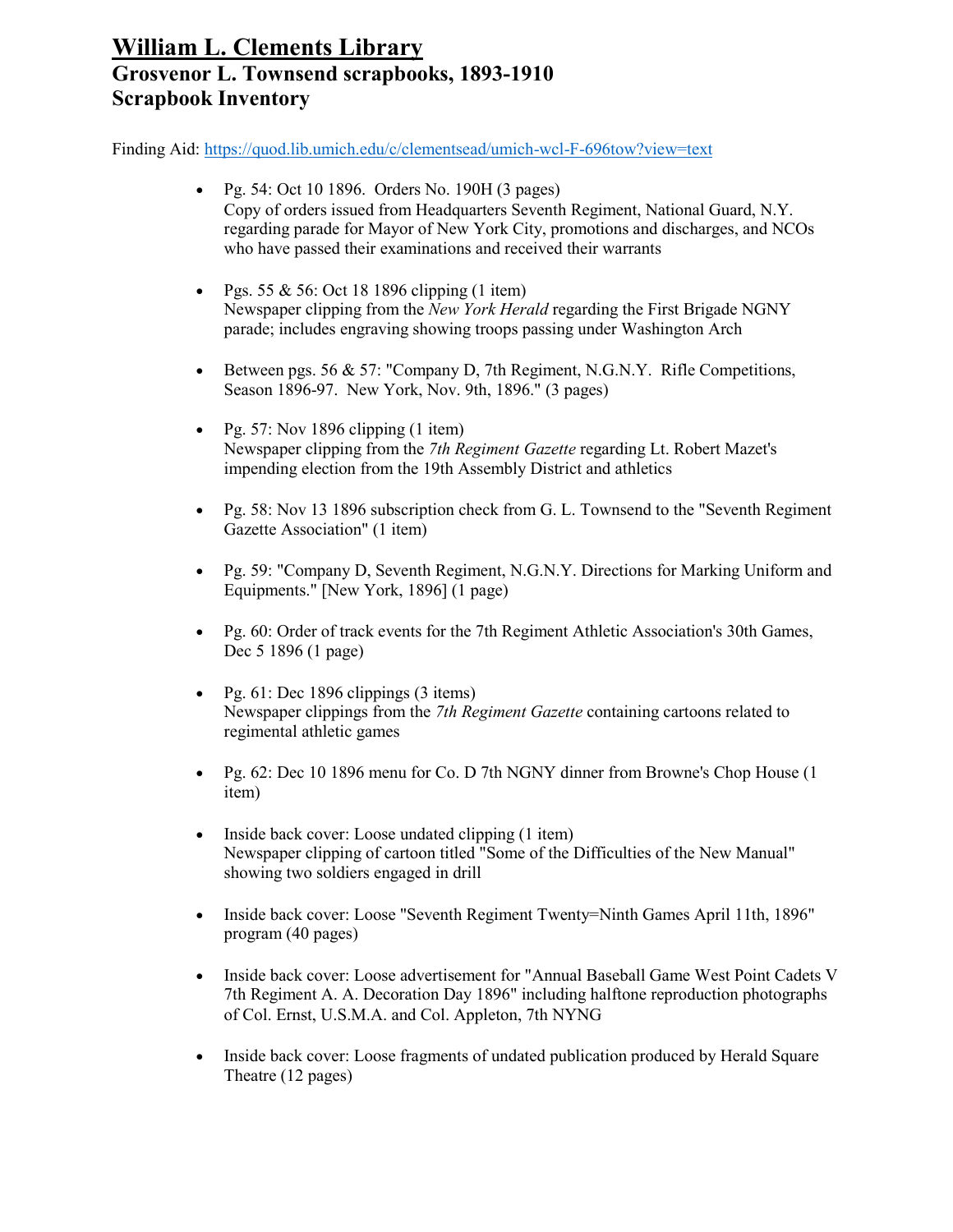Finding Aid:<https://quod.lib.umich.edu/c/clementsead/umich-wcl-F-696tow?view=text>

#### Volume 3 (1897-1898--New York)

- Pg. 1: "Snap Shots in Camp 1897--A Boygereau" (1 collodion photograph; inscribed caption present) Group portrait of nude men climbing waterfall; caption is a play on the name of French painter William-Adolphe Bougereau
- Pg. 2: "After the Base-Ball Game Collision. F. H. Romaine"; "Serg't Dougherty, P. Cook"; "Officers and 'Non-Coms'"; "Cap't Fisk" (4 collodion photographs; inscribed captions present) Photographs of 7th NYNG officers and soldiers
- Pg. 3: "'S.C.' Roselle"; "Serg't Eldredge"; "MacLea, Romaine, Townsend"; Officer with woman (4 collodion photographs; inscribed captions present) Photographs of 7th NYNG officers and soldiers
- Pg. 4: Aug 1897 clipping  $(1$  item) Newspaper clipping from the *7th Regiment Gazette* regarding Creedmoor Rifle Range and assorted goings on
- Pg. 5: Sept 20 1897. Orders No. 9 (3 pages) Copy of orders issued by Capt. Willard C. Fisk for Company "D" Seventh Regiment, N.G.N.Y. regarding the next meeting, drill resumption, uniform and equipment preparations, officer detail, Armory range rules, Creedmoor Rifle Range, securing recruits, gains and losses, and the death of Col. William H. Riblet
- Pg. 6: Sept 23 1897. Orders No.  $167K$  (3 pages) Copy of orders issued from Headquarters Seventh Regiment, National Guard, N.Y. regarding resumption of drills, history behind the name change of the 7th NYNG (previously the 27th NYNG) in 1847, and discharges/retirements
- Pg. 7: Sept 1897 check from G. L. Townsend to Co. D 7th Regiment NYNG (1 item)
- Pg. 7: "In Camp 1897" (6 images; inscribed captions present) Halftone reproduction images showing soldiers, officers, and camp scenes including an "'Argument' Between A Sentry And His Corporal"; "Drawing A Cork, On A Hot Day After Battalion Drill"; "The Colonel"; "'Jack' Staying True To His Best Girl, Who Remained In The City. The Camera Expose"; "House-Cleaning"; and "On Lenox Avenue"
- Pg. 8: Sept 29 1897. Orders No. 168L (1 page) Copy of orders issued from Headquarters Seventh Regiment, National Guard, N.Y. regarding exercises in Van Cortlandt Park, promotions, and NCOs who have passed their examinations and received their warrants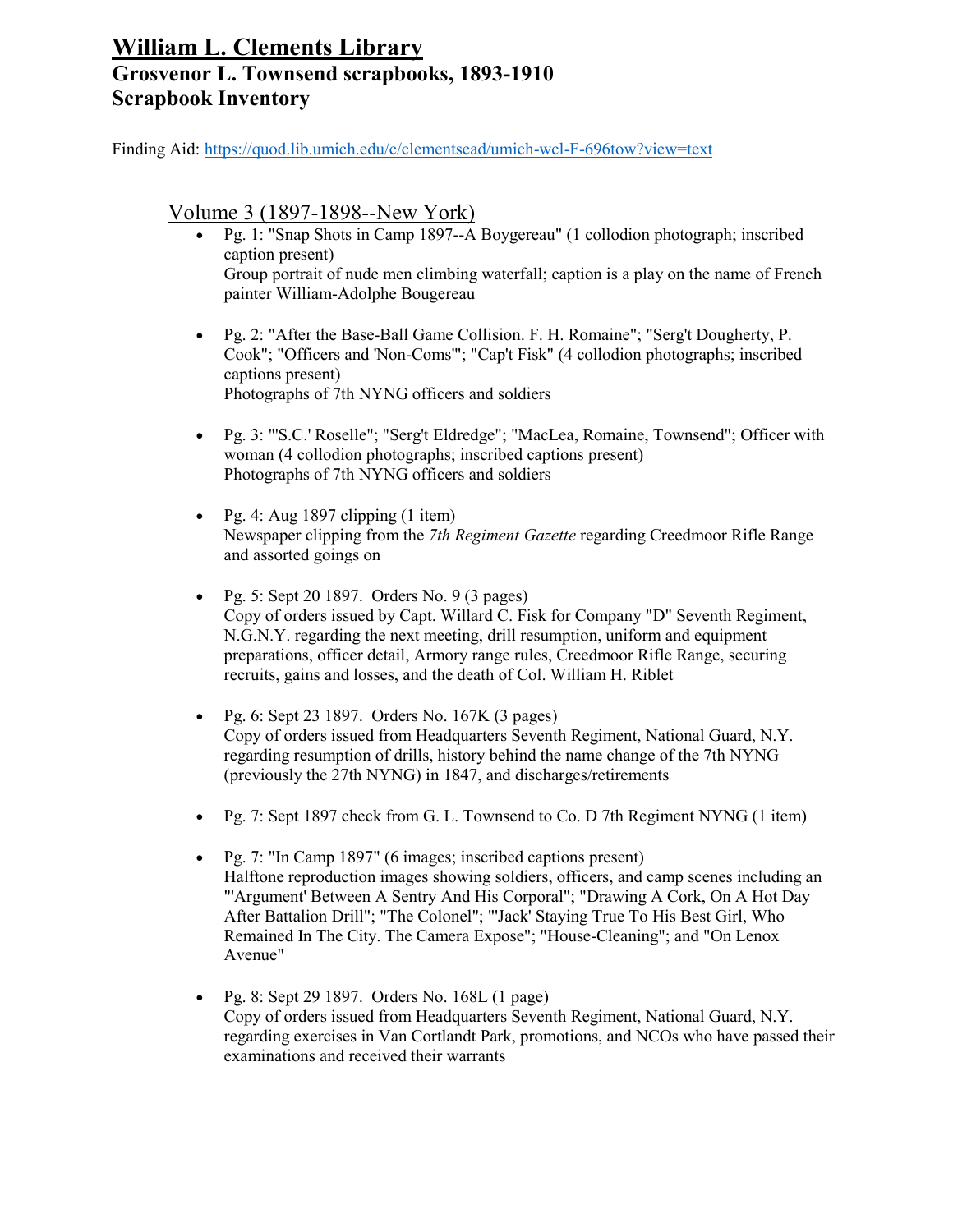- Pg. 9: "The Seventh Regiment Rifle Club Armory Programme Season 1897-98" (40 pages)
- Pg. 10: Sept 1897 clipping (1 item) Newspaper clipping from the *7th Regiment Gazette* regarding regimental rifle team, Creedmoor Rifle Range, new regulations, and assorted goings on
- Pg. 11: Oct 10 1897 clippings  $(1$  item) Newspaper clipping from the *New York Sun* regarding mock battle at Van Cortlandt Park.; includes topographical sketch of Van Cortlandt Park
- Pg. 12: Halftone reproduction image of soldiers at Van Cortlandt Park during mock battle (1 image)
- Pgs.  $12 \& 13$ : Oct 10 1897 clipping (1 item) Newspaper clipping from the *New York Herald* showing engraving of "The Battle of Van Cortlandt Park"
- Pgs. 14 & 15: Oct 1897 clipping  $(1$  item) Clipping from *Harper's Weekly* showing halftone reproduction images of scenes from "Sham Battle and Review of the First Brigade, National Guard of New York, at Van Cortlandt Park"
- Pg. 16: Oct 25 1897. Circular to Non-Commissioned Officers (1 page) Copy of circular issued by Capt. Willard C. Fisk for NCOs of Company "D" Seventh Regiment, NGNY regarding new manual of arms for the Springfield rifle
- Pg. 17: Oct 1897 clipping  $(1$  item) Newspaper clipping from the *7th Regiment Gazette* regarding assorted goings on in Company C, 7th NYNG
- Pg. 18: Nov 8 1897. Circular to Non-Commissioned Officers (2 pages) Copy of circular issued by Capt. Willard C. Fisk for NCOs of Company "D" Seventh Regiment, NGNY regarding new manual of arms for the Springfield rifle
- Pg. 19: "Company D, 7th Regiment, N.G.N.Y. Rifle Competitions, Season 1897-98. New York, Nov. 15th, 1897" (3 pages)
- Pg. 20: Dec 1 1897 subscription check from G. L. Townsend to the "Seventh Regiment" Gazette Association" (1 item)
- Pg. 21: "Seventh Regiment Thirty-second Games Dec 4th, 1897" full program (41 pages)
- Pg. 22: Dec 5 1897 clipping  $(1$  item) Newspaper clipping from the *New York Sun* regarding annual Seventh Regiment Games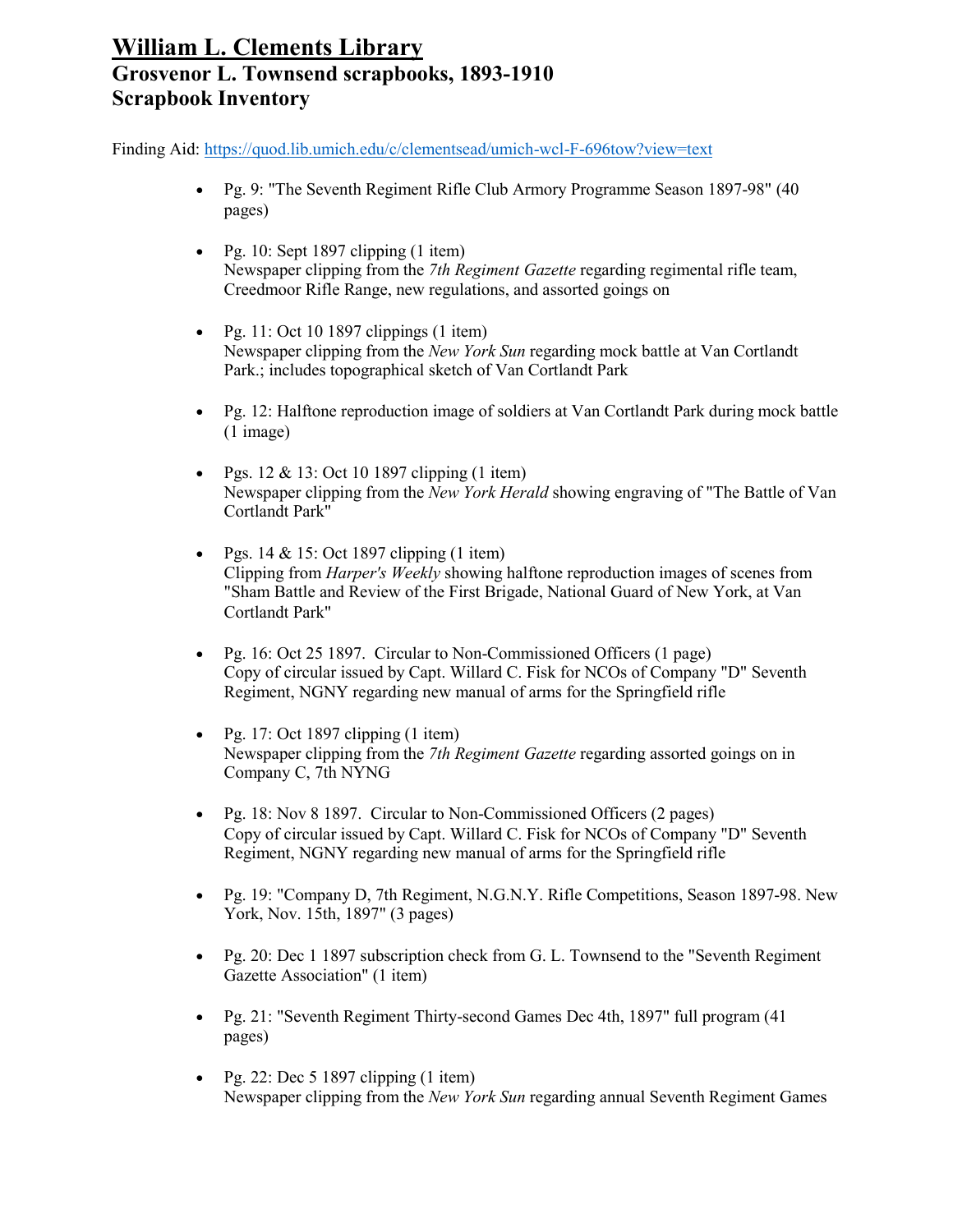Finding Aid:<https://quod.lib.umich.edu/c/clementsead/umich-wcl-F-696tow?view=text>

• Pg. 23: "Camp Snapshots June 1897" (4 collodion photographs; inscribed captions present)

Four photographs of 7th NYNG officers and soldiers including "Hallenbeck"; "R. K. MacLea"; "Corp. G. L. Townsend"; and "Townsend, Smedley, Tobias, Heuer, Hallenbeck"

- Pg. 24: Nov 1897 clipping  $(1$  item) Newspaper clipping from the *7th Regiment Gazette* showing satirical cartoon titled "When the Governor calls the Seventh Out."
- Pgs.  $25-28$ : Dec 19 1897 clippings (5 items) Newspaper clippings from *The Mail and Express* regarding the 7th NYNG Armory including 4 halftone reproduction images of various rooms and spaces in the Armory
- Pg. 29: Dec 31 1897. Orders No. 234M (19 pages) Copy of orders issued from Headquarters Seventh Regiment, National Guard, N.Y. regarding Creedmoor Rifle Range, regimental rifle teams, and marksmanship grades
- Pgs.  $30 \& 31$ : Dec 1897 clippings (2 items) Newspaper clippings from the *7th Regiment Gazette* regarding an upcoming party, rifle competitions, and assorted goings on; includes halftone reproduction portraits of Capt. Willard C. Fisk and Col. Daniel Appleton
- Pg. 32: Undated clipping  $[1897?]$  (1 item) Newspaper clipping possibly from the *7th Regiment Gazette* showing a cartoon titled "The Jealous Corporal's Revenge"
- Pg. 33: Undated clipping  $[1897?]$  (1 item) Newspaper clipping possibly from the *7th Regiment Gazette* showing a halftone reproduction of an engraving detailing different 7th NYNG uniforms from 1806 to 1897
- Pg. 34: Jan 8 1898. Orders No. 1 (4 pages) Copy of orders issued by Capt. Willard C. Fisk for Company "D" Seventh Regiment, N.G.N.Y. regarding gains and losses, records from past regimental games, and a financial report
- Pg. 35: Jan 10 1898. Orders No. 2 (1 page) Typescript extract of orders issued by Capt. Willard C. Fisk for Company "D" Seventh Regiment, N.G.N.Y. regarding NCOs reporting for drill and instruction in the School of the Battalion
- Pg. 36: Jan 10 1898. Orders No. 2 (1 page) Typescript extract of orders issued by Capt. Willard C. Fisk for Company "D" Seventh Regiment, N.G.N.Y. regarding NCOs reporting for inspection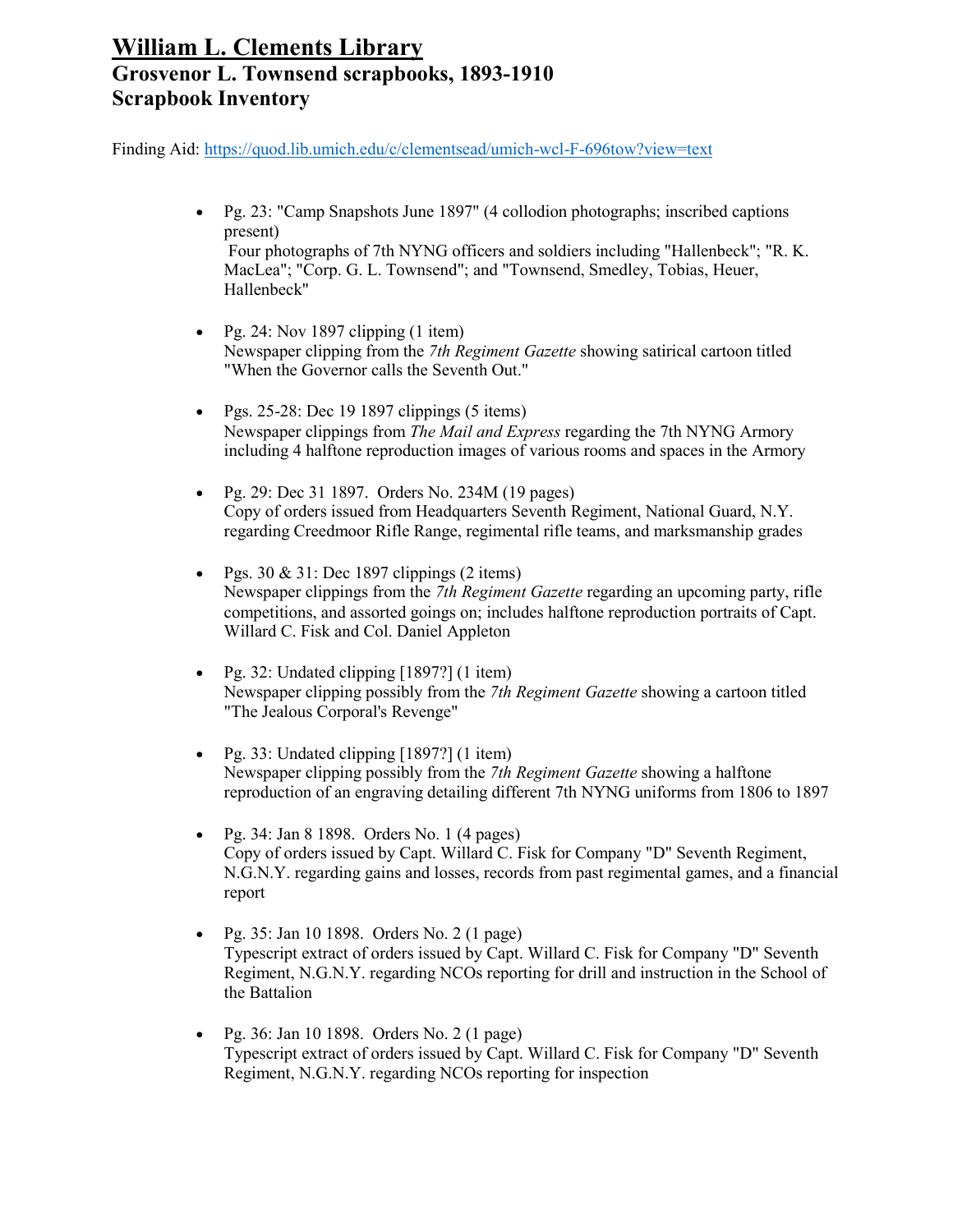- Pg. 37: Jan 15 1898. Orders No. 3A (3 pages) Copy of orders issued from Headquarters Seventh Regiment, National Guard, N.Y. regarding parade for review by Col. William Seward, State Decoration for Faithful Service recipients, resignations, promotions, NCOs who have passed their examinations and received their warrants, and notes from the Inspector-General
- Pg. 38: Jan 18 1898 clipping  $(1$  item) Newspaper clipping from the *New York Sun* regarding Kemp and Clark Trophy rifle competition results
- Pg. 39: Jan 1898 clipping  $(1$  item) Newspaper clipping from the *7th Regiment Gazette* regarding rifle competitions and assorted goings on
- Pg. 40: Undated clippings [1898] (2 items) Newspaper clippings possibly from the *7th Regiment Gazette* regarding annual Dutch of the Fourth Company at the Knickerbocker and the Boston Cadet Loving Cup presented by the 7th NGNY to the First Corps of Cadets in the Massachusetts Volunteer Militia on May 31 1897
- Pg. 41: Feb 11 1898. Orders No. 25B  $(3 \text{ pages})$ Copy of orders issued from Headquarters Seventh Regiment, National Guard, N.Y. regarding parade for inspection, delinquency court, drill at the School of the Battalion, and NCOs who have passed their examinations and received their warrants
- Pg. 42: Feb 16 1898. Private circular (1 page) Copy of private circular issued by Capt. Willard C. Fisk for Company "D" Seventh Regiment, N.G.N.Y. regarding annual inspection and muster
- Pg. 43: Feb 24 1898 clipping (1 item) Newspaper clipping from the *New York Times* regarding annual inspection of the 7th NYNG
- Pg. 44: Blank paper with 7th NYNG Company D letterhead (1 page)
- Pg. 45: Template of document regarding notice to appear before the Committee on Discipline (1 item)
- Pg. 46: Feb 1898 clipping (1 item) Newspaper clipping from the *7th Regiment Gazette* regarding civil officers and committees for the coming year, qualifications for medals, Creedmoor Rifle Range, and assorted goings on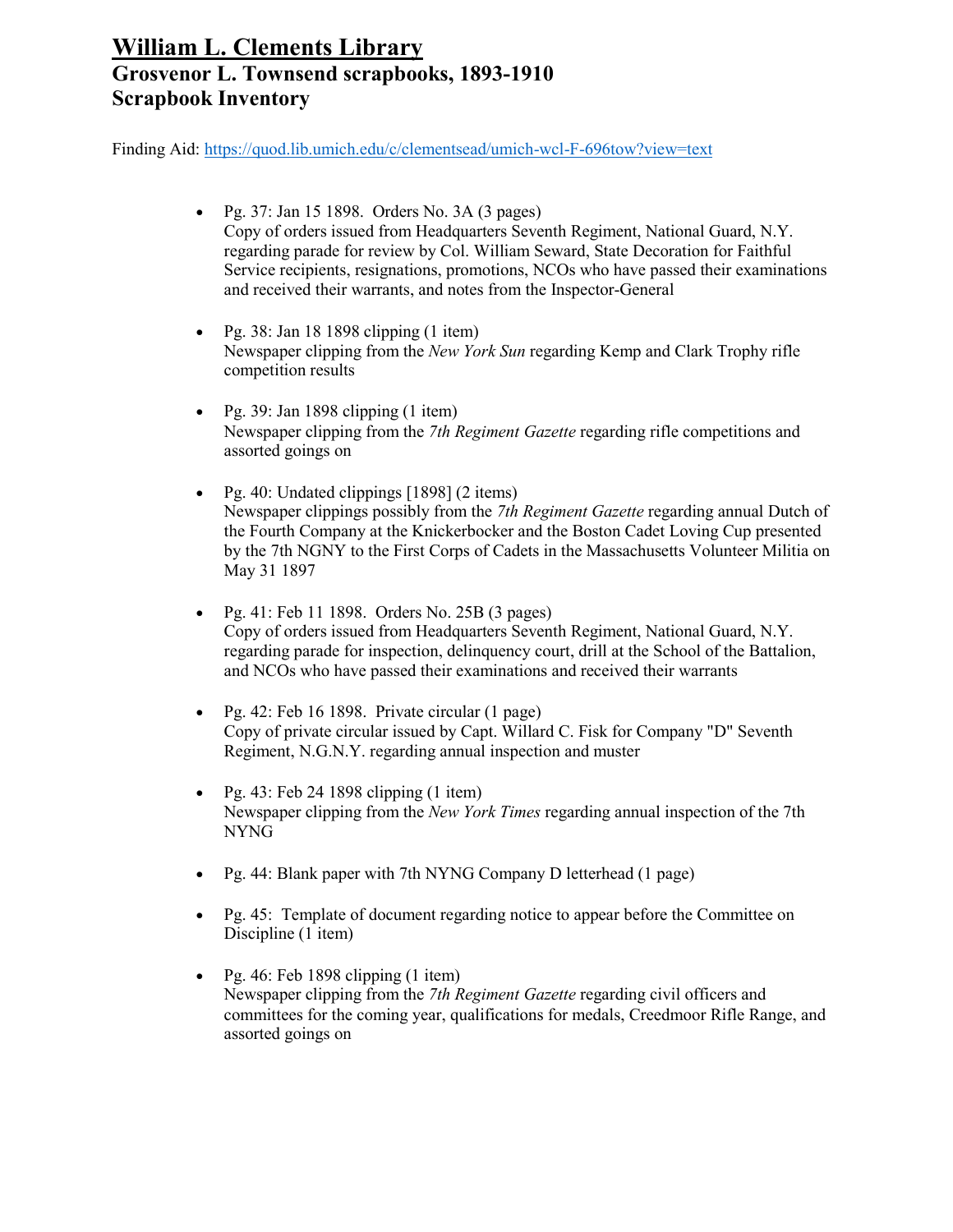- Pg. 47: Undated clipping [Feb 1898?] (1 item) Newspaper clipping from the *Army and Navy Journal* regarding newly designed marksman badges
- Pg. 48: Feb 1898. TL from Ernest Neyer to G. L. Townsend. New York City. (1 page) Letter stating that Neyer's 7th Regiment Band will be performing in NYC and will need Townsend and the rest of the 7th's support to make sure all goes well
- Pg. 48: Undated clipping [Feb 1898?] (1 item) Newspaper clipping from the *New York Times* regarding the 7th NYNG Regimental Band's performance at the Broadway Theatre
- Pg. 49: Feb/March 1898. Armory checks, including two from G. L. Townsend (3 items)
- Pg. 50: Feb 18 1898. Circular to Non-Commissioned Officers (1 page) Copy of circular issued by Capt. Willard C. Fisk for NCOs of Company "D" Seventh Regiment, National Guard S.N.Y. regarding notice for inspection, drill preparations, and uniform specifications
- Pg. 51: Halftone reproduction image captioned "Parade ground and baseball field at State Camp, Peekskill, N.Y." (1 item)
- Pg. 52: March 1898 clipping (1 item) Newspaper clipping from the *7th Regiment Gazette* regarding medal recipients, rifle competitions, and assorted goings on; includes halftone reproduction portrait of Robert Mazet
- Pg. 53: "Detail for drill in Guard Mounting March 14th." [1898] (1 page)
- Pg. 54: March  $7$  1898. Orders No. 52C (3 pages) Copy of orders issued from Headquarters Seventh Regiment, National Guard, N.Y. regarding drill at the School of the Battalion, results of the Kemp and Clark Trophy shooting competitions, an invitation to attend annual service at St. Bartholomew's Church, and NCOs who have passed their examinations and received their warrants
- Pg. 55: March 21 1898. Tickets for "Review Parade and Battalion Drill Companies D and G" (2 items)
- Pg. 56: [March 1898] TL from Willard C. Fisk. New York (1 item) Typed notice from Capt. Willard C. Fisk regarding death of Private John D. White and funeral arrangements
- Pg. 57: March 23 1898. Orders No.  $61D(3$  pages) Copy of orders issued from Headquarters Seventh Regiment, National Guard, N.Y. regarding parade to be reviewed by Maj. Gen. Charles Roe, presentation of Regimental Cross of Honor and Marksmen's Badges, and the promotion of Lt. John B. Holland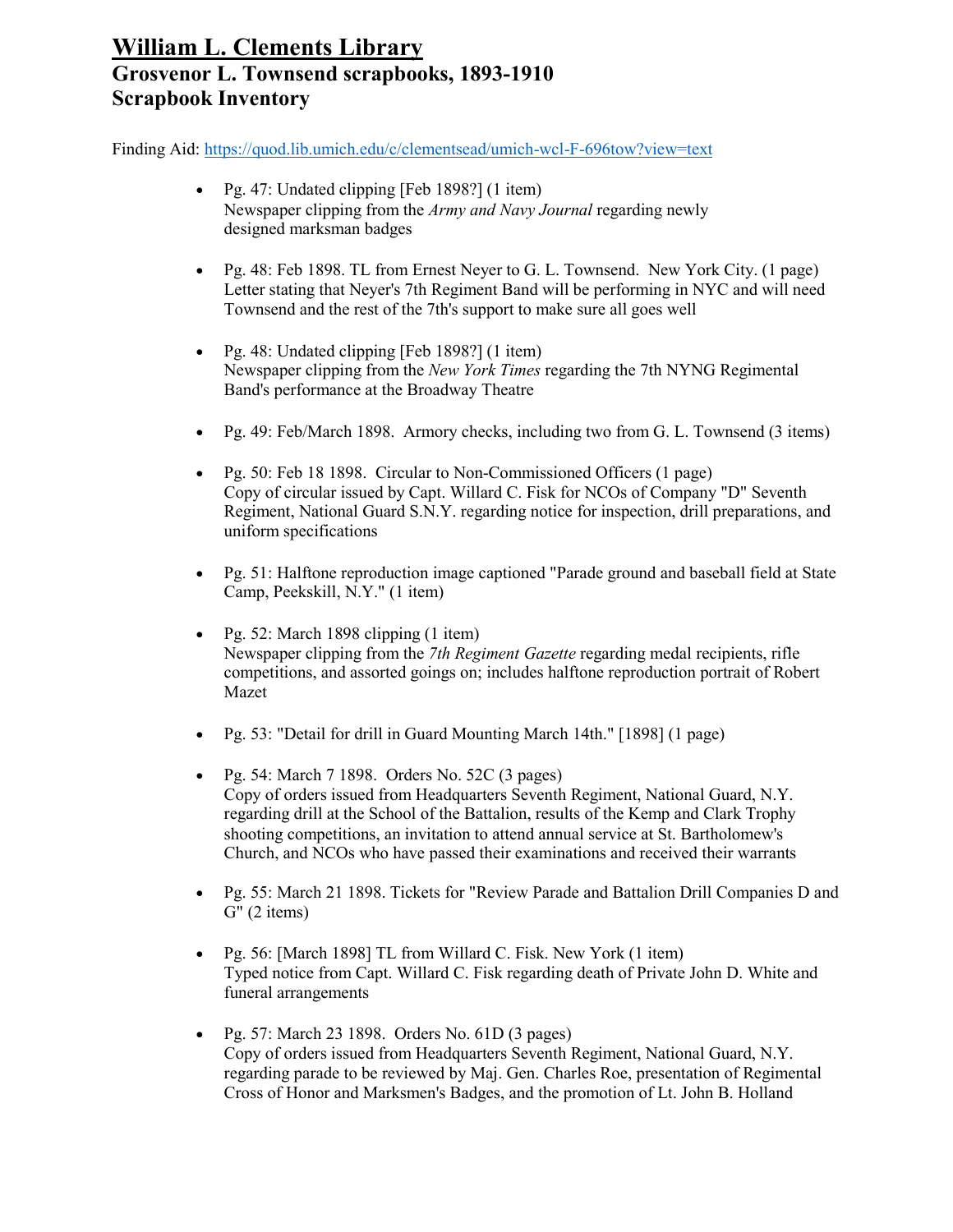- Pg. 59: "Seventh Regiment Thirty-third Games April 2d, 1898" full program (31 pages)
- Pg.  $60:$  April 3 1898 clipping  $(1$  item) Newspaper clipping from the *New York Times* regarding 7th NYNG athletic games
- Pg. 61: April 3 1898. Program for church service at Saint Bartholomew's Church (3 pages)
- Pg.  $62$ : April 4 1898 clipping  $(1$  item) Newspaper clipping from the *New York Herald* of engraving titled "The Seventh Regiment at Church"
- Pg.  $63:$  April 4 1898 clipping  $(1$  item) Newspaper clipping from the *New York Herald* regarding annual church service at Saint Bartholomew's Church
- Pg.  $64$ : April 5 1898. Orders No. 3 (3 pages) Copy of orders issued by Capt. Willard C. Fisk for Company "D" Seventh Regiment, National Guard N.Y. regarding next meeting, drill season, rifle competitions, and gains and losses
- Pg.  $65$ : April 7 1898 clipping (1 item) Newspaper clipping from the *New York Sun* regarding review of the 7th NYNG by Maj-Gen. Charles F. Roe
- Pg.  $66$ : April 12 1898. Circular (1 page) Copy of circular issued by Capt. Willard C. Fisk for Company "D" Seventh Regiment, N.G.N.Y. regarding gray flannel shirts to be used by the Company
- Pg. 67: [April 1898?] ANS by G. L. Townsend. [New York City]  $(1 \text{ page})$ "Day Squad/Night Squad for 'Pop' to look after, if I am absent. G. L. T."
- Pg. 68: April 14 1898 menu for 7th NYNG dinner at Broadway Theatre for showing of "The Highwayman" (1 item)
- Pg. 69: Broadway Theatre program [April 1898] (13 pages)
- Pg. 70: April 20 1898 clipping  $(1$  item) Newspaper clipping from the *New York Herald* of republished article from April 20 1861 regarding the beginning of the Civil War and the 7th NYNG's preparations
- Pg. 71: April 1898 clipping  $(1$  item) Newspaper clipping from the *7th Regiment Gazette* regarding company reviews, rifle competitions, and assorted goings on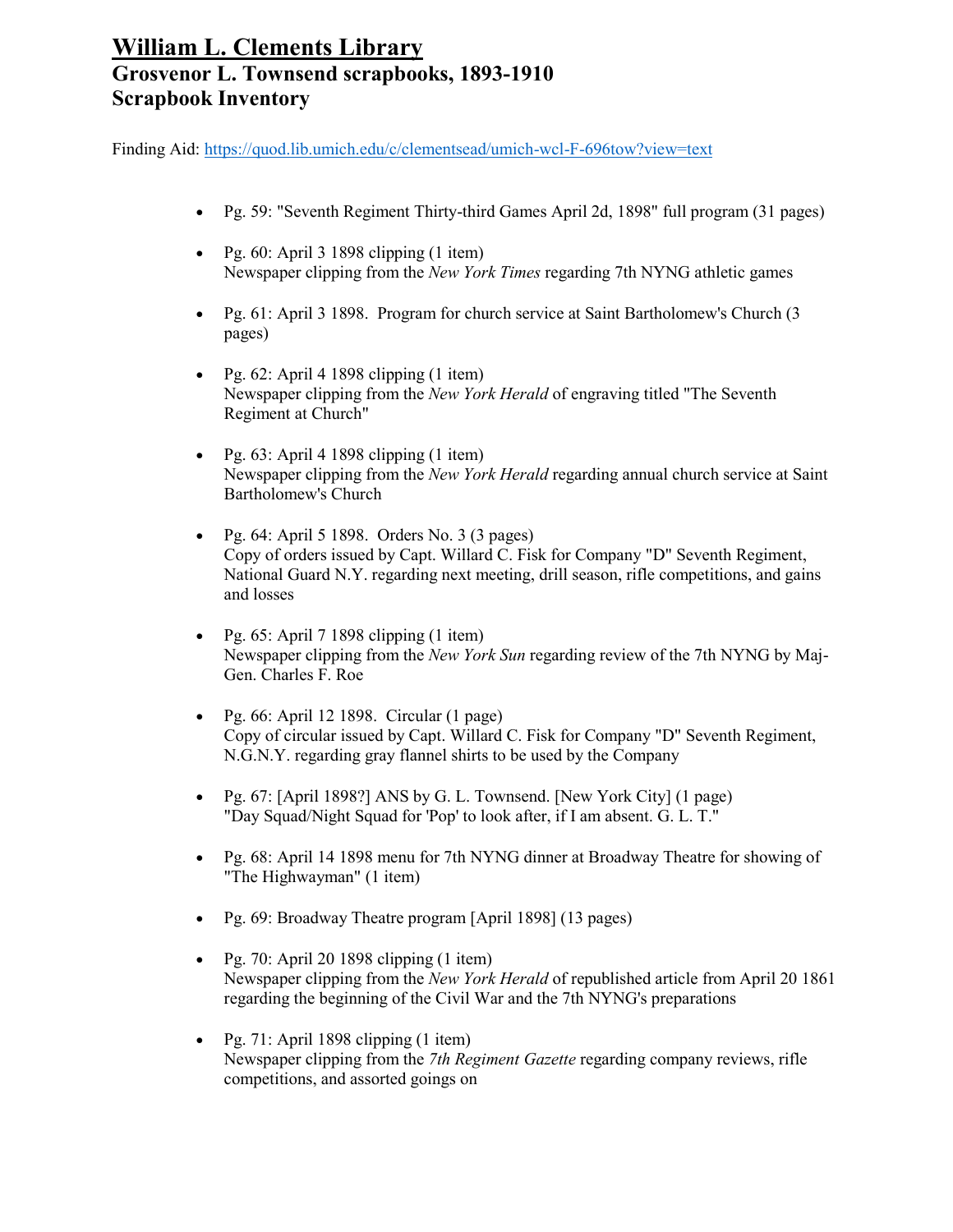- Pg. 72: Packaging from "7th Regiment Bouquet Toilet Soap" by Colgate & Co. (1 item)
- Pg. 73: May 21 1898 clipping  $(1$  item) Newspaper clipping from the *New York Times* of halftone reproduction image showing a 7th NYNG parade in New York City
- Pgs. 74  $& 75$ : Undated clipping [May 1898?] (1 item) Newspaper clipping from the *7th Regiment Gazette* of sheet music for "Pro Patria et Gloria"
- Pgs. 76 & 77: April 1898 clipping  $(1$  item) Clipping from *Harper's Weekly* of halftone reproduction of a painting by T. de Thulstrup showing 7th NYNG parading at the Armory and being reviewed by Maj-Gen. Charles F. Roe titled "Our Citizen Soldiers - Review of the Seventh Regiment, N.G.N.Y., by Major-General Roe"
- Pg. 79: Undated list of 7th NYNG members indicating the number of shirts and handkerchiefs allocated to each as well as amounts owed and paid for items (5 pages)
- Pg. 80: "Roll of the Members of the Seventh Regiment National Guard, N.Y. now serving with the Colors, to whom has been awarded the Cross of Honor for Long and Faithful Service, with the Dates of Enlistment, from the Regimental Muster Rolls, April 1st 1898" (3 pages)
- Pg. 81: April 26 1898. Orders No. 86E (3 pages) Copy of orders issued from Headquarters Seventh Regiment, National Guard, N.Y. regarding compliance with general orders requiring National Guard regiments to assemble and declare how many officers and enlisted men plan on joining volunteer and regular US Army regiments
- Pgs. 82-91: April/May 1898 clippings (24 items) Newspaper clippings from the *Mail and Express*, *New York Sun*, *Evening Sun*, *New York Times*, *New York Herald* and *Town Topics* mainly regarding the controversy surrounding the 7th NYNG's unanimous decision to refrain from allowing members to individually enlist in regular and volunteer US Army regiments so as to protect the 7th NYNG from dismemberment
- Pg. 92: Undated clipping [May or June 1898?] (1 item) Newspaper clipping from the *New York Evening Telegram* of political cartoon criticizing New York Governor Frank S. Black for his handling of the issues involving the 7th and 13th NYNG Regiments
- Pg. 95: May 1898 clipping  $(1$  item) Newspaper clipping from the *7th Regiment Gazette* regarding assorted goings on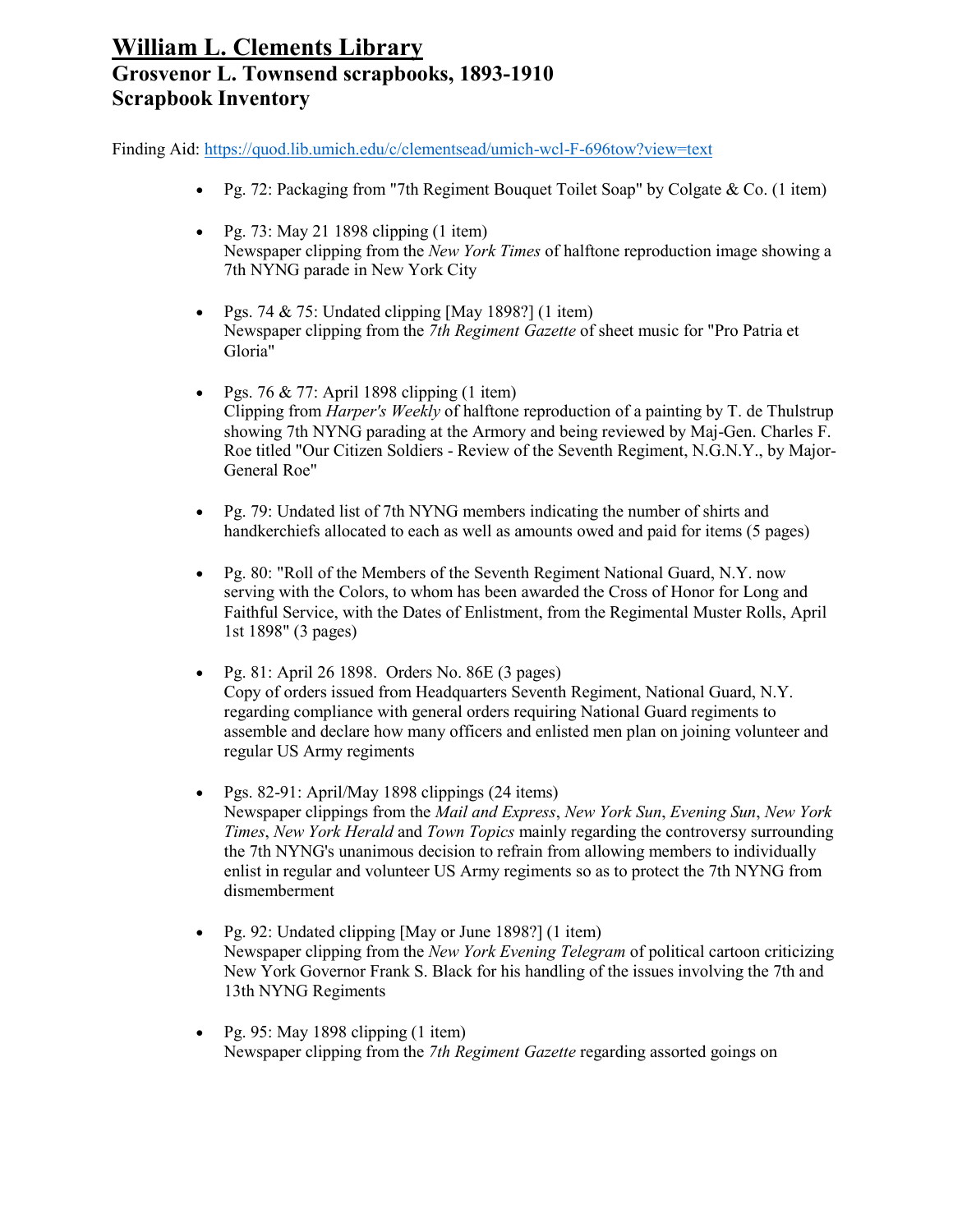Finding Aid:<https://quod.lib.umich.edu/c/clementsead/umich-wcl-F-696tow?view=text>

- Pg. 96: May 1898 clipping (1 item) Newspaper clipping from the *7th Regiment Gazette* regarding annual baseball game at West Point
- Pg. 97: May 1898 clippings (2 items) Newspaper clippings from the *7th Regiment Gazette* regarding Orders No. 86E (see pg. 81) and the position of the 7th NYNG in preventing members from individually enlisting in regular and volunteer US Army regiments
- Inside back cover: Dec 17 1897. Loose ticket and program for 7th NYNG Annual Dutch (2 items)
- Inside back cover: April 26 1898 clipping (1 item) Newspaper clipping from the *New York Sun* regarding Presidential powers in relation to authority over National Guard units

#### Volume 4 (1899--New York; Fort Monroe; Washington, D.C.; Cuba)

- Pg. 1: Inscription "Motto Semper Primus, Semper Paratus"
- Pg. 5: March 1899 clippings (2 items) Newspaper clippings from the *New York Sun* regarding Townsend and other officers being promoted to 2nd Lieutenant in the US Army 1st Infantry Regiment
- Pg. 6: March 23 1899. Telegram to G. L. Townsend. Washington D.C. (1 page) Message informing Townsend of a delay authorized by the Secretary of War regarding Townsend having to report to Fort Monroe, Virginia, for examinations to make 2nd Lieutenant in order to give Townsend time to muster out of the 201st New York Volunteer Infantry Regiment
- Pg. 8: April 13 1899. ALS from G. L. Townsend to Emma V. Townsend. [Hampton, Virginia] (2 pages) Letter regarding G. L. Townsend reporting for promotion exams and a delay in administering them
- Pg. 9: April 14 1899. ALS from G. L. Townsend to Malcolm Townsend. Hampton, Virginia. (2 pages) Letter regarding structure of promotion exams
- Pg. 10: May  $6$  1899. General Orders No. 35 (3 pages) Copy of orders issued from Headquarters of the Army, Adjutant General's Office, Washington, regarding regulations and structure for promotion exams
- Pg. 11: Picture book by J. B. Kimberly and the Albertype Co. titled "Old Point Comfort, Fortress Monroe and Vicinity" (20 pages)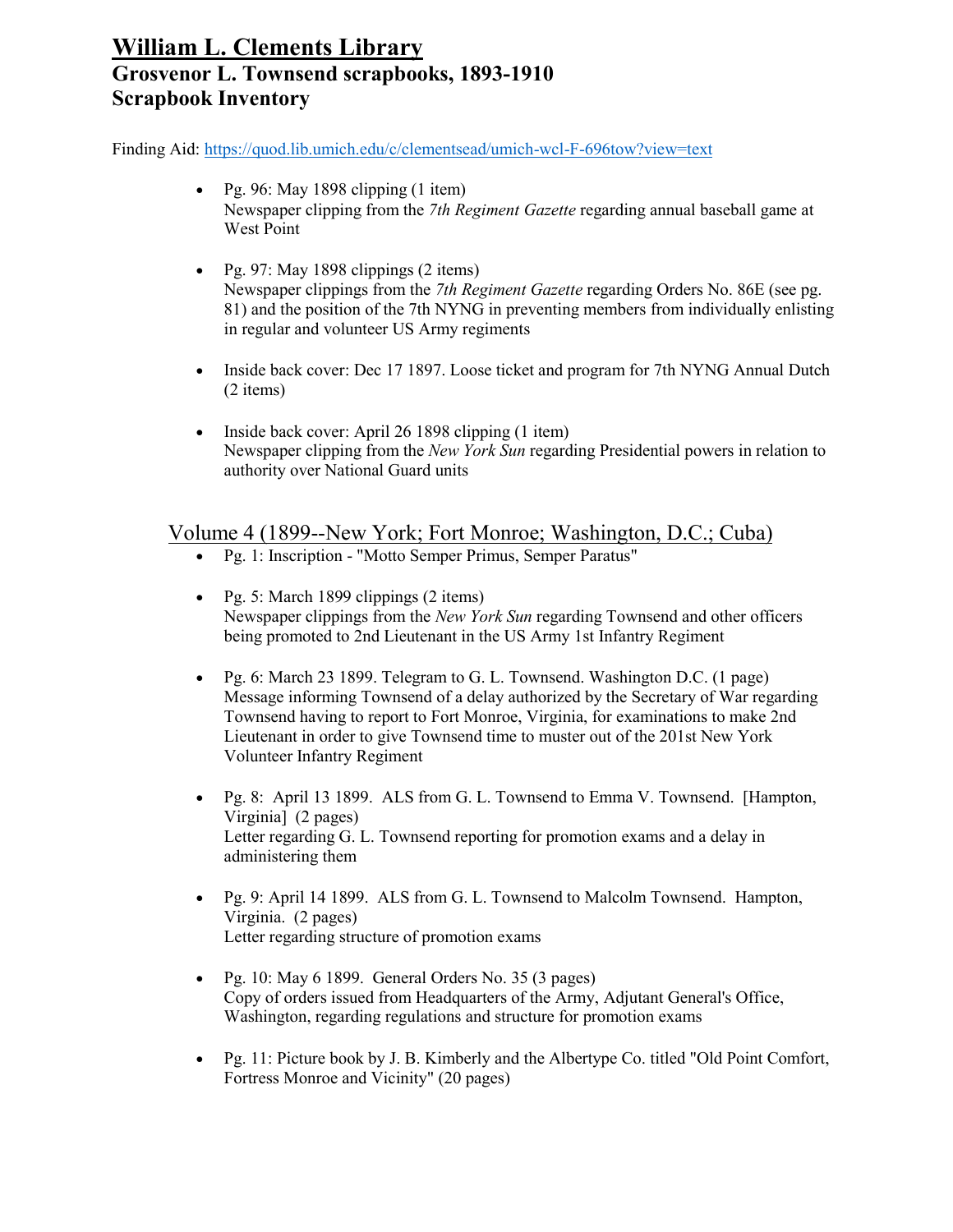- Pg. 12: April 17 1899. Telegram to Malcolm Townsend from G. L. Townsend. Fort Monroe, Virginia (1 page) Message expressing that G. L. Townsend has passed the physical portion of his examination
- Pg. 13: April 18 1899. Telegram to Malcolm Townsend from G. L. Townsend. Fort Monroe, Virginia (1 page) Message expressing that G. L. Townsend is confident of passing the arithmetic, grammar, and algebraic portions of his examination
- Pg. 14: April 19 1899. Telegram to Malcolm Townsend from G. L. Townsend. Fort Monroe, Virginia (1 page) Message expressing that G. L. Townsend completed the mathematical portion of his examination and will be returning home to New York City on the coming Saturday
- Pg. 15: April 20 1899. Telegram to Malcolm Townsend from G. L. Townsend. Fort Monroe, Virginia (1 page) Message expressing that G. L. Townsend completed the history and geography portions of his examination
- Pg. 16: April 21 1899. Telegram to Malcolm Townsend from G. L. Townsend. Fort Monroe, Virginia (1 page) Message expressing that G. L. Townsend completed his examination
- Pg. 17: "Examination Room. Fortress Monroe, Va." (1 collodion photograph; inscribed caption present) Photograph of the examination room at Fort Monroe with an example question related to surveying drawn on the blackboard
- Pgs. 18 & 19: Two halftone reproduction images showing scenes from Fort Monroe (2) items)
- Pg. 20: July 15 1899. Circular No. 23 (1 page) Copy of circular issued by the War Department, Adjutant General's Office, Washington, regarding oaths of office for swearing in new officers
- Pg. 21: Undated document [July 1899?] (1 page) Handwritten oath of office for accepting US Army officer commission
- Pgs.  $22 \& 23$ : April 27 1899. Copy of G. L. Townsend's commission as a 2nd Lieutenant (1 page)
- Pg. 26: April 27 1899. TL to G. L. Townsend. New York City. (1 page) Top half of letter addressed to "Lieutenant Grosvenor L. Townsend"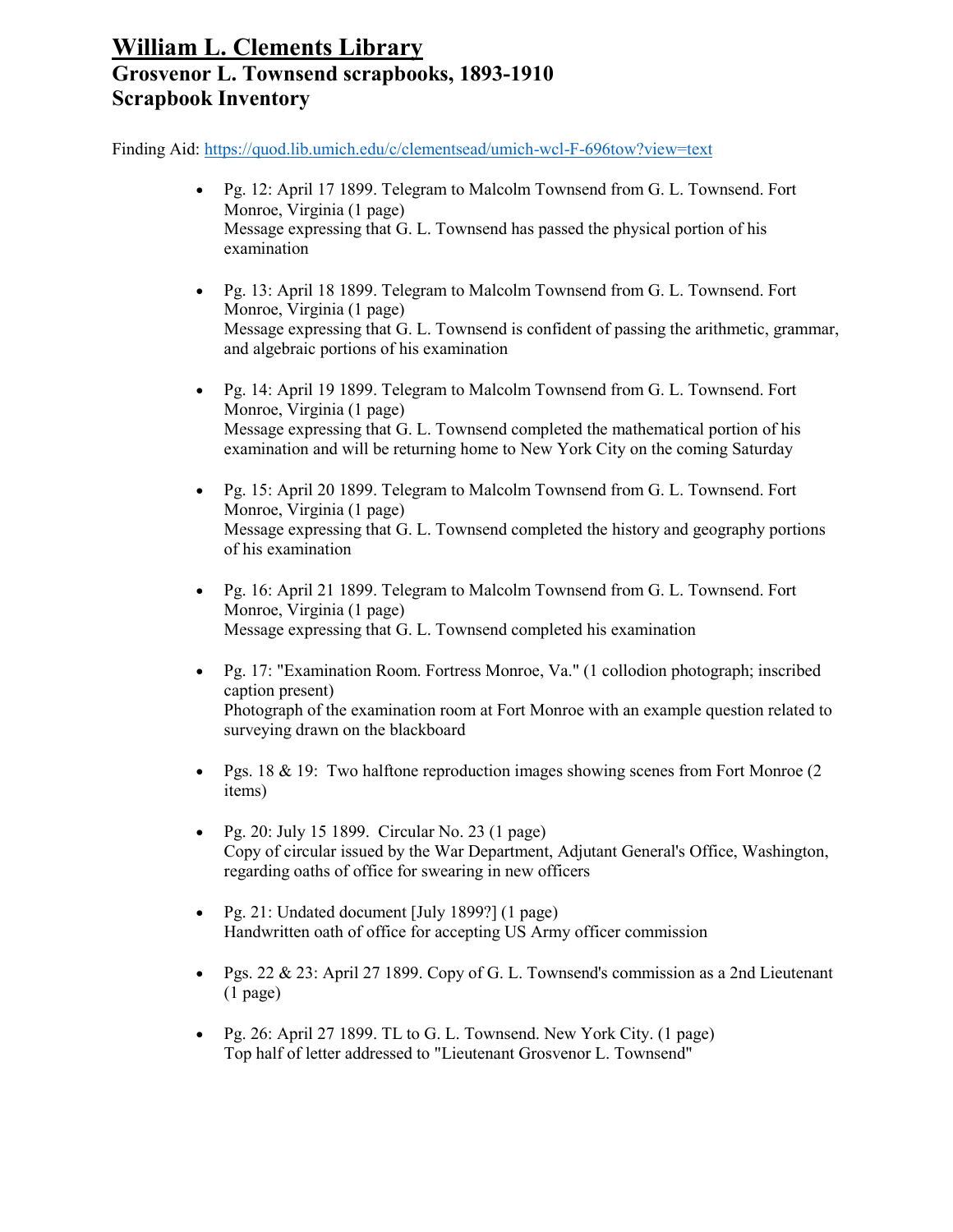- Between pgs.  $26 \& 27$ : Undated clipping. [April/May 1899?] (1 item) Loose clipping of panoramic halftone reproduction image of Old Point Comfort
- Pg. 27: Calling card for "Mr. Grosvenor L. Townsend United States Army" (1 item)
- Pg. 28: May 12 1899. Envelope addressed to "2 Lieut. G. L. Townsend 1st Inf. 201 W 43 New York City" sent by War Department, Adjutant General's Office (1 item)
- Pg. 29: May 10 1899. General Orders No. 94 (2 pages) Copy of orders issued from Headquarters of the Army, Adjutant General's Office, Washington, regarding assignments of recently appointed 2nd Lieutenants including Townsend's placement in the US Army 1st Infantry Regiment
- Pg. 30: May 14 1899 clipping  $(1$  item) Newspaper clipping from the *New York Tribune* regarding Army and Navy orders including the assignment of Townsend and other 2nd Lieutenants to temporarily report to Governors Island, New York City to await joining their respective regiments
- Pg. 31: May 12 1899 clipping  $(1$  item) Newspaper clipping from the *New York Sun* regarding regimental assignments for newly promoted 2nd Lieutenants
- Pg. 32: Undated clipping [May 1899?] (1 item) Newspaper clipping of halftone reproduction image of troop transport *USS Dixie*
- Pg. 33: May 24 1899 clippings  $(2 \text{ items})$ Two newspaper clippings from the *New York Tribune* and *New York Herald* regarding troop transports including the *USS Dixie*
- Pg. 33: May 24 1899. Pennsylvania Railroad Company telegram from T. C. Pollock to Malcolm Townsend. [Philadelphia, PA?] (1 page) Message stating that the *USS Dixie* passed Sandy Hook around 4 PM on May 23 1899
- Pg. 34: May 1899 clippings (2 items) Two newspaper clippings from the *7th Regiments Gazette* and the *New York Sun* regarding Townsend's promotion to 2nd Lieutenant and new US military stations in Cuba
- Pg. 35: Rand, McNally & Co. topographical map of Cuba (1 item)
- Pg. 36: "One of the bone yards outside of Havana, now covered by the United States authorities…June 1899" (1 gelatin silver photograph; inscribed caption present) Photograph of Cuban ossuary
- Pg. 37: "Type of Cuban Hut. Made entirely from the Palm tree. Roof is the leaves. Sides the bark. June 1899" (1 gelatin silver photograph; inscribed caption present) Photograph showing a Cuban family and a hut made of palm tree materials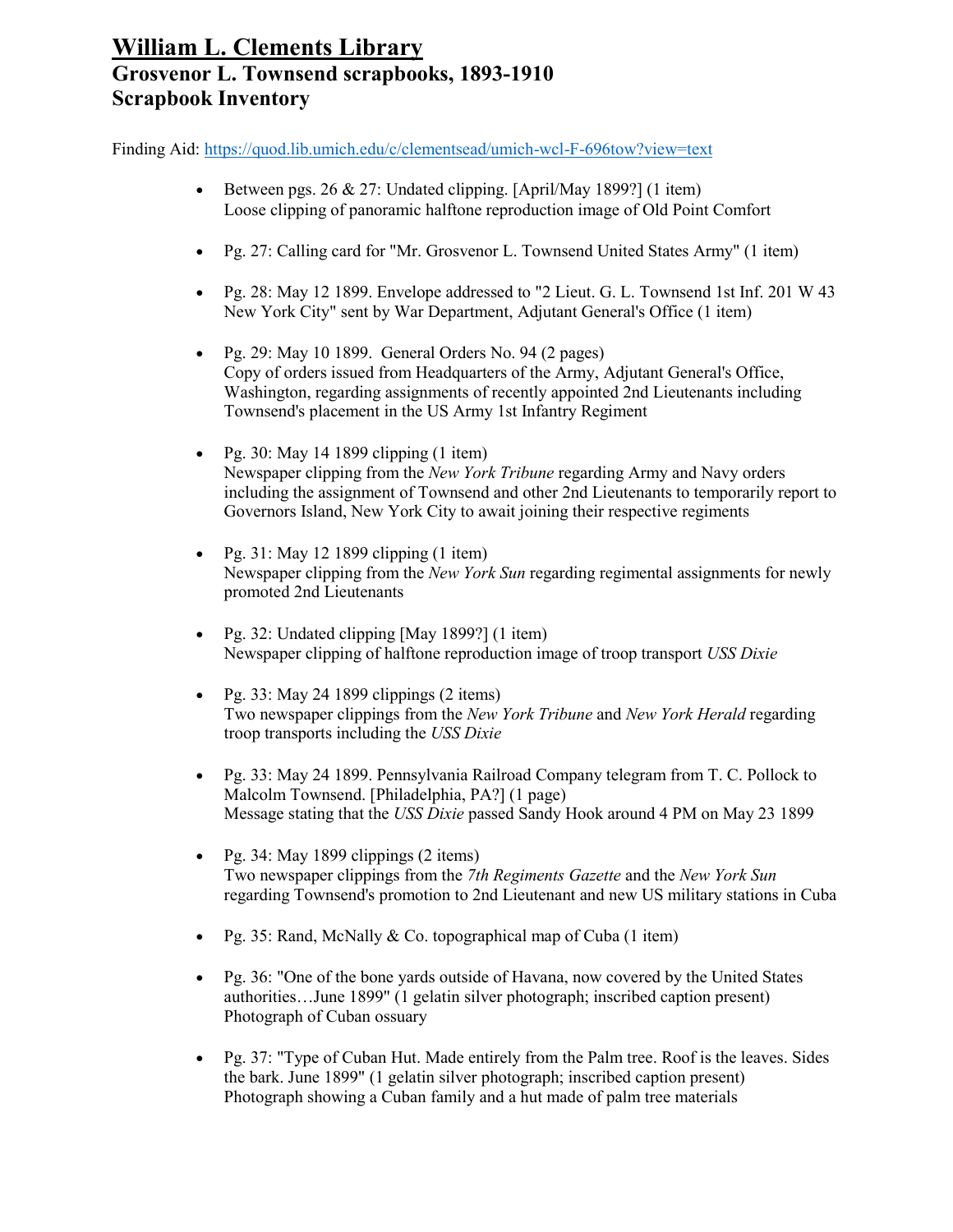- Pg. 38: "The better class of Cuban house in the country district. June 1899" (1 gelatin silver photograph; inscribed caption present) Photograph showing a Cuban home and family in the country district
- Pg. 39: "Paying of the Cuban soldiers at Pinar del Rio. July 1899" (1 collodion photograph; inscribed caption present) Photograph showing payment of Cuban soldiers at Pinar del Rio. Certain individuals have been numbered and identified with inscriptions
- Pg. 40: "Pinar Del Rio. July 1899" (3 collodion photographs; inscribed captions present) Three photographs showing payment of Cuban soldiers; an Afro-Cuban soldier waiting for payment; and a Cuban house. Inscribed captions present for each photograph
- Pg. 41: "All One Family. Pinar Del Rio. July 1899" (1 gelatin silver photograph; inscribed caption present) Photograph showing a Cuban hut and a large Afro-Cuban family
- Pg. 42: "1st Infy. Barracks Pinar del Rio. July 1899" (1 collodion photograph; inscribed caption present) Photograph showing US Army 1st Infantry Regiment barracks at Pinar del Rio
- Pg. 43: "The 'Old Camp.' From the Rear." [July 1899?] (1 gelatin silver photograph; inscribed caption present) Photograph showing US Army camp
- Pg. 44: "Quarters while on Paymaster's detail. Pinar del Rio. July 1899. Hard at work." (1 collodion photograph; inscribed caption present) Photograph showing a sleeping American soldier (likely G. L. Townsend)
- Pg. 45: "A Fancy Cart and Party that came in to Pinar del Rio, to witness the 4th of July games"; "An Old Block House. Now occupied by a Cuban family."; "A Cuban Funeral. Women never go to the grave." (3 collodion photographs; inscribed captions present) Three photographs showing a group of Cubans that travelled to Pinar del Rio to see the American 4th of July celebration games; an old Cuban block house; and a group of Cuban men carrying out a burial procession
- Pg. 46: "Pinar Del Rio. August 1899." (2 collodion photographs; inscribed captions present) Two photographs showing an entrance to US Army barracks; and the barracks in which G. L. Townsend was quartered. Inscribed captions present for each photograph
- Pg. 47: "Diagram of the palace" [July/August 1899?] (1 page) Hand-drawn diagram of US Army barracks at Pinar del Rio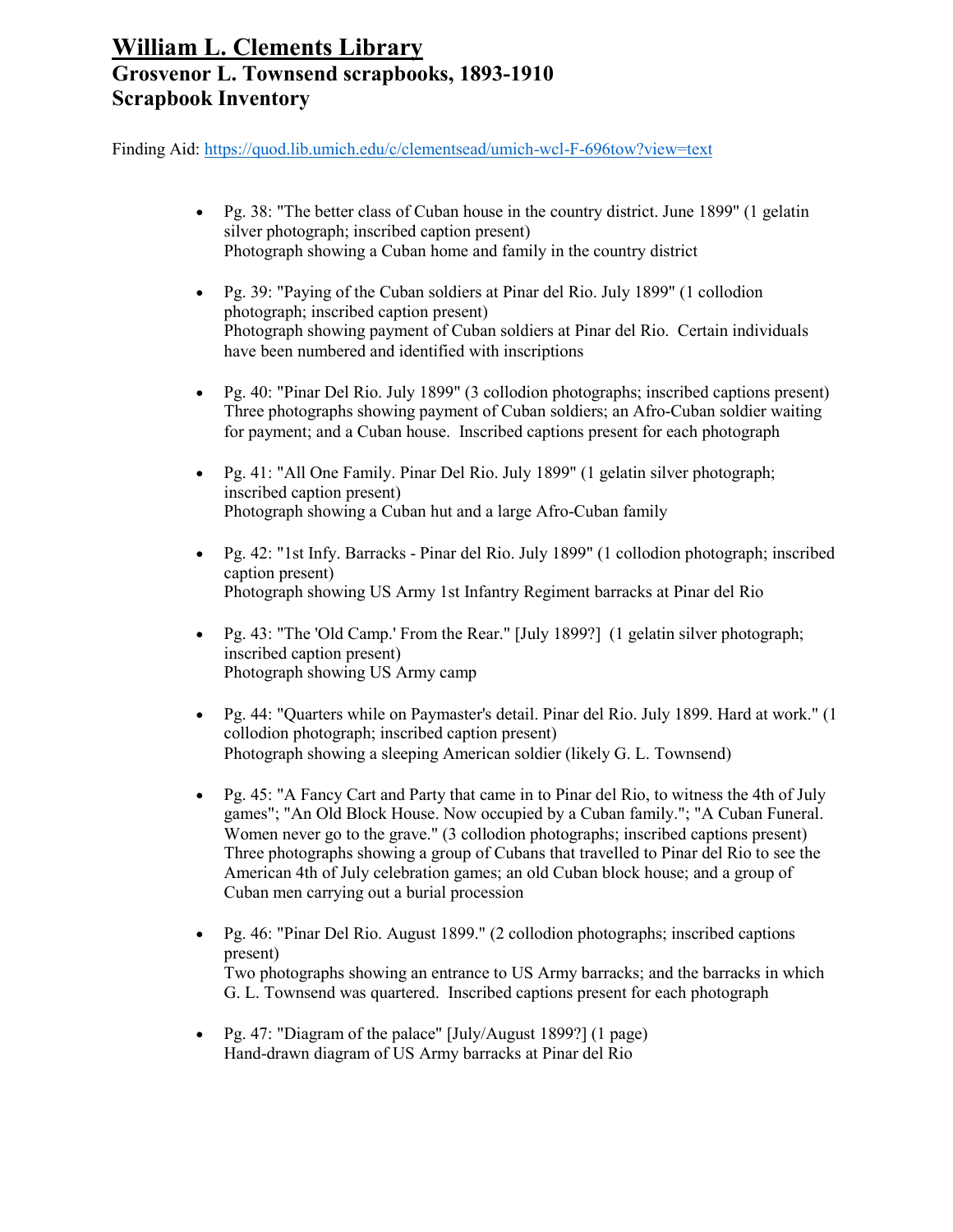Finding Aid:<https://quod.lib.umich.edu/c/clementsead/umich-wcl-F-696tow?view=text>

- Pg. 48: "Cuban house in front of our quarters. Cavalry stables in background. Palms to right of the house are fine apple palms. Sept. 1899"; "Underbrush near the mountains. There is none at all at Pinar del Rio" (2 collodion photographs; inscribed captions present) Two photographs showing a Cuban house near Townsend's quarters and vegetation near the mountains.
- Pg. 49: "General view of Pinar del Rio. Taken from the Quartel, (Barracks). Sept. 1899"; "View of the barracks. Taken from the town. Sept '99." (1 collodion photograph and 1 gelatin silver photograph; inscribed captions present) Two photographs showing views of Pinar del Rio and US Army barracks
- Pg. 50: "Rear of barracks. Pinar del Rio. Sept '99…"; "General view of rear of barracks…" (2 gelatin silver photographs; inscribed captions from pg. 51) Two photographs of US Army barracks at Pinar del Rio
- Pg. 52: "The Palace Pinar del Rio. Sept '99. Lower step, from left to right. Lieuts. Parker, McCue, Newman, Downes. Next step. McClure, Lacey, Knight. Next step. Lieut. Crofton (whiskers), Col. Dempsey, Mrs. McCue, Mrs. Vogdes, Capt. Croyton, Lieut. Townsend. Top step. Lieuts. King, Dr. Long, Lieuts. Tebbetts, Folwell." (1 collodion photograph; inscribed caption from pg. 53) Group portrait of US Army officers and two American women at US Army barracks in Pinar del Rio
- Pg. 53: "Inside of the Barracks. Pinar del Rio. Sept. 1899. Lieut. Townsend in the foreground as Officer of the Day..." (1 collodion photograph; inscribed caption from pg. 55)

Photograph showing US Army soldiers being led by G. L. Townsend performing "Formation for Retreat" roll call

- Pg. 56: Undated document [Sept/Oct 1899?] (4 pages) Copy of document declaring Guanajay Barracks and providing mess regulations
- Pg. 57: Dec 9 1899 clipping  $(1$  item) Newspaper clipping from the *Army and Navy Journal* regarding recent appointments in the Regular Army
- Pg. 58: G. L. Townsend (1 platinum photograph) Half-length studio portrait of G. L. Townsend in uniform
- Pg. 59: Sept 7 1899. Confidential memorandum for Officers of the Army (3 pages) Copy of memo issued by the War Department, Adjutant General's Office, Washington, requesting unmounted photographic portraits of officers for filing with their efficiency records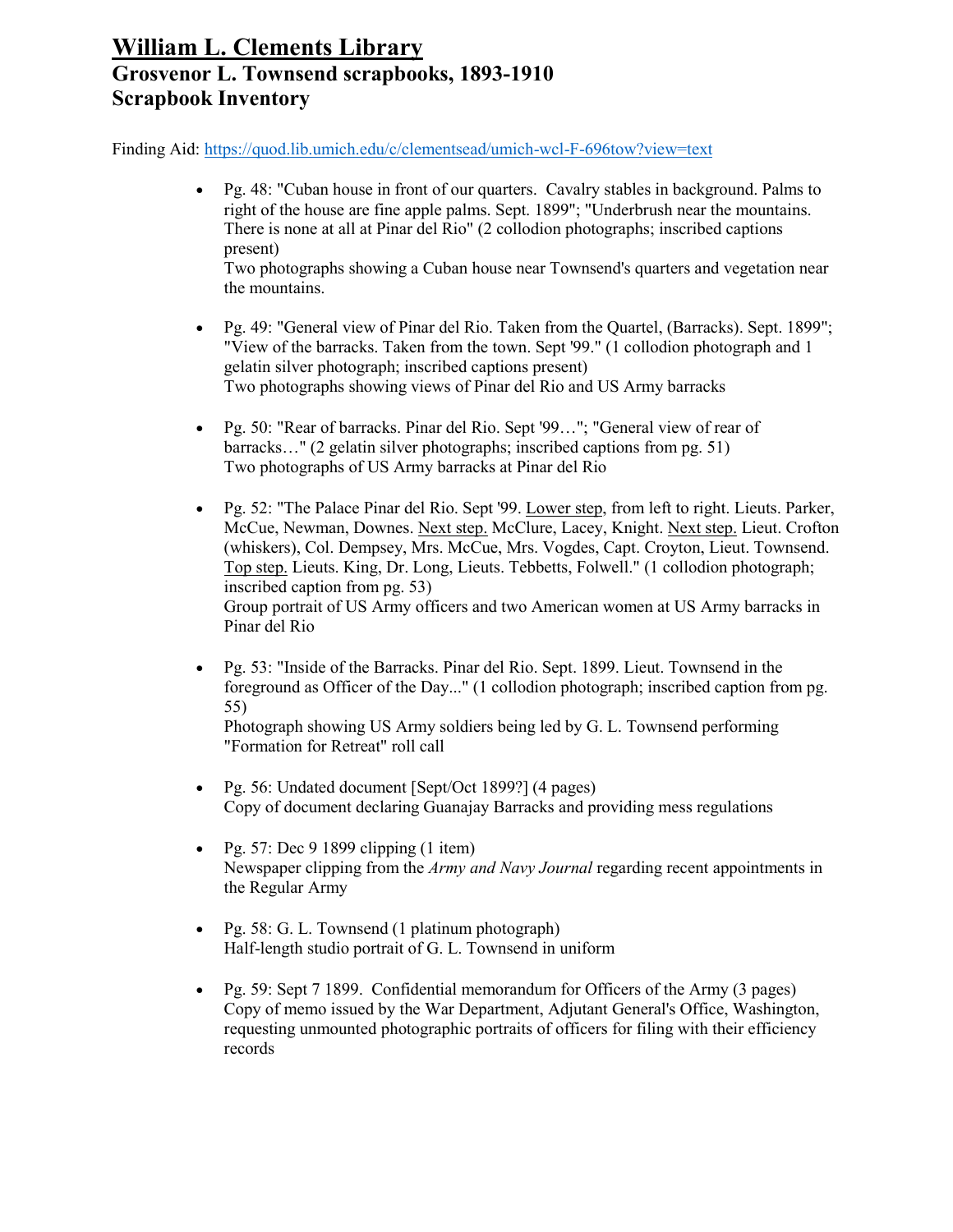Finding Aid:<https://quod.lib.umich.edu/c/clementsead/umich-wcl-F-696tow?view=text>

- Pg. 60: "Rifle range from 50 yard mark"; "500 yard point on Range. 'K' Company shooting. Lieut Reeder with glasses."; "'K' Company in camp on Rifle range." (3 collodion photographs; inscribed captions present) Three photographs showing American soldiers and officers at a rifle range in Guanajay
- Pg.  $61:$  "Bluffs about  $\frac{3}{4}$  of a mile from camp and about two miles East of Guanajay."; "Lieut. Reeder range officer." (3 collodion photographs; inscribed captions present) Three photographs showing bluffs, Lt. Reeder, and the US Army barracks at Guanajay
- Pg. 62: "Lieut McCue. Mrs. McCue."; "Lieut. Tebbetts."; "Mrs. Reams. Lieut McCue."; "Lieut. Reams." (4 collodion photographs; inscribed captions present) Four photographs of US Army officers and spouses
- Pg. 63: "Lieut. McCue"; "Dr. Dunshie and Ah Soy, the gold caddie."; "Lieut. Beacham Correll in background" (3 collodion photographs; inscribed captions present) Three photographs showing US Army officers and a young Chinese-Cuban boy being used as a golf caddy
- Pg. 64: "Our quarters. My room, third from the left mkd"; "Lieut Reeder. Lieut. Beacham. Ah Soy. Dr. Dunshie"; "Lieut. McCue. Lieut. Wilcox (front)"; "Guard house in background, behind flagpole. Adjutant's office to right of Lieut Reeder. Barracks on extreme right. Rival caddies 'Ah Soy' and 'Billy' Cuban." (4 collodion photographs; inscribed captions present) Four photographs showing US Army officers, barracks, and two young golf caddies including one Chinese-Cuban boy
- Pg. 65: "Street scene Mariel. Woman carrying water. Flag, over office of Alcado (Mayor); "Street scene Pinar del Rio. How families 'come to town.' Hospital at the right."; "Dry good store corner Guanajay."; "Guanajay. The town is located in a hollow" (4 collodion photographs; inscribed captions present) Four photographs showing street scenes, people, and buildings from Guanajay, Mariel, and Pinar del Rio
- Pg. 66: "Cuban house. Ready to have roof frame covered."; "Cuban house being covered with palm trees"; "Cuban house. Completed - roof covered with palm brush sides with palm tree bark. To the right - a grave protected with bamboo poles"; "Guanajay mule entered for the races at Quemados. Ran last" (4 collodion photographs; inscribed captions present)

Four photographs showing a Cuban house being constructed using palm tree materials and a race horse

- Pg. 67: "Roster of Troops of the Department of the Province of Havana and Pinar del Rio...January, 1900" (15 pages)
- Pg. 68: American woman at barracks; American women; US Army officers with women at barracks (3 collodion photographs; lacking captions) Three photographs showing unidentified American women and US Army officers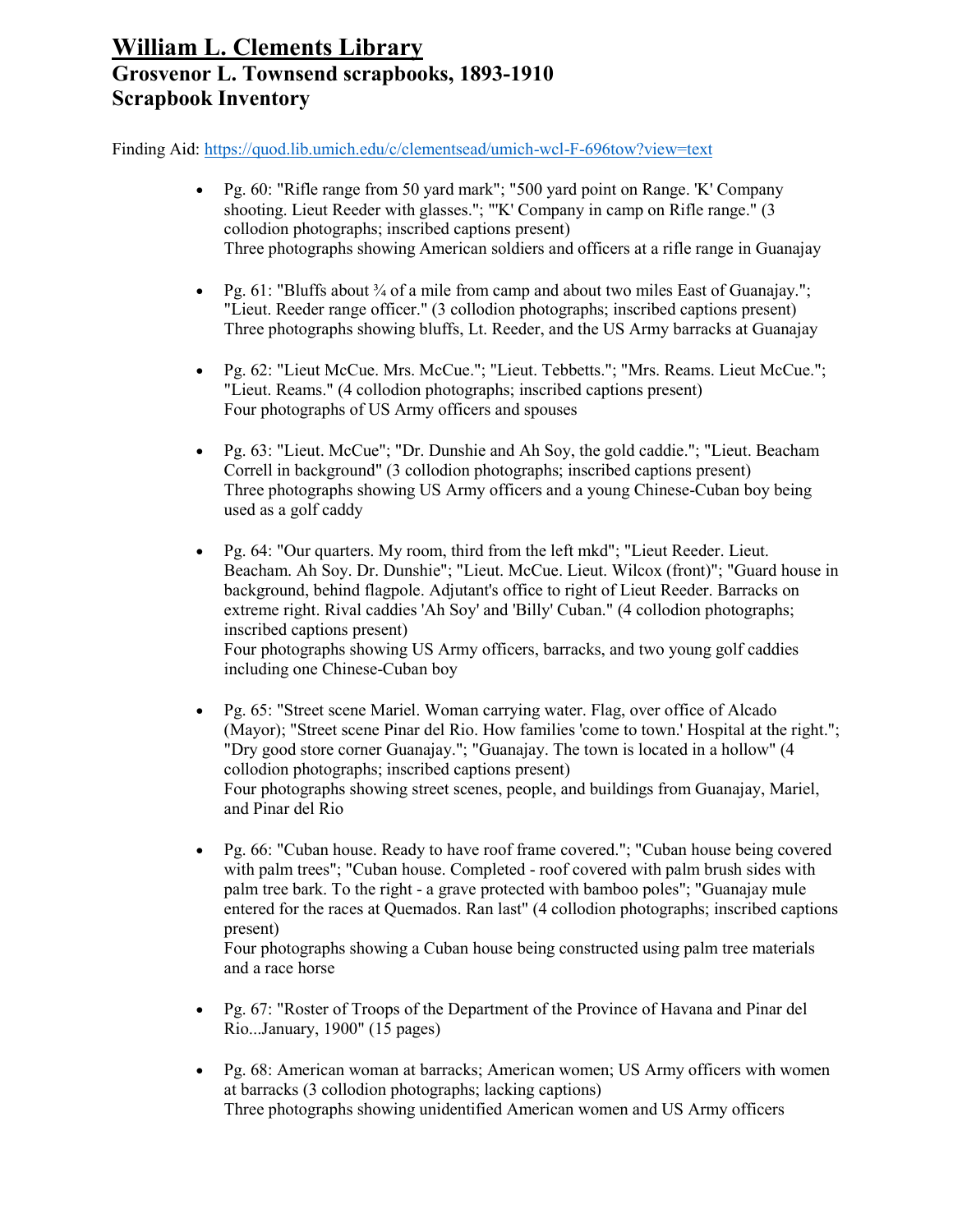- Pg. 69: Urban street scene; Urban street scene; Courtyard entrance; US Troops in formation (4 collodion photographs; lacking captions) Four photographs showing urban street scenes and the entrance and courtyard of the US Army barracks at Pinar del Rio
- Pg. 70: Mule train; Cuban man with fowl; Cubans; Cuban burial party (4 collodion photographs; lacking captions) Four photographs showing a mule train, a Cuban man with several birds tied to a stick across his back, Cuban women and children, and a Cuban burial party
- Pg. 71: Cuban huts; Cuban house; Rural street scene (2 collodion photographs, 1 platinum photograph; lacking captions) Three photographs showing rural Cuban dwellings and street scenes
- Pg. 72: Urban street scene; Rural street scene; Harbor scene; American soldiers marching (4 collodion photographs; lacking captions) Four photographs showing urban and rural street scenes, American troops marching through an unidentified town, and a Cuban harbor
- Pg. 73: Barracks; Barracks; American soldiers drilling (3 collodion photographs; lacking captions) Three photographs showing US Army barracks and soldiers drilling
- Pg. 74: Barracks; Dog at shooting range; American graveyard (1 platinum photograph, 2 collodion photographs; lacking captions) Three photographs showing US Army barracks, a dog at a shooting range, and a makeshift cemetery for American soldiers
- Pg. 75: Blockhouse; Blockhouse; US Army officers and women outside barracks (2 collodion photographs, 1 platinum photograph; lacking captions) Three photographs showing blockhouses and US Army officers posing with women outside unidentified barracks
- Pg. 76: US Army officers and women outside tent; US Army officers and women outside barracks (1 collodion photograph, 1 platinum photograph; lacking captions) Two photographs showing US Army officers posing with women
- Pg. 77: US Army officers and women outside barracks; Horse-drawn carriage (1 platinum photograph, 1 collodion photograph; lacking captions) Two photographs showing US Army officers posing with women and a horse-drawn carriage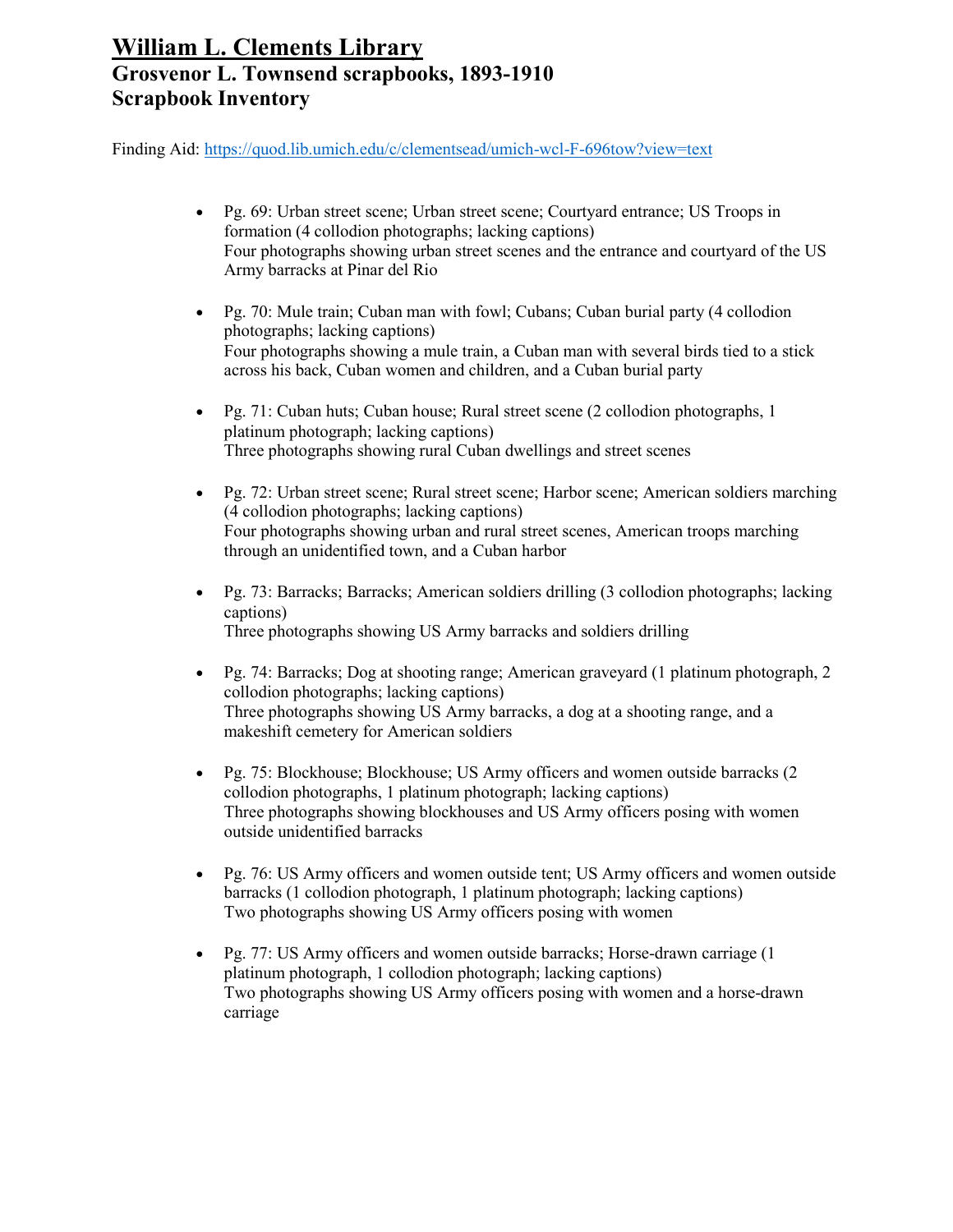- Pg. 78: Cuban village; Train station; Train pulling into station (3 collodion photographs; lacking captions) Three photographs showing an unidentified Cuban village, American soldiers at a train station, and a train pulling into the same station
- Pg. 79: Afro-Cuban man with laden horse; Afro-Cuban women carrying baskets; Saloon; Oxcart (4 collodion photographs; lacking captions) Four photographs showing an Afro-Cuban man with his horse, Afro-Cuban women carrying traditional baskets on their heads, a Cuban saloon, and a Cuban man operating a 4-oxen cart
- Pg. 80: Oxcart; Urban street scene; Oxcart (2 collodion photographs, 1 platinum photograph; lacking captions) Three photographs showing oxcarts and a street scene from an unidentified town
- Pg. 81: Oxcart; Urban street scene; Church (1 platinum photograph, 2 collodion photographs; lacking captions) Three photographs showing an oxcart outside the photography studio of A. Testar, a street scene from an unidentified town, and a church
- Pg. 82: Church; House (1 collodion photograph, 1 platinum photograph; lacking captions) Two photographs showing a church and a Cuban homestead
- Pg. 83: Jan 15 1900. Invitation from NCO Club to G. L. Townsend and Emma V. Townsend to attend a concert at the Y.M.C.A. tent. Includes musical program for show. (2 items)
- Pg. 84: Undated clippings [Jan/Feb 1900?] (3 items) Newspaper clippings from an unidentified Cuba publication showing assorted advertisements
- Pg. 85: Feb 9 1900 menu from El Telegrafo Cafe & Restaurant (1 item)
- Pg. 88: Jan 5 1900. Envelope addressed to "Second Lieut. Grosvenor L. Townsend, 1st U.S. Infantry, Guanajay, Cuba" sent by War Department, Adjutant General's Office (1 item)
- Pg. 89: Feb 10 1900 menu from El Telegrafo Cafe & Restaurant (1 item)
- Pg. 91: US Army officers and women outside barracks; US Army officers and women outside tent (2 platinum photographs; lacking captions) Two photographs of US Army officers posing with women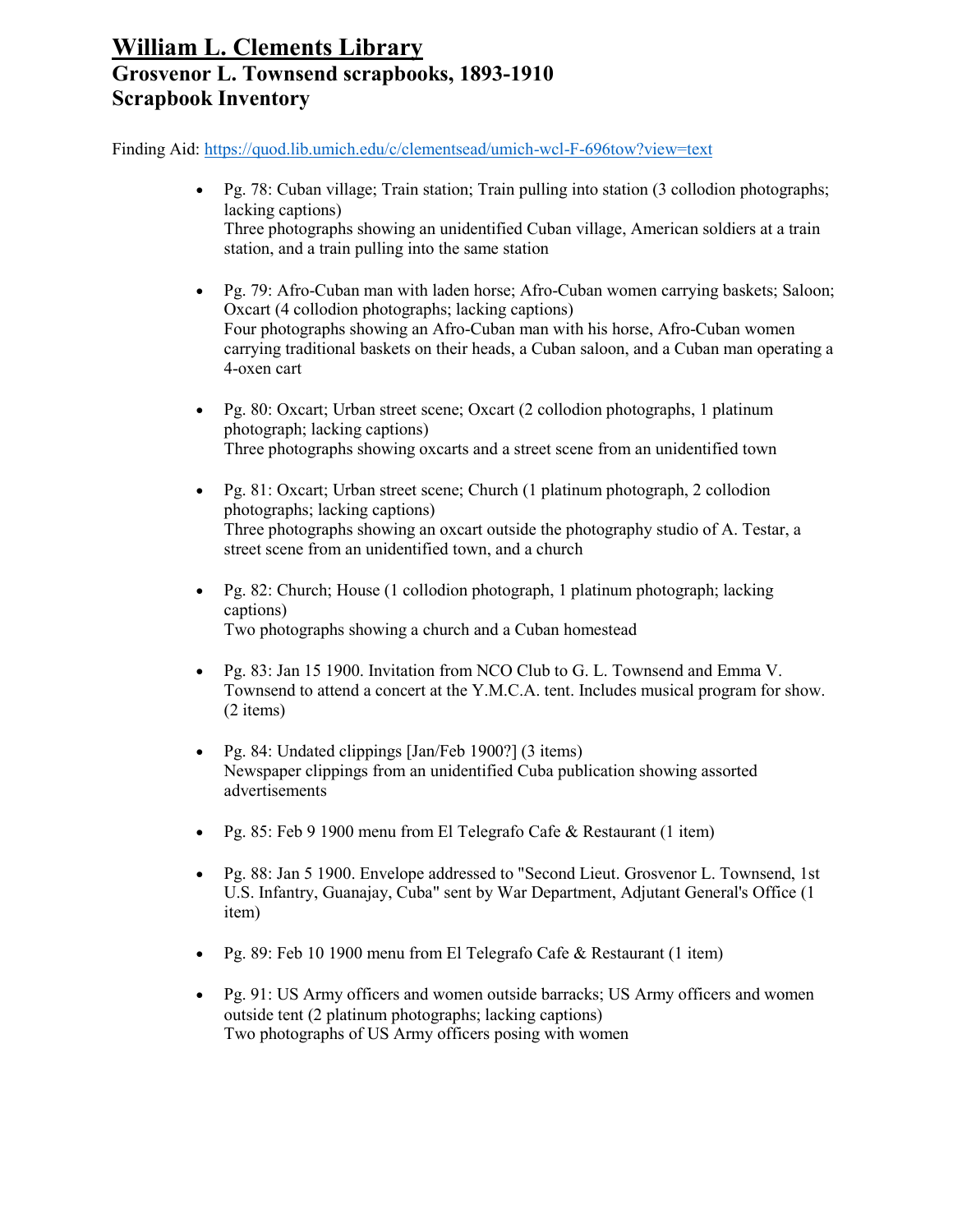- Pg. 92: "Chinese"; "Mr. Usavraga"; "White Owl"; Soldier posing with owl (4 collodion photographs; inscribed captions present for three images) Four photographs showing two young Chinese-Cuban boys, a well-dressed Cuban man identified as "Mr. Usavraga", and a white owl
- Pg. 93: "Shelter Camp 2nd Battalion" (2 platinum photographs; inscribed caption present) Two photographs of a US Army 2nd Battalion encampment
- Pg. 94: Cuban homesteads (1 platinum photograph; lacking caption) Photograph of Cuban homesteads likely near Guanajay Barracks
- Pg. 95: "Hospital Guanajay Barracks" (1 platinum photograph; caption present) Photograph by McCrary showing hospital at Guanajay Barracks
- Pg. 96: "Post at Guanajay" (1 collodion photograph; inscribed caption present) Photograph showing Guanajay Barracks
- Pg. 97: "Guanajay" (1 platinum photograph; inscribed caption present) Photograph of US Army officers and women, including G. L. and Emma V. Townsend, outside building at Guanajay Barracks. Certain individuals have been identified with inscriptions
- Pg. 97: US Army officers and women inside tent (1 platinum photograph; lacking caption) Photograph of US Army officers and women inside tent at Guanajay Barracks
- Pg. 98: Chinese and Afro-Cuban boys; Afro-Cuban girl; Cuban family outside hut (3) collodion photographs; lacking captions) Three photographs showing Chinese-Cuban and Afro-Cuban boys; an Afro-Cuban girl; and a Cuban mother and father with two children standing outside their hut
- Pg. 99: Church; Church; Column (3 collodion prints; lacking captions) Three photographs showing two churches and a Greco-Roman column
- Pg. 100: "Fort at Mariel. Land Gate"; "Fort"; "Sea Battery" (3 collodion photographs; inscribed captions present) Three photographs showing scenes from the fort at Mariel
- Pg. 101: US Army officer and women on boat; American women; US Army officers and women on boat; American women (4 collodion photographs; lacking captions) Four photographs showing US Army officers and women on a boating excursion and American women posing for portraits likely near fort at Mariel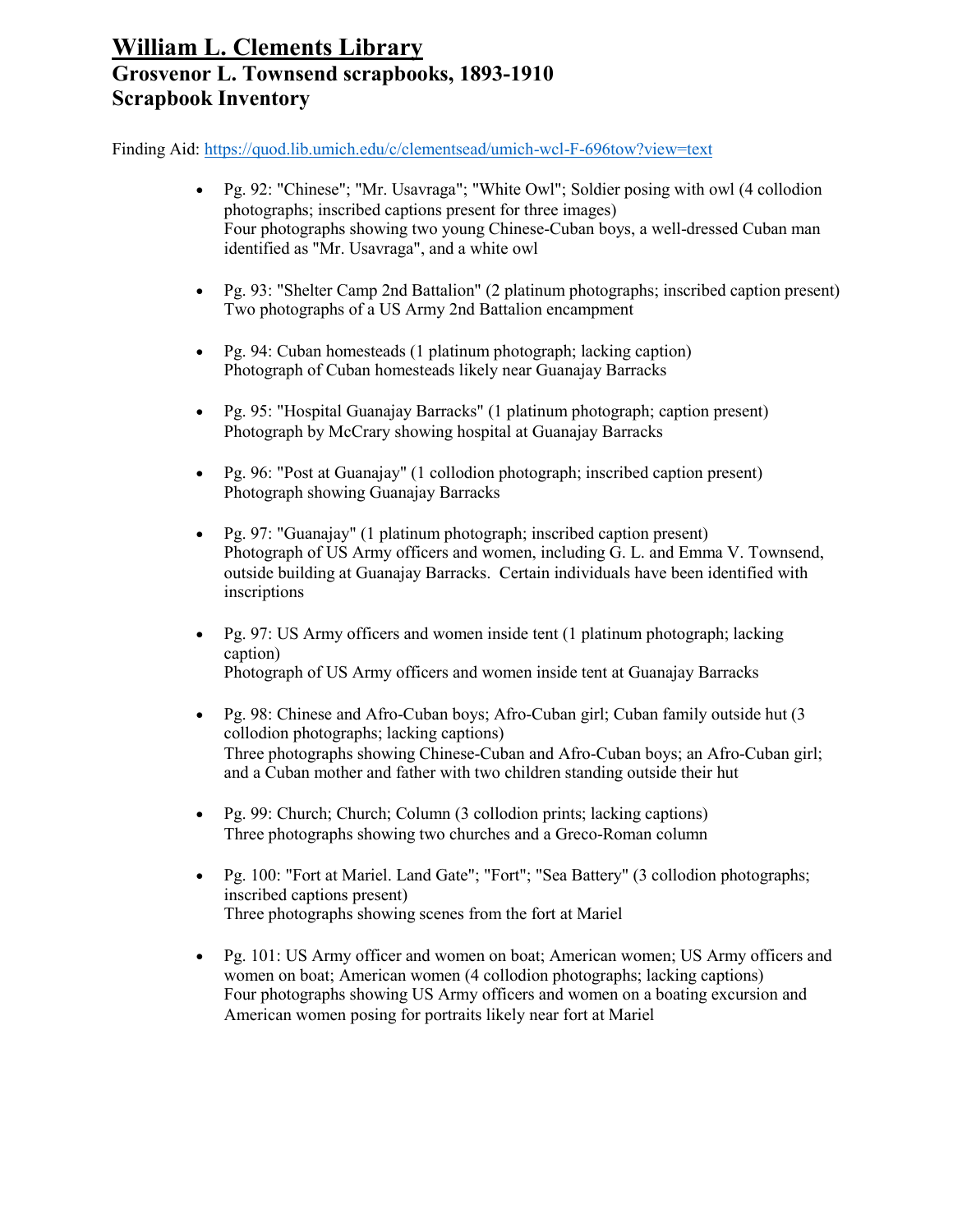- Pg. 102: "Reeder and Dr. Alder"; US Army officers and women feasting and drinking; US Army officers and women; US Army officers and women by sailboats (4 collodiong photographs; all but 1 lacking captions) Four photographs showing US Army officers and women engaged in various activities
- Pg. 103: Baseball game; "Usibiage Place"; American stagecoach (2 collodion photographs, 1 platinum photograph; all but 1 lacking captions) Three photographs showing what appears to be a baseball game, men dining at Usibiago Place, and an American stagecoach
- Pg. 104: "Alphonso XIII at Mariel" (2 platinum photographs; inscribed caption present) Two photographs showing the *Alphonso XIII* half sunk at Mariel Harbor
- Pg. 105: "At Mariel" (2 platinum photographs; inscribed caption present) Two photographs showing US Army officers and women posing for outdoor group portraits at Mariel
- Pg. 106: "San Antonio Les Espagnos" (1 platinum print; inscribed caption present) Photograph showing group of Cuban boys and men with goods for sale
- Between pgs. 106 and 107: Guanajay Barracks (2 platinum photographs; lacking captions) Two photographs of Guanajay Barracks
- Pg. 107: "Cabriolet" (1 platinum photograph; inscribed caption present) Photograph of American women riding in a cabriolet
- Pg. 108: "Public works Guanajay. Entrance to Quarters to the right" (1 collodion photograph; inscribed caption present) Photograph of public works at Guanajay
- Pg. 109: "'The Square' Guanajay. The Cathedral" (1 collodion photograph; inscribed caption present) Photograph of a public square and cathedral in Guanajay
- Pg. 110: "Christmas" (1 collodion photograph; inscribed caption present) Photograph by A. Testar of US Army officers, including G. L. Townsend, and women posing before a large American flag
- Pg. 111: "Entrance to Bahia Honda" (1 collodion photograph; inscribed caption present) Photograph showing US Army officers, including G. L. Townsend, and other officials at Bahia Honda, Cuba. Certain individuals have been identified with inscriptions
- Pg. 113: "Quemados" (1 collodion photograph; inscribed caption present) Photograph showing US Army officers, including G. L. Townsend, and women posing outside of tent. Certain individuals have been identified with inscriptions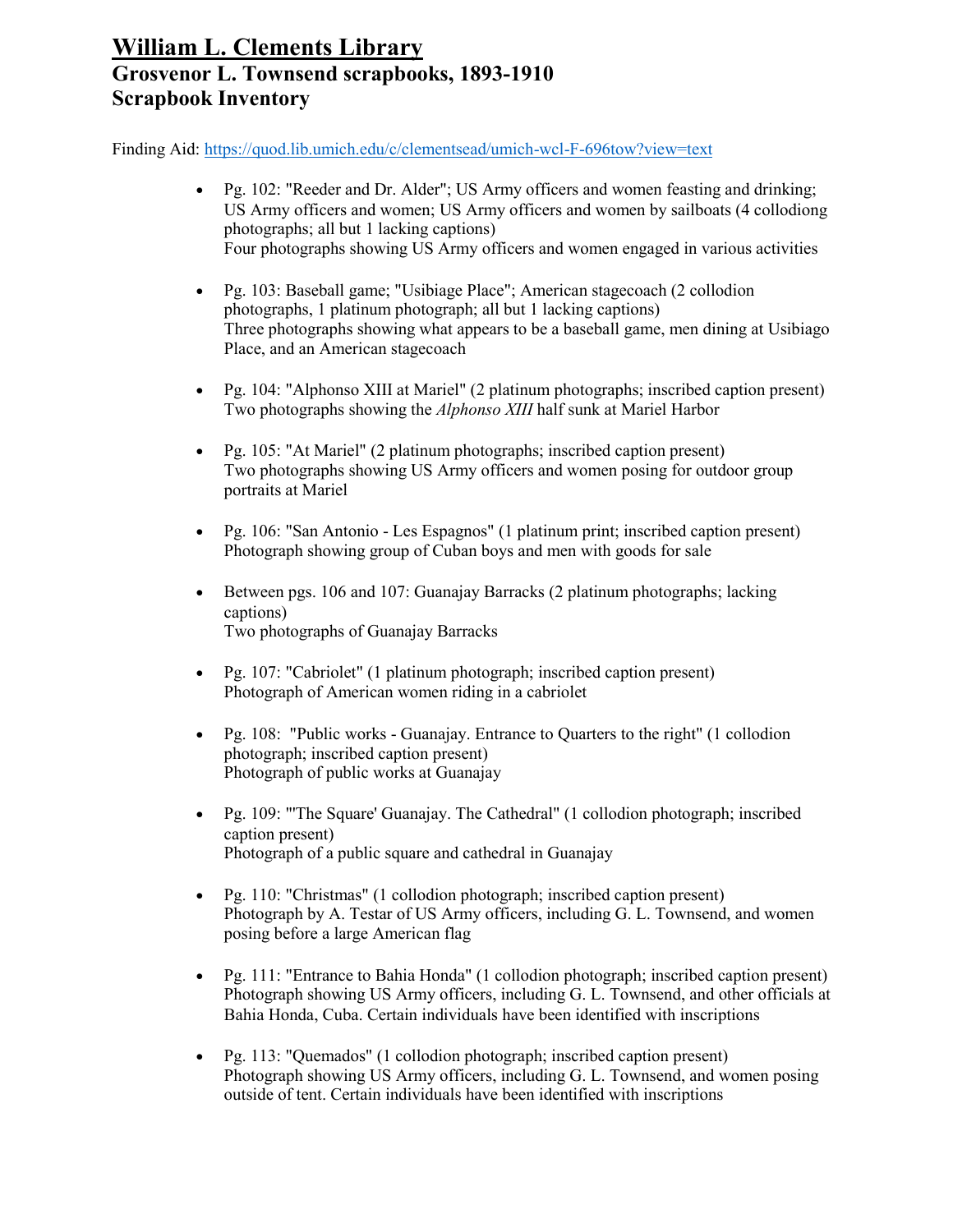Finding Aid:<https://quod.lib.umich.edu/c/clementsead/umich-wcl-F-696tow?view=text>

- Pg. 115: "Golf-links. Guanajay" (1 collodion photograph; inscribed caption present) Photograph showing people playing golf
- Pg. 119: Six loose collodion photographs; most are duplicates of images found elsewhere in album. Includes two portraits of an unidentified young Cuban woman

#### Volume 5 (1900-1901--Cuba; Fort Leavenworth; San Francisco; Philippines)

- Inside front cover: Jan 1895 clipping (1 item, 14 pages) Loose copy of regimental history of US Army 1st Infantry Regiment
- Inside front cover: July 3 1900. Orders No. 45 (1 page) Loose Copy of orders issued from Headquarters Division of the Philippines regarding observance of Independence Day
- Inside front cover: Aug 6 1900. ALS from Otto Mueck to G. L. Townsend. New York City. (1 page) Letter from Chief Clerk of the Military Service Institution of the United States Otto Mueck to G. L. Townsend regarding an inquest by Townsend about certain records that Mueck insists should be ascertainable via the Adjutant General's office in Washington D.C.
- First 5 pages are blank
- Pg. 1: "Co. 'K' First Infantry U.S. Guanajay Cuba" (1 collodion photograph; inscribed captions present) Group portrait of US Army 1st Infantry Regiment Co. K
- Pg. 2: "After the Storm. Guanajay. April 25 1900. The Post" (3 collodion photographs) Three photographs showing the aftermath of a heavy storm in Guanajay
- Pg. 3: May 6 1900. Telegram to Malcolm Townsend from G. L. Townsend. New York City. (1 page) Message instructing Malcolm Townsend where to meet G. L. Townsend the following day and to "say nothing to mom" about his impending arrival
- Pg. 4: July 1900 clippings  $(7 \text{ items})$ Newspaper clippings from the *Mail and Express*, *New York Times*, and *New York Sun* regarding the ordering of the US Army 1st Infantry Regiment's return from Cuba and a yellow fever outbreak among American soldiers in Cuba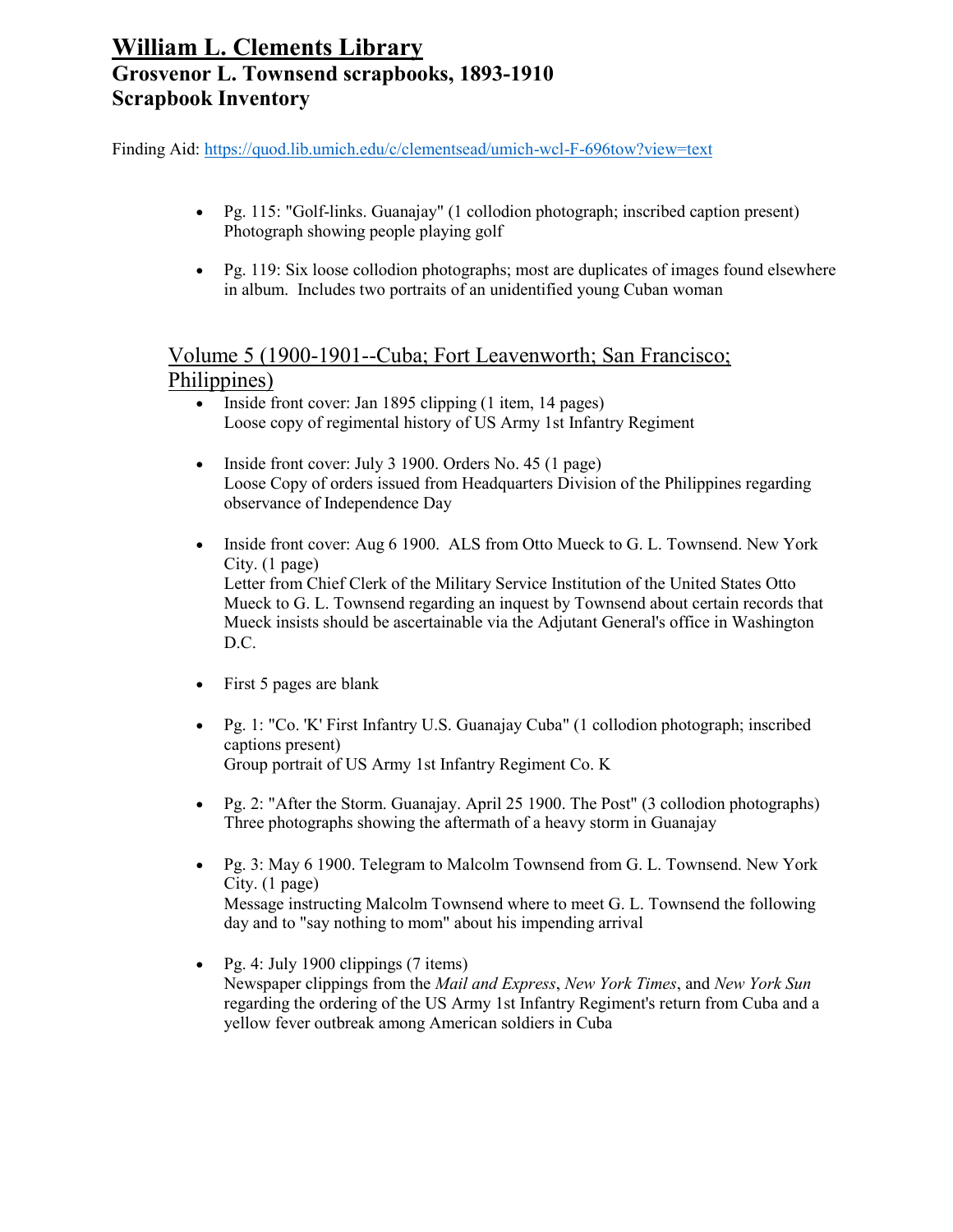- Pg. 5: July/Aug 1900 clippings (7 items) Newspaper clippings from the *New York Sun*, *New York Times*, *New York Tribune*, and *Evening Sun* regarding the continuing return of American troops from Cuba and the transportation of American troops to be used in confrontation with China
- Pg. 6: Aug 6 1900. Telegram to Malcolm Townsend from G. L. Townsend. Governors Island, New York City. (1 page) Message to Malcolm Townsend regarding G. L. Townsend's upcoming leave of absence while currently being held in quarantine on Governors Island
- Pg. 7: Undated clipping [July/Aug 1900?] Newspaper clipping showing map of China that indicates the locations of American consuls in China during the Boxer Rebellion, highlights senior American military officials involved in the conflict, and includes a political cartoon regarding troop numbers of Chinese and European forces as well as foreign trade
- Pg. 8: "Transport 'Rawlins'" (2 collodion photographs; inscribed caption present) Two photographs showing troop transport *USS Rawlins* and American troops aboard the *USS Rawlins*
- Pg. 9:  $\lceil \text{July/Aug} \rceil$  1900. Envelope (1 item) Envelope with stamps indicating that it was "Disinfected and Passed" after being inspected by a US Army surgeon in Havana, Cuba
- Pg. 9: Aug 1900 clippings  $(2 \text{ items})$ Newspaper clippings from the *New York Sun* and an unidentified publication regarding troop movements
- Pg. 10: Aug 15 1900. Telegram to Malcolm Townsend from G. L. Townsend. Chicago. (1 page) Message to Malcolm Townsend from G. L. Townsend regarding the latter's arrival in Chicago from New York City
- Pg. 10: Aug 17 1900. Telegram to Malcolm Townsend from G. L. Townsend. Fort Leavenworth. (1 page) Message to Malcolm Townsend from G. L. Townsend regarding the latter's arrival in Fort Leavenworth
- Pg. 11: Aug 19 1900. Telegram to Malcolm Townsend from G. L. Townsend. Fort Leavenworth. (1 page) Message to Malcolm Townsend from G. L. Townsend regarding the latter's impending departure from Fort Leavenworth to San Francisco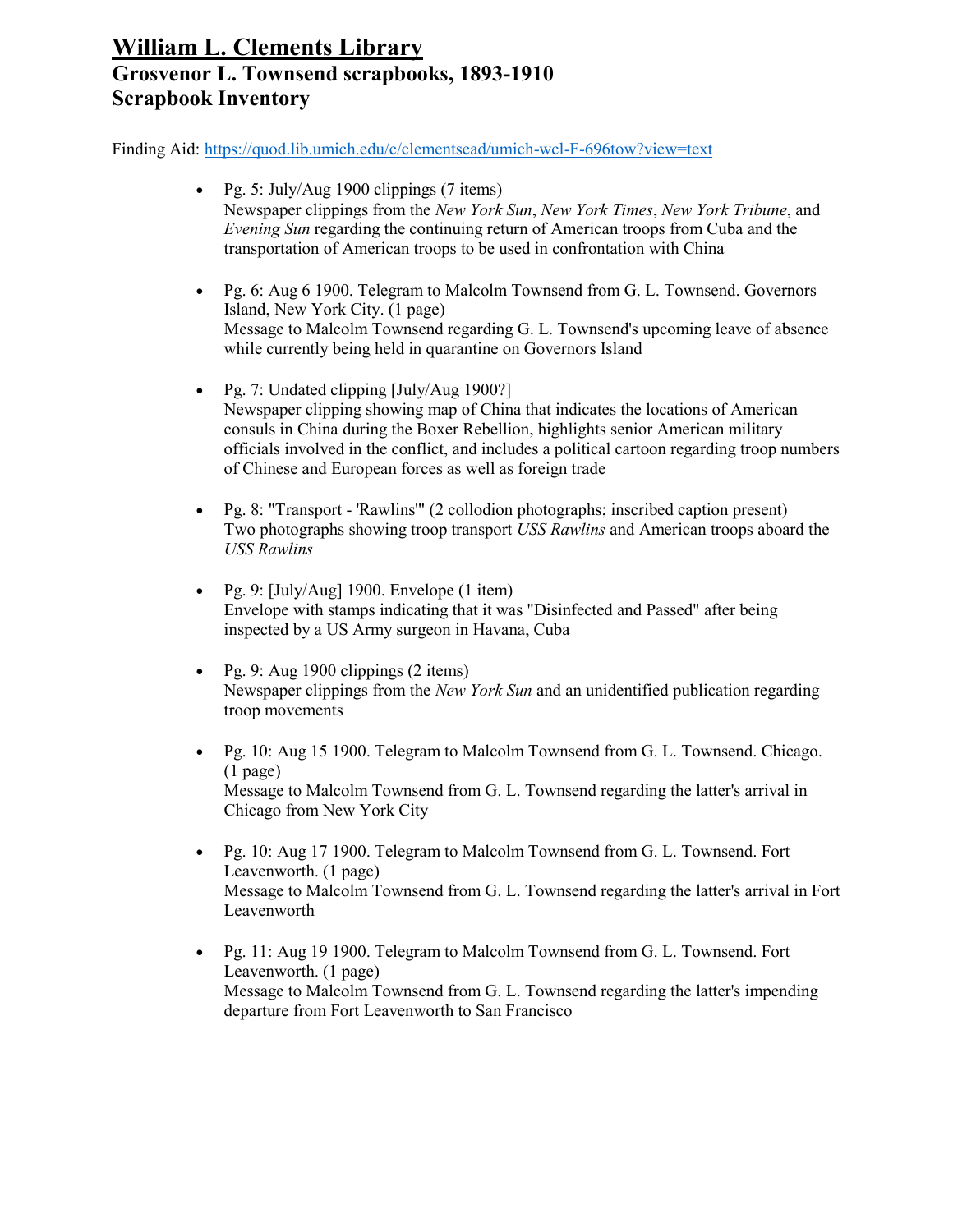- Pg. 12: Aug 19 1900 clipping  $(1$  item) Newspaper clipping from the *New York Tribune* showing a map indicating the "Present Geographical Distribution of the Land and Naval Forces of the United States" around the country and overseas
- Pgs. 13 & 14: Aug 1900 clippings  $(9 \text{ items})$ Newspaper clippings from the *New York Sun*, *Kansas City Times*, *Leavenworth Times*, and *Army and Navy Journal* regarding transportation of American troops to Manila that were initially expected to be sent to China
- Pg. 15: Aug 23 1900. Advertisement for a farewell ball for the US Army 1st Infantry Regiment to be held at Union Hall, San Francisco (1 item)
- Pg. 16: Aug/Sept 1900 clippings  $(5 \text{ items})$ Newspaper clippings from the *St. Louis Globe-Democrat*, *New York Tribune*, and *New York Sun* regarding transportation of American troops to China and Manila
- Pg. 17: Aug/Sept 1900 clippings (3 items) Newspaper clippings from a Presidio-based newspaper and the *Army and Navy Journal* regarding the transportation of battalions of the US Army 1st Infantry Regiment. Includes map of Philippine Islands and the China Sea
- Pg. 18: Aug 1900 clipping  $(1$  item) Newspaper clipping from the *7th Regiment Gazette* regarding Townsend's progressing military career
- Pg. 19: "Leavenworth Officers Quarters" (3 collodion photographs; inscribed captions present) Three photographs of officer's quarters at Fort Leavenworth
- Pg. 20: "At the 'hotel' or club"; "Grant Monument"; "Episcopal Church" (3 collodion photographs; inscribed captions present) Three photographs showing scenes from Fort Leavenworth
- Pg. 21: "Brick wall across parade ground"; "The same Maj. Buffington" (2 collodion photographs; inscribed captions present) Two photographs showing scenes from Fort Leavenworth
- Pg. 22: "Adjutant's office"; "Sunset guns"; "Parade ground" (3 collodion photographs; inscribed captions present) Three photographs showing scenes from Fort Leavenworth
- Pg. 23: "U.S. Penitentiary"; "Soldier's barracks" (2 collodion photographs; inscribed captions present) Two photographs showing the U.S. Penitentiary and barracks at Fort Leavenworth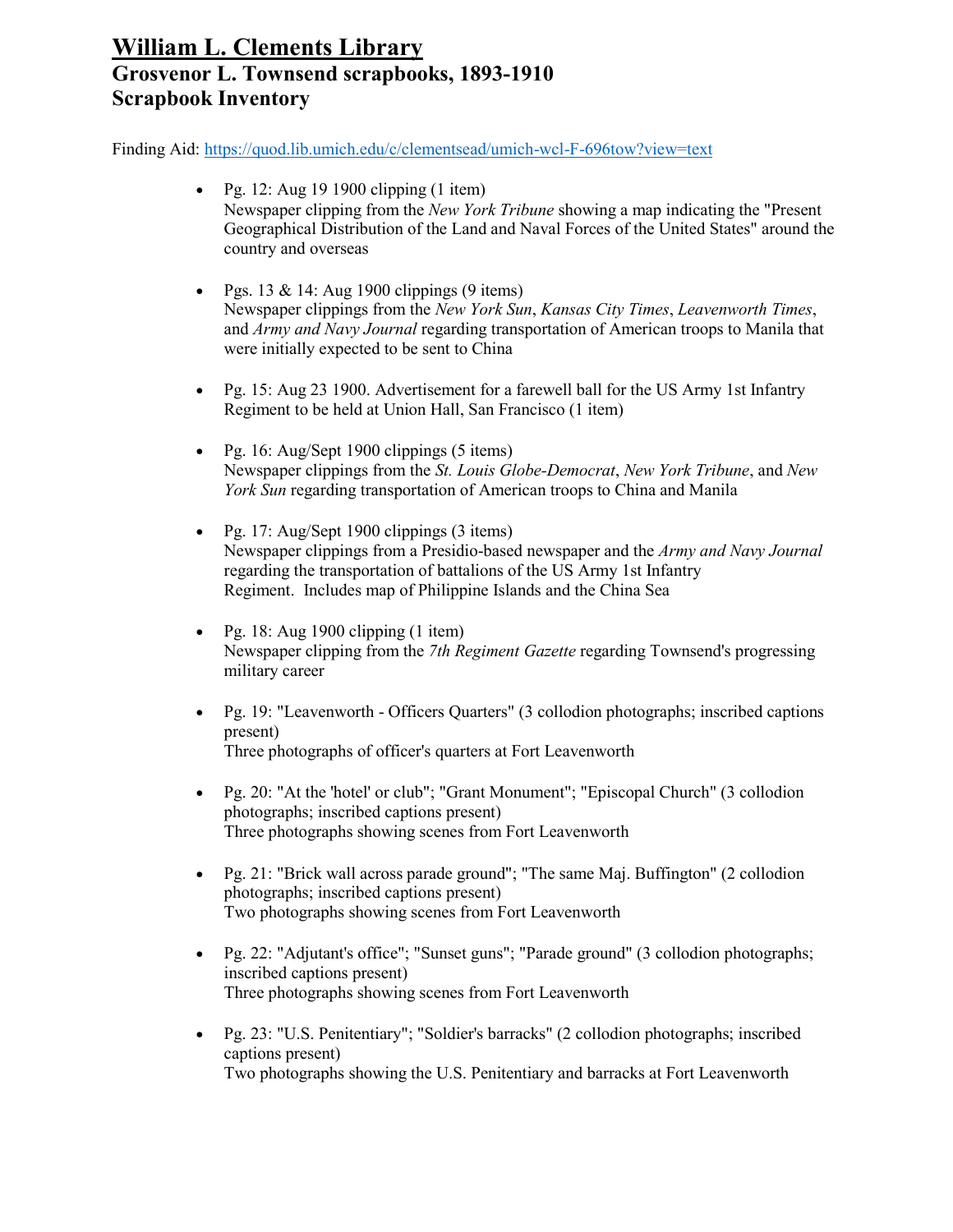- Pg. 24: "Penitentiary" (3 collodion photographs; inscribed captions present) Three photographs showing the U.S. Penitentiary at Fort Leavenworth
- Pgs.  $25 \& 26$ : Aug/Sept 1900 clippings (2 items) Newspaper clippings from the *San Francisco Chronicle* regarding the arrival and departure of the U.S. Army 1st Infantry Regiment to and from San Francisco en route to the Philippines on board the *USS Logan*
- Pg. 27: Sept 1900 clippings (4 items) Newspaper clippings from the *Army and Navy Journal*, *New York Herald*, and *New York Times* regarding transportation of American troops aboard the *USS Logan* and the capture of Capt. Devereaux Shields's company from the 29th Infantry at Marinduque, Philippines. Includes halftone reproduction of bird's-eye view photograph of Honolulu
- Between pgs. 27 & 28: "Golden Gate for Logan" (1 collodion photograph; inscribed caption on verso) Loose photograph of the Golden Gate in San Francisco
- Pg. 28: Oct 1900 clippings  $(5 \text{ items})$ Newspaper clippings from the *New York Sun* and *New York Times* regarding ordering of U.S. Army First Infantry Regiment to Marinduque following the capture of 50 American troops under the command of Capt. Devereaux Shields as well as the rescue of Capt. Shields and his men
- Pgs. 29-33: Oct/Nov/Dec 1900 clippings (8 items) Newspaper clippings from the *New York Evening Telegram*, *New York Times*, *New York Tribune*, *New York Sun*, and other unidentified news sources regarding the rescue of Capt. Devereaux Shields and company, amnesty granted to insurgents on Marinduque, the official launch of an anti-insurgency campaign in the Philippines led by Gen. MacArthur, and devices being used by Filipino insurgents against American forces in Samar
- Pg. 34: Dec 24 1900. Orders No.169 (1 page) Copy of orders issued by the Office of the U.S. Military Governor in the Philippine Islands, Manila, regarding opening of Cabangan port to coasting trade, provisional appointment of Townsend as Inspector of Customs at Guiuan, and the provisional appointment of 1st Lt. Stephen H. Mould to Inspector of Customs at Dumanjug
- Pg. 36: Jan 23 1901. TLS from Henry P. McCain to Malcolm Townsend. New York City. (1 page) Letter to Malcolm Townsend from Assistant Adjutant General H. P. McCain regarding the setting of the location of G. L. Townsend's next promotion exams which are to be held in the Philippines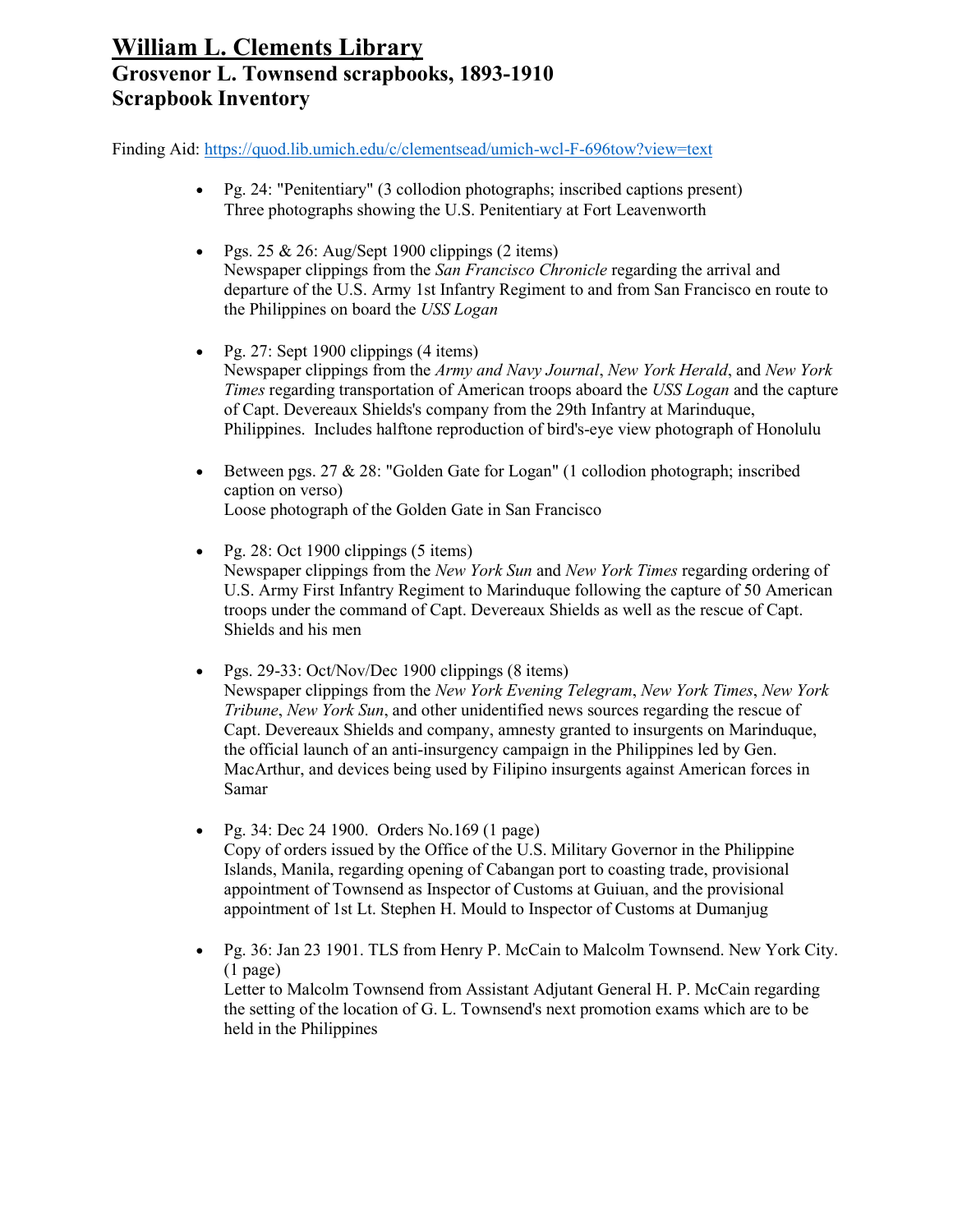- Pg. 37: Jan 26 1901. TLS from Henry P. McCain to Malcolm Townsend. New York City. (1 page) Letter to Malcolm Townsend from Assistant Adjutant General H. P. McCain regarding the ordering of promotion exams for 2nd Lieutenants including G. L. Townsend
- Pg. 38: Feb  $6$  1901. Orders No. 9 (16 pages) Copy of orders issued by the Headquarters of the Army, Adjutant General's Office, Washington, regarding the structure of the United States Military
- Pg. 40: "Guiuan Samar. Convent occupied by 'H.' Company"; "Catbalogan. Samar. Mess tent in foreground 'G' Company at back. Church wall on the left." (2 collodion photographs; inscribed captions present) Two photographs showing American occupied locations in Samar
- Pg. 40: Feb/March 1901 clippings (3 items) Newspaper clippings from the *Army and Navy Journal* and *New York Times* regarding appointment of Townsend as Inspector of Customs at Guiuan, the campaign in Samar, and insurgent attacks in South Ilocos
- Pg. 41: "Flagstaff Tacloban Feb 11 1901 p Capt. Tilton"; "Dr. Comb Lieut Wallace Signal Corps"; "Headquarter's House" (3 collodion photographs; inscribed captions present) Three photographs showing scenes from U.S. Army facilities at Tacloban
- Pg. 42: "Headquarters. Tacloban, Leyte"; "Lieut Townsend at Tacloban Feb 11 1901" (2 collodion photographs; inscribed captions present) Two photographs showing US Army officers including G. L. Townsend at Tacloban
- Pg. 43: Piece of document issued from "Office of the Inspector of Customs. Guinan [i.e. Guiuan], P.I., March 2nd 1901" (1 item)
- Between pgs. 43 & 44: "Roster of Troops Serving in the Division of the Philippines...Manila, Philippine Islands. January 1st, 1901" (103 pages)
- Pg. 44: March/April 1901 clippings (2 items) Newspaper clippings regarding surrendered Filipino insurgent general Mariano Trias's attempts to convince more rebels to surrender and the apprehension of Filipino men and women to give information to the Philippine Commission for fear of insurgent reprisals
- Pgs.  $45 \& 46$ : Undated clippings [March/April 1901?] (2 items) Newspaper clippings including a map of "Peaceful Districts in the Philippines" and an accompanying description of the map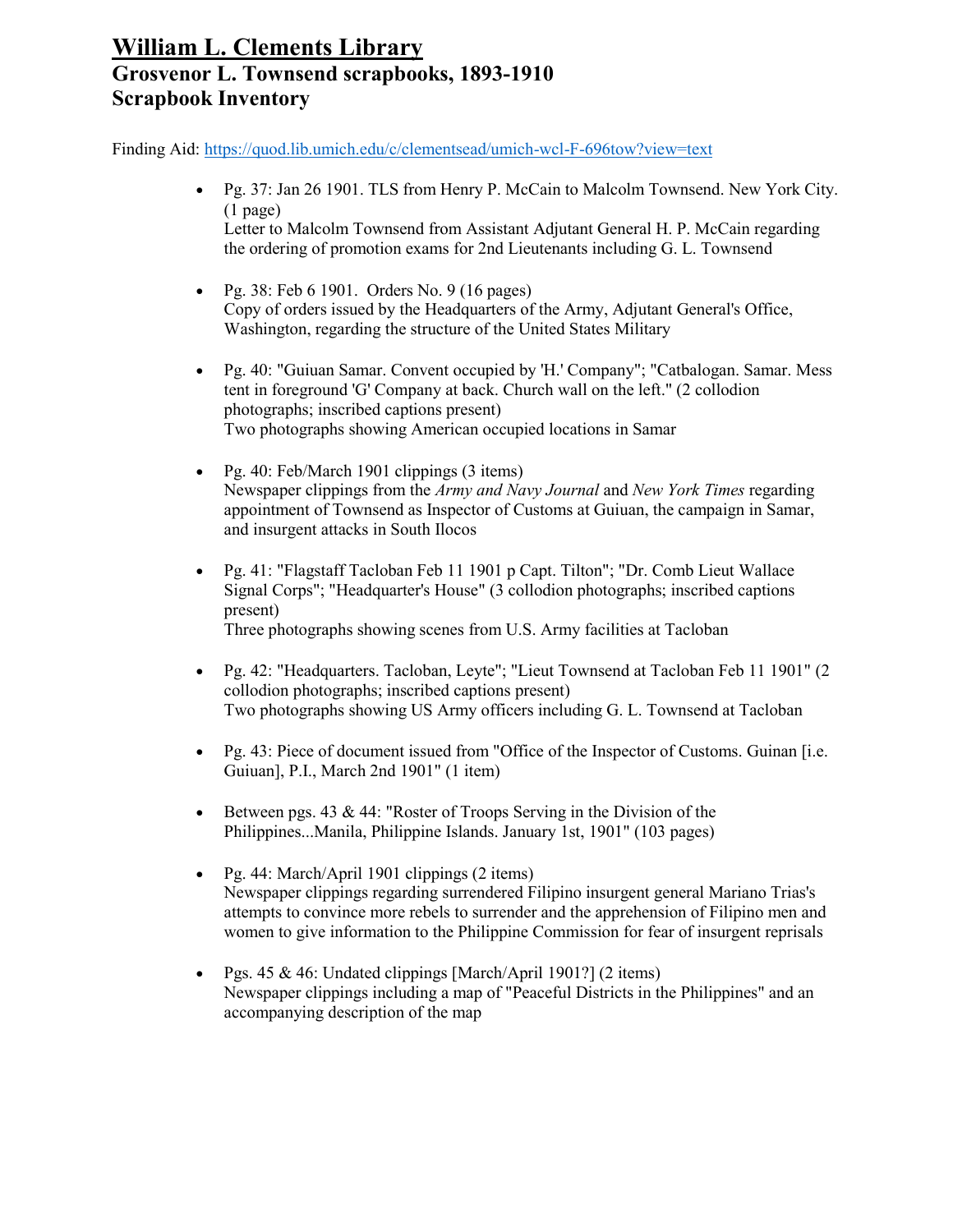Finding Aid:<https://quod.lib.umich.edu/c/clementsead/umich-wcl-F-696tow?view=text>

- Pg. 47: April 1 1901. TLS from Henry P. McCain to Malcolm Townsend. New York City. (1 page) Letter regarding confirmation that G. L. Townsend has been deemed qualified for promotion by the Examining Board in Manila
- Pg. 48: April 11 1901. TLS from Henry P. McCain to Malcolm Townsend. New York City. (1 page) Letter regarding confirmation that G. L. Townsend will be promoted to 1st Lieutenant but it is not yet known what date it will be official or what regiment Townsend will be assigned to
- Pg. 49: April 15 1901. Document written on paper with header "Office of the Inspector of Customs, Guiuan, P.I." (1 page) Document providing captions for photographs present on pgs. 50-54 and a general plan of the house where Townsend and Lt. Downes were quartered in Guiuan
- Pg. 50: "1. Convent occupied by H Co"; "2. Road to Mercedes"; "3. G. L. T. standing at end of the only pier" (1 gelatin silver photograph, 2 collodion photographs; inscribed captions from document on pg. 49) Three photographs showing scenes from Guiuan including a convent occupied by American troops, an unpaved road, and Townsend standing on a pier
- Pg. 51: "4. Under the shed is a loom for weaving hemp-cloth called aboca"; "5. Two beauties"; "7. Street in Guiuan" (3 collodion photographs; inscribed captions from document on pg. 49) Three photographs showing scenes from Guiuan including a homestead, Filipina girls, and a man walking a main street of Guiuan
- Pg. 52: "6. Where Downes and I live. The lower portion of the house on the street is a store kept by the Presidente. Downes and I live above that and the rear portion is our kitchen and quarters for our servants. My room is the window nearest the  $X''(1)$ collodion photograph, 1 gelatin silver photograph; inscribed caption from document on pg. 49)

Two copies of the same photograph showing the building inhabited by Townsend and Lt. Downes in Guiuan

- Pg. 53: "8. Fish Market opposite our home"; "9. Same"; "10. Pacific Ocean from a hill" (2 collodion photographs, 1 gelatin silver photograph; inscribed captions from document on pg. 49) Three photographs showing the fish market at Guiuan and the Pacific Ocean as seen from a distance
- Pg. 54: "11. The Presidente. In the back ground is the bell tower and church" (1) collodion photograph; inscribed caption from document on pg. 49) Photograph of the mayor of Guiuan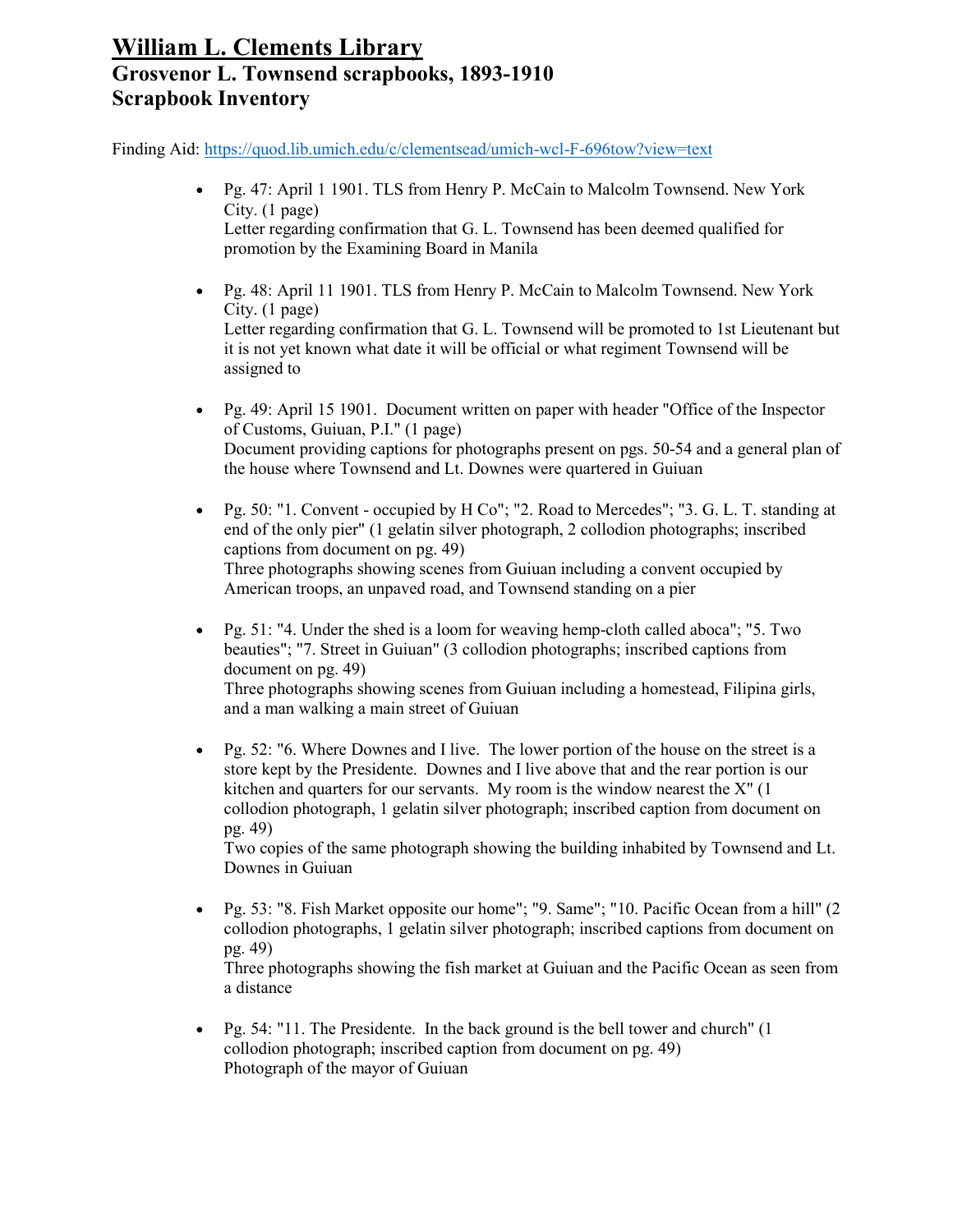Finding Aid:<https://quod.lib.umich.edu/c/clementsead/umich-wcl-F-696tow?view=text>

• Pg. 55: April 17 1901. Document written on paper with header "United States Military Government in the Philippine Islands. Office of the Collector of Internal Revenue" (1 page)

Document showing hand-drawn map showing trails, bridges, roads, islands, and town locations near Guiuan. Includes distance key and references to where a deserter was supposedly killed, where a fight took place, and where a gunman who fired on Townsend was likely situated. Associated with letter on pg. 56

- Pg. 56: April 17 1901/April 18 1901. ALS from G. L. Townsend to Emma V. Townsend. Guiuan, Samar. (7 pages) Letter from Townsend to his mother discussing topics including an ambush in southern Samar in which he came under live fire for the first time, his belief that an American deserter's weapon was used in the ambush against his men, and that he shot a Filipino man in the back with a revolver after the man refused to stop running in Townsend's presence
- Pg. 57: April 20 1901. ALS from G. L. Townsend to Emma V. Townsend. Guiuan, Samar. (10 pages) Letter from Townsend to his mother discussing the visitation of a group of Palauan tribesmen that sailed to the Philippines and telling her that photographs he took of the Palauans will arrive later than the letter as they had to be sent to Manila to be developed first. Associated with photographs on pgs. 58-60
- Pg. 58: Palauan tribesmen (3 collodion photographs; lacking captions) Three photographs of Palauan tribesmen wearing traditional clothing. Associated with letter on pg. 57
- Pg. 59: Palauan tribesmen aboard sailboat (2 collodion photographs; lacking captions) Two photographs of Palauan tribesmen operating their sailboat. Associated with letter on pg. 57
- Pg. 60: Palauan tribesmen aboard sailboat (3 collodion photographs; lacking captions) Three photographs of Palauan tribesmen operating their sailboat. Associated with letter on pg. 57
- Pg. 61: April 19 1901. Copy of direct address issued by the Office of the U.S. Military Governor in the Philippine Islands and Headquarters Division of the Philippines under Gen. Arthur MacArthur (6 pages) Copy of address to the Filipino people by Emilio Aguinaldo acknowledging the sovereignty of the United States over the Philippine Islands. Text printed in English, Spanish, and Tagalog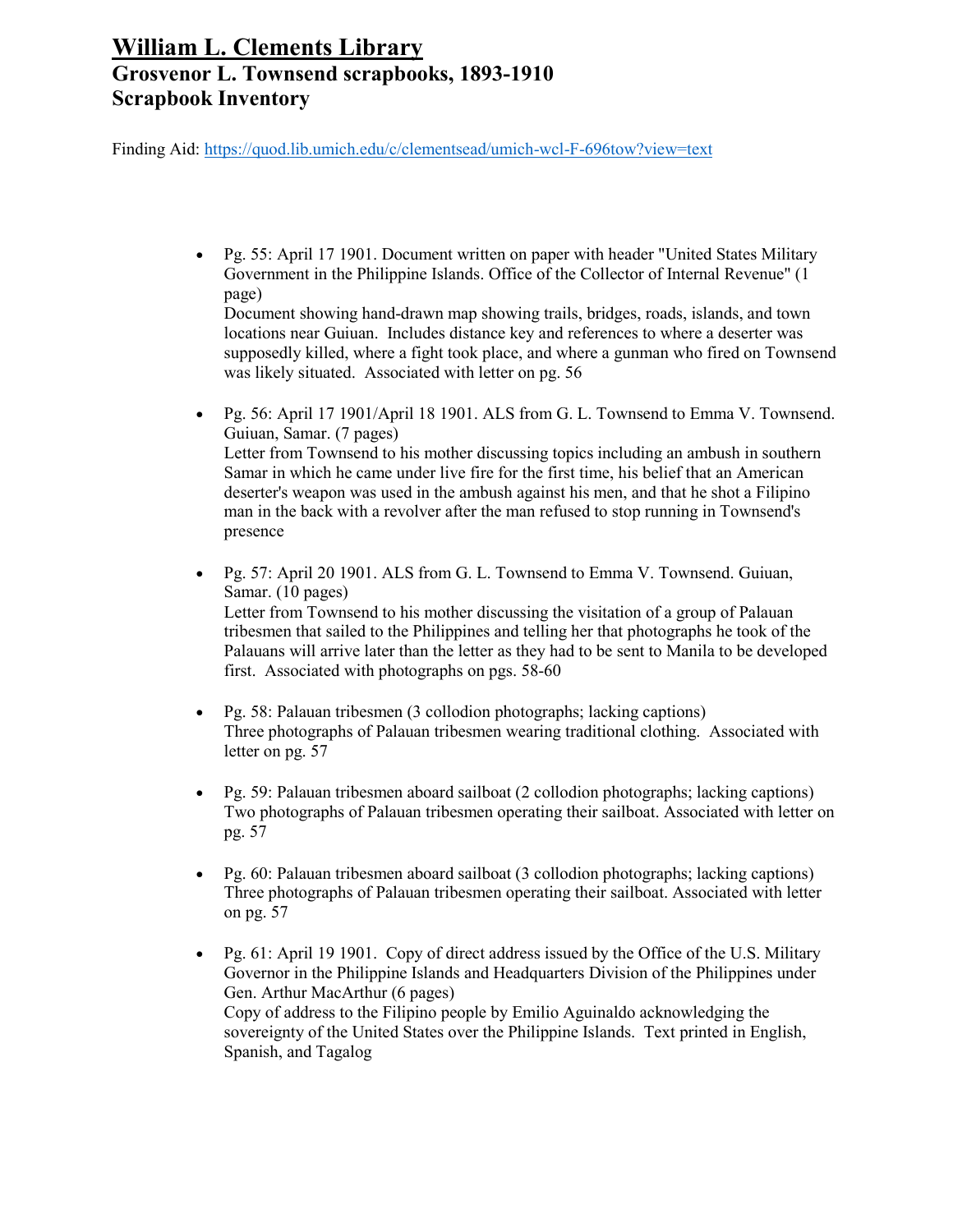- Pg. 62: "Headquarters Guiuan"; "Church door at Guiuan 200 years old"; "Room of Lieut Downes and Townsend at Guiuan. Downes asleep in chair" (3 collodion photographs; inscribed captions present) Three photographs showing scenes from Guiuan including US Army headquarters, the entrance to a 200-year old church, and Lt. Downes asleep in a chair
- Pg. 63: "Guiuan Lady"; "Nipa built church Mercedes Samar"; "Natives of Mercedes" (3 collodion photographs; inscribed captions present) Three photographs showing Filipino men and a church at Mercedes and a young girl (likely an Afro-Cuban girl) whose photo also appears in Volume 4 on pg. 98
- Pg. 64: Undated clippings [April/May 1901?] (3 items?) Newspaper clippings regarding American military activities and civic administration in the Philippines and events in China
- Pg. 65: Feb 9 1901 receipt of mail received (1 item) Receipt for Townsend's receival of package from New York City
- Pg. 66: May 1901 clippings  $(2 \text{ items})$ Newspaper clippings from the *Manila Times* regarding American military activities (including the court martial of one Capt. Read and the surrender of Emilio Aguinaldo) and civic administration in the Philippines
- Pg. 67: Piece of packaging related to Alhambra tobacco products (1 item)
- Pg. 68: May/June/July 1901 clippings (8 items) Newspaper clippings regarding the American offensive in Samar, reports of American deaths including Lt. Downes and Lt. McClure, and US Navy assistance in the Samar offensive
- Pg.  $69$ : July 2 1901/July 12 1901. ALS from G. L. Townsend to Emma V. Townsend. Guiuan, Samar/Pambujan, Samar. (7 pages) Letter from Townsend to his mother encompassing two dates regarding general goings on in the Philippines, quartermaster duties, transfer from Guiuan to Pambujan, Filipino insurgent ambushes, the death of Lt. Downes, and Townsend being stabbed in the arm during combat
- Pg. 69: July 16 1901. ALS from G. L. Townsend to Emma V. Townsend. Pambujan, Samar. (6 pages) Letter from Townsend to his mother regarding his swift recovery from being stabbed in the arm, enjoyable aspects of his command, criticisms of the company that relieved his unit at Guiuan, and Townsend's expectation that the mayor of Guiuan will likely be shot while "trying to escape" American custody in Leyte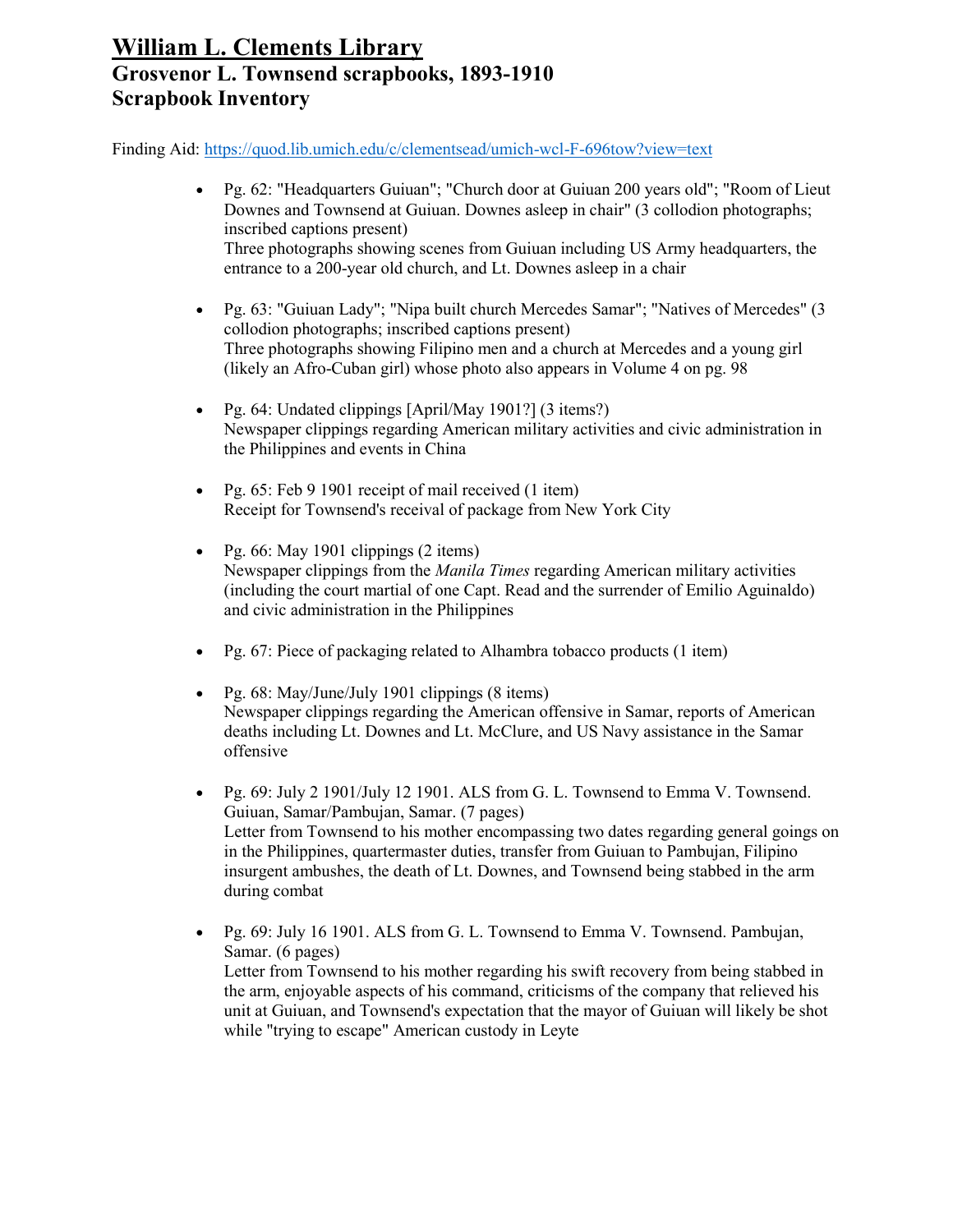Finding Aid:<https://quod.lib.umich.edu/c/clementsead/umich-wcl-F-696tow?view=text>

- Pg. 70: Oct 12 1901. TLS from Willard C. Fisk to Malcolm Townsend. Jersey City, New Jersey. (1 page) Message to Malcolm Townsend regarding enclosed typewritten copy of a letter sent to Willard C. Fisk by G. L. Townsend
- Pg. 70: July 25 1901. TL from G. L. Townsend to Willard C. Fisk. Pambujan, Samar. (4 pages)

Letter from Townsend to his former Captain from the 7th NYNG Co. D Willard C. Fisk regarding Townsend's sudden deployment in hostile territory, the death of Lt. Downes, scorched earth anti-insurgency tactics, Townsend's having been stabbed, engagements with Filipino guerrillas, Townsend's positive opinion of his men, and his expectation that his unit will soon be sent to Balangiga

- Pgs.  $71-75$ : July/Oct 1901 clippings (7 items) Newspaper clippings from the *Army and Navy Gazette*, *New York Times*, *New York Herald*, and an unidentified publication from Crockett, Texas, regarding the Balangiga Massacre, the death of Lt. Downes, and counter-insurgency operations in Samar in response to the Balangiga Massacre
- Pg. 76: Loose Oct 20 1901 edition of the *Manila American* newspaper (16 pages)
- Pg. 77: Oct 5 1901. ALS from G. L. Townsend to Emma V. Townsend. Pambujan, Samar. (4 pages) Letter from Townsend to his mother regarding description of the Balangiga Massacre, his unit having almost been sent to Balangiga immediately prior to the attack, and his take on what the American response to Balangiga is going to look like
- Pg. 78: 2nd Lieutenant bars (4 items)
- Pg. 79: Undated clipping [Oct/Nov 1901?] (1 item) Newspaper clipping regarding types of traps set against American soldiers by the Moros including several visual depictions
- Pg. 80: Undated clipping [Oct/Nov 1901?] (1 item) Newspaper clipping of derogatory poem titled "The Gentle Filipino"
- Pg.  $81:$  Dec 22 1901 clippings (2 items) Newspaper clippings from the *New York Herald* regarding the Balangiga Massacre
- Pgs.  $82 \& 83$ : Dec 1901 clipping (1 item) Newspaper clipping from the *7th Regiment Gazette* including text from Townsends' July 25 1901 letter to Willard C. Fisk (see pg. 70). Includes halftone reproduction images of American soldiers and Filipinos
- Inside back cover: Loose April 25 1901 morning edition of the *Manila Times* newspaper (8 pages)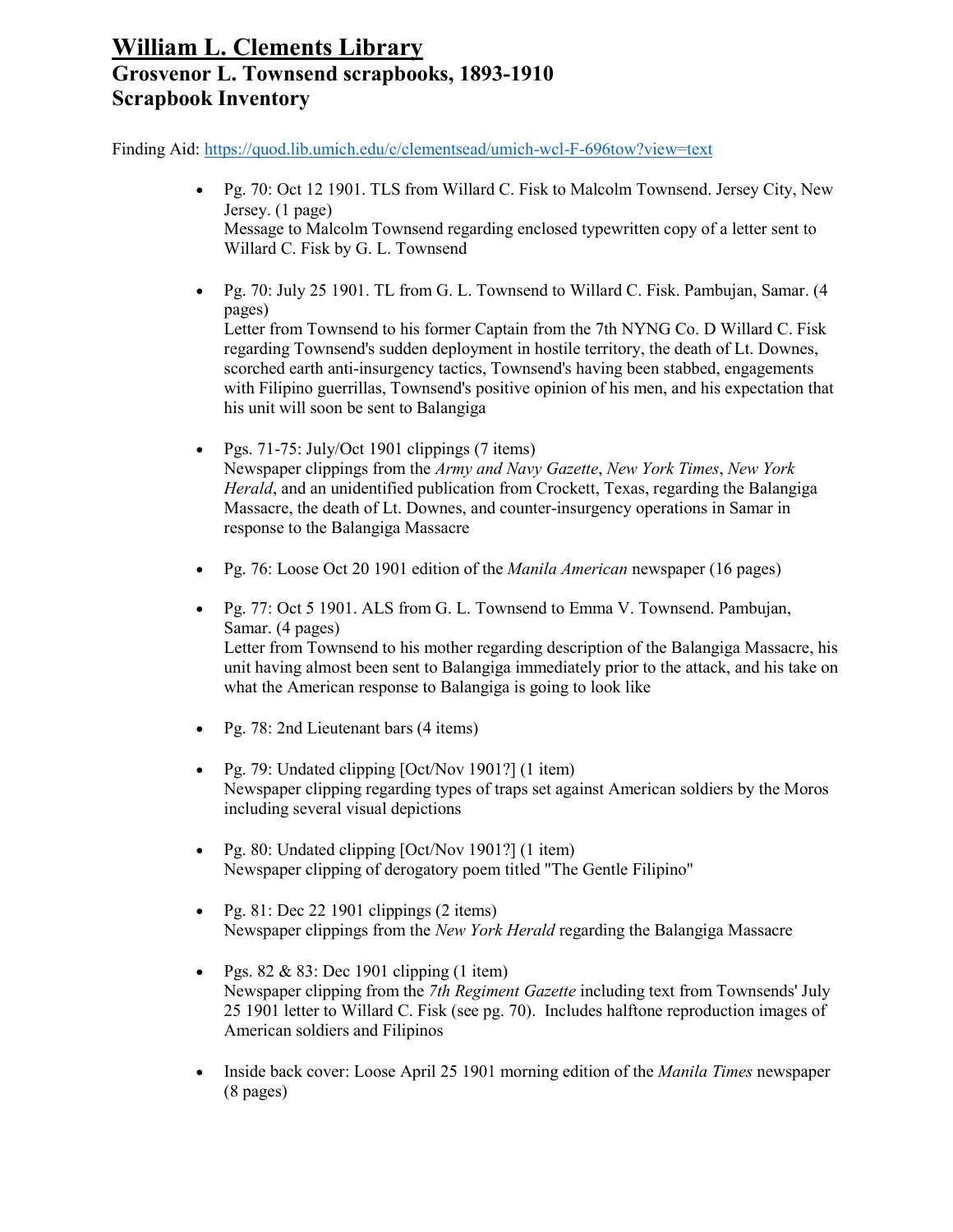Finding Aid:<https://quod.lib.umich.edu/c/clementsead/umich-wcl-F-696tow?view=text>

#### Volume 6 (1905-1907--Fort Brady; Canada; Philippines)

- Pg. 1: Undated advertisement for Clyde Line of steamers (1 item)
- Pg. 2: Dec  $6\,1896$  clipping  $(1\,\text{item})$ Newspaper clipping from the *New York Sun* regarding 7th Regiment Games
- Pg. 3: "On Snow-shoes in Canada." (1 gelatin silver photograph; inscribed caption present) Undated photograph of several men and women (including G. L. Townsend and Cornelia T. Getty, wife of then Maj. Robert N. Getty) equipped for a snowshoeing expedition standing outside of a large house
- Between pgs.  $4 \& 5$ : US Army officers and women (1 platinum photograph; lacking caption) Undated photograph of US Army officers and women posing outside of barracks in either Cuba or the Philippines
- Pg. 5: Aug 12 1905 clipping  $(1$  item) Newspaper clipping from the *Army and Navy Journal* regarding celebration related to the Soo Locks held at Fort Brady, Sault Ste. Marie, Michigan
- Pg. 6: "Roster of Troops Serving in the Department of the Lakes, Comprising the States of Wisconsin, Michigan, Illinois, Indiana, Ohio, and Kentucky. Commanded by Walter T. Duggan, 1st Infantry, U.S. Army. Chicago, Illinois, August 15, 1905. No. 2" (26 pages)
- Pg. 7: Oct 25 1905 clipping  $(1$  item) Newspaper clipping from the *Sault Ste. Marie Evening News* regarding a change in plans to keep troops stationed at Fort Brady where they are as opposed to sending them to the Philippines
- Pg. 8: Undated telegram from G. L. Townsend to Emma V. Townsend. s.l. [Oct 1905?] (1 page) Message from Townsend to his mother informing her that he will be departing Buffalo, New York, (presumably for New York City) that coming Sunday
- Pg. 9: Oct 30 1905. Telegram from G. L. Townsend to Malcolm Townsend. Sault Ste. Marie, Michigan. (1 page) Message from Townsend to his father informing him that he has arrived at Fort Brady safely
- Pg. 10: Dec 1905 clippings  $(2 \text{ items})$ Newspaper clippings from the *Evening Sun* and the *New York Sun* regarding the ordering of more American troops (including the 1st and 2nd US Army Infantry Regiments) to the Philippines amid fears of anti-foreigner violence breaking out in China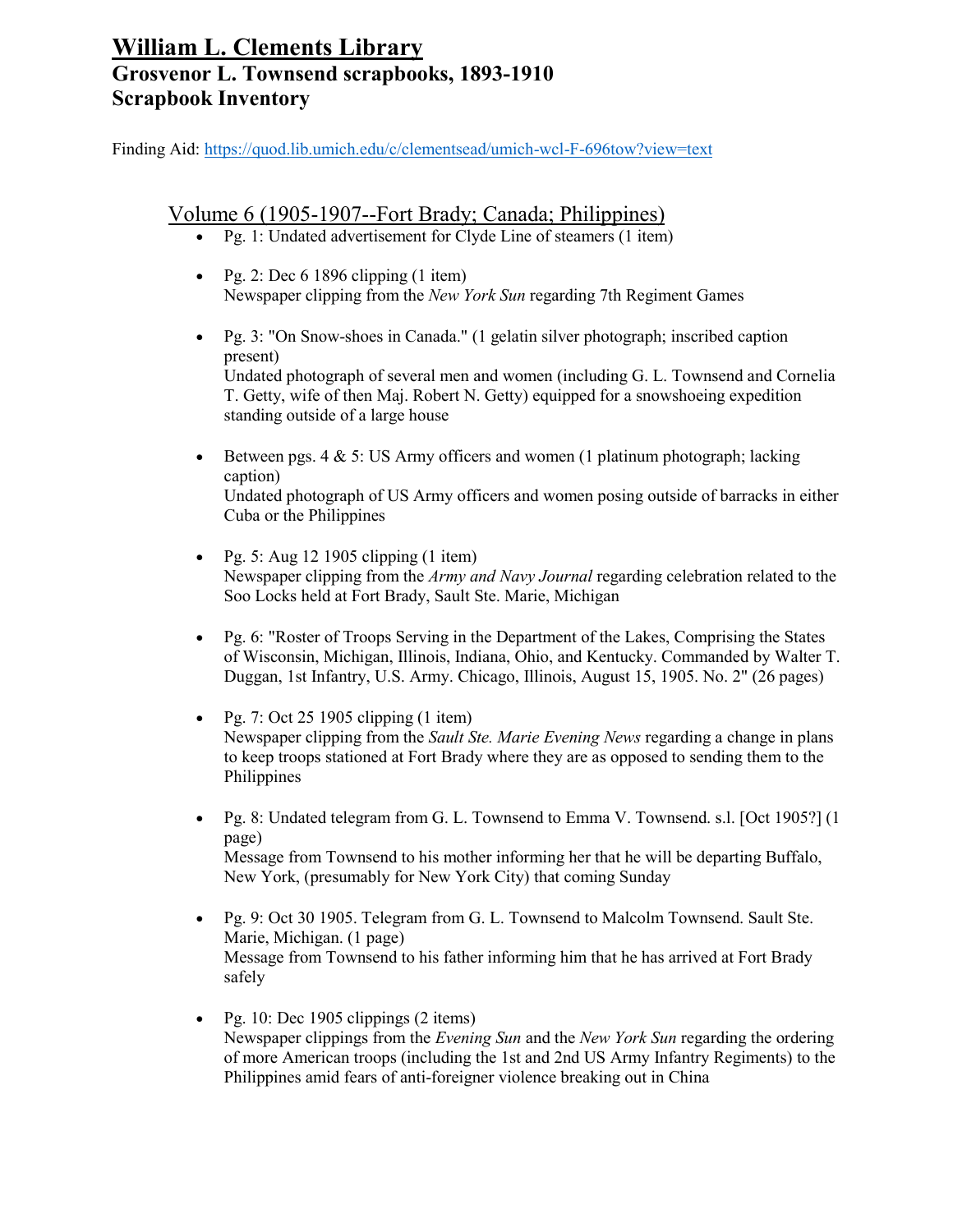- Pg. 11: Dec 23 1905. Telegram from G. L. Townsend to Malcolm Townsend. Sault Ste. Marie, Michigan. (1 page) Message from Townsend to his father regarding the receival of orders to ship out to the Philippines and Townsend's request for a week-long leave of absence
- Pg. 12: Dec 1905/Jan 1906 clippings  $(3 \text{ items})$ Newspaper clippings from the *New York Times* and *Army and Navy Journal* regarding the ordering of the 1st and 2nd US Army Infantry Regiments to the Philippines and the possibility of armed conflict with China
- Pg. 13: Jan 19 1906. ALS from G. L. Townsend to Emma V. Townsend. Fort Brady. (1 page) Letter from Townsend to his mother regarding his impending arrival in Buffalo, New York, and subsequent itinerary for travelling to New York City
- Pg. 14: Jan 21 1906. Telegram from G. L. Townsend to Emma V. Townsend. Buffalo, New York. (1 page) Message from Townsend to his mother regarding his estimated time of arrival in New York City travelling from Buffalo
- Between pgs.  $14 \& 15$ : Personal address book (1 item)
- Pg. 15: 1906/1907 Adams Express Company pocket calendar (1 item)
- Between pgs.  $16 \& 17$ : Jan 29 1906. TLS from F. E. Lacey, Jr., to G. L. Townsend. Fort Wayne, Michigan. (4 pages) Letter from Capt. & Adjutant of the 1st Infantry F. E. Lacey, Jr., to Townsend regarding setting up a system whereby 1st Infantry officers would be able to have post sent to their respective families whenever their transport docks at various ports. Includes lists of officers and home addresses of their families
- Pgs. 18-19: Jan/Feb clippings (3 items) Newspaper clippings from the *New York Evening Mail*, *The Globe*, and *Army and Navy Journal* regarding the movement of American soldiers bound for Manila aboard troop transports *USS McClellan*, *USS Kilpatrick*, and *USS Meade*
- Pg. 21: Undated clippings (2 items) Two halftone reproduction images of New York City including a view "From Brooklyn Bridge to Governor's Island" in which the *USS Kilpatrick* and *USS McClellan* have been located and identified by captions, as well as a view of "The Financial District from the East."
- Pg. 22: Feb 2 1906 clipping  $(1$  item) Newspaper clipping from the *New York Herald* listing departures from New York and New Jersey Port including the *USS Kilpatrick* and *USS McClellan*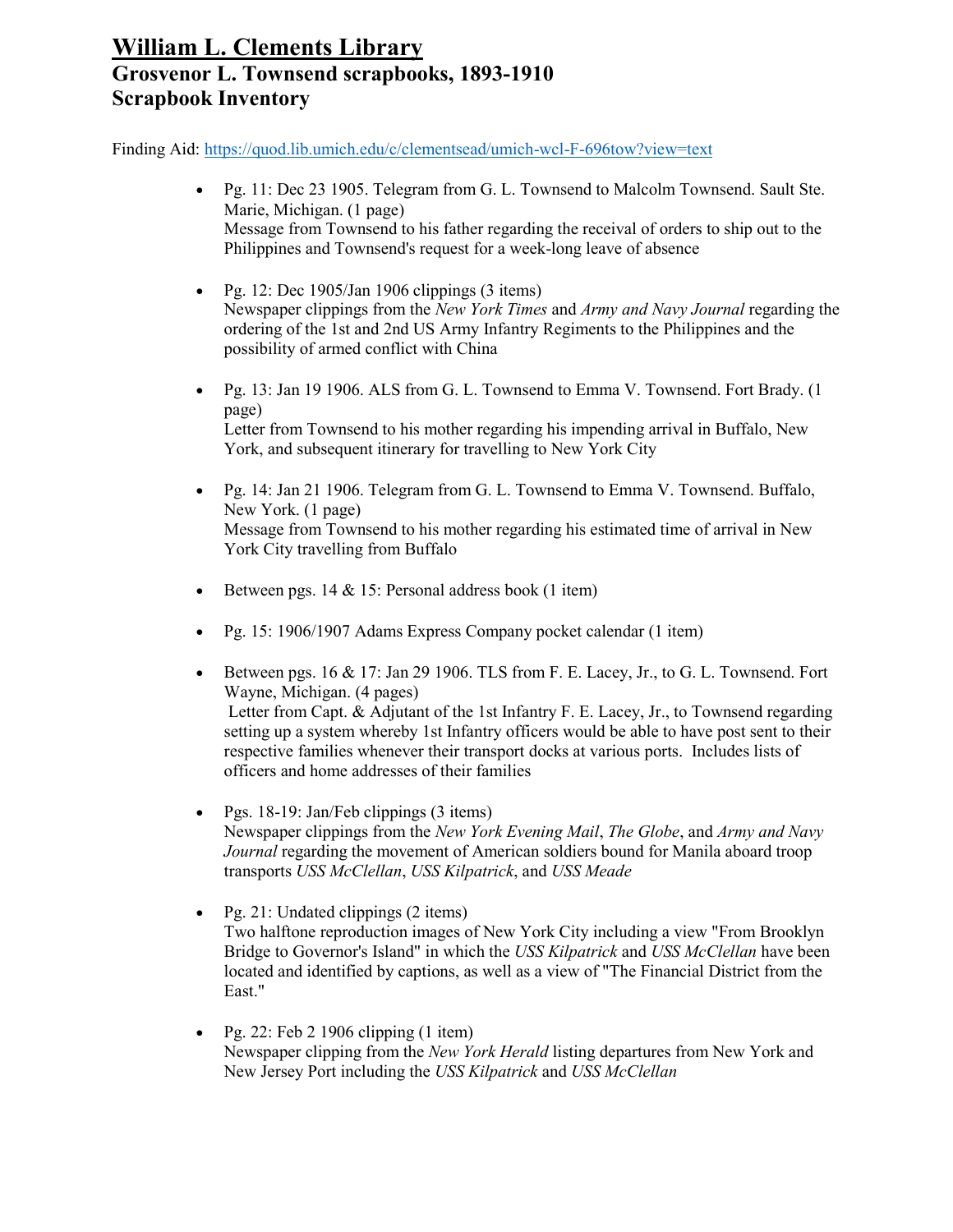- Pg. 23: Feb 4 1906. ALS from Malcolm Townsend to US War Department. New York City (1 page) Letter from Malcolm Townsend to the War Department requesting the code word assigned to his son G. L. Townsend. Attached to associated responding correspondence
- Pg. 23: Feb 5 1906. TLS from Henry P. McCain to Malcolm Townsend. Washington D.C. (1 page) Letter from Henry P. McCain to Malcolm Townsend informing him that G. L. Townsend's code word is "AUGUSTLY." Attached to associated initial correspondence
- Pg. 24: Feb 23 1906 clipping  $(1$  item) Newspaper clipping from the *New York Herald* regarding the celebration of George Washington's birthday at Gibraltar by American forces en route to the Philippines
- Pg. 25: Undated clipping [Feb 1906?] (1 item) Newspaper clipping regarding the First Morocco Crisis
- Pg. 26: Feb 1906 clippings (3 items) Newspaper clippings from the *New York Herald* and *New York Sun* regarding US Army officers visiting Tangiers with their wives, the First Morocco Crisis and the possible option of American peacekeepers being deployed, and the celebration of George Washington's birthday at Gibraltar by American forces en route to the Philippines
- Pg. 30: Feb/March 1906 clippings (2 items) Newspaper clippings from the *New York Herald* regarding the *USS Kilpatrick* and *USS McClellan* sailing for Malta
- Between pgs.  $30 \& 31$ : Loose undated clipping (1 item) Newspaper clipping regarding the departure of the *USS Kilpatrick* and *USS McClellan* departing from New York City
- Pg. 31: Loose fragments of mailing envelopes sent from G. L. Townsend to Malcolm Townsend, ca. 1906-1909 (4 items)
- Pg. 32: March 7 1906 clippings and postcard (3 items) Newspaper clippings from the *New York Herald* regarding the *USS Kilpatrick* and *USS McClellan* departing Malta for Port Said, Egypt, and an undated photomechanical color postcard showing the Strada San Giovanni in Valletta, Italy
- Pg. 33: March 1906 clippings and postcard  $(5 \text{ items})$ Newspaper clippings from the *Evening Mail* and *New York Herald* regarding the *USS Kilpatrick* and *USS McClellan* arriving and departing from Port Said, Egypt, and photomechanical postcard dated March 12 1906 showing the Great Sphinx of Giza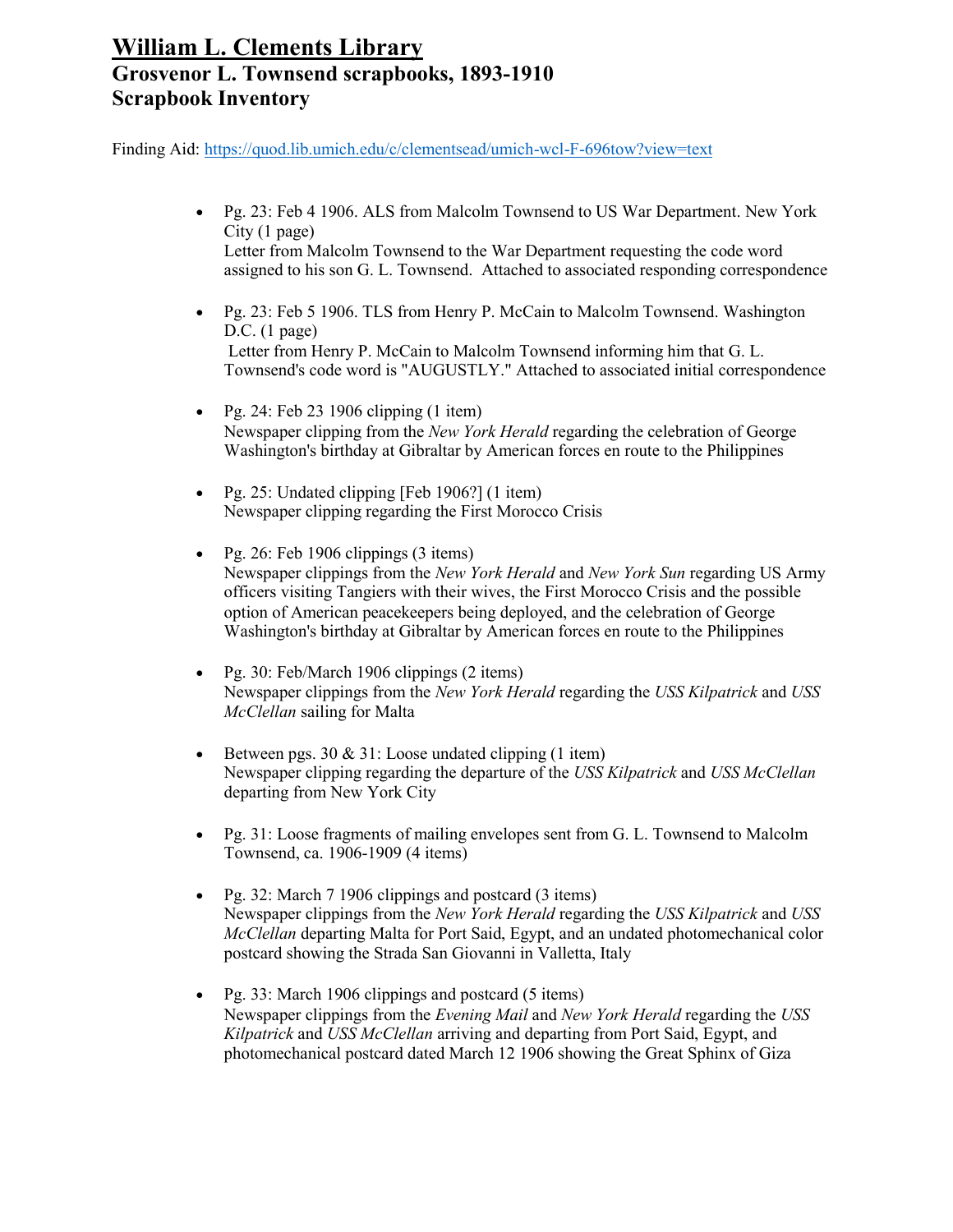- Between pgs. 34  $\&$  35: "Historical Register of Officers of the First United States Infantry from August 12, 1784 to July 1, 1905" (103 pages)
- Pg. 35: March 1906 postcards (2 items) Two photomechanical postcards showing "Bullock Hackeries" in Colombo, Sri Lanka, and a street scene in Aden, Yemen
- Pg. 36: April 1 1906. ALS from G. L. Townsend to Emma V. Townsend. U.S. "Barge" McClellan (3 pages) Letter from Townsend to his mother written aboard the *USS McClellan* regarding the ship's imminent arrival in Colombo, Sri Lanka, boiler troubles even after repairs were performed in Port Said, Egypt, tension among the troops on board due to prolonged "confinement on the ship" and excessive heat, an unenjoyable excursion Townsend made in Aden, Yemen, his desire to acquire postcards from each port they stop in, how free time is spent at sea, and the possibility of stopping at Singapore
- Pg. 37: April 20 1906 clipping  $(1$  item) Newspaper clipping from the *Army and Navy Journal* regarding inadequate facilities at Camp Stotsenburg in the Philippines, including a lack of water and no quarters for married officers
- Pg. 37: April 23 1906. Telegram to Malcolm Townsend. s.l. (1 page) Message to Malcolm Townsend regarding the rumored arrival of the *USS Kilpatrick* and *USS McClellan* in Manila
- Pg. 38: April 26 1906. Telegram to Malcolm Townsend. Manila (1 page) Message to Malcolm Townsend indicating G. L. Townsend's arrival in Santa Mesa, Manila
- Pg. 39: "Roster of Officers Stationed at Camp Stotsenburg, Pampanga, P. I., With Dates of Commission. Arranged by Seniority in Each Grade. (Including all Officers of the Organizations, Whether Present or Absent.) Regimental Press. Second Infantry. June 1. 1906." (4 pages)
- Pgs. 40-43: May/June/July/August 1906 clippings (7 items) Newspaper clippings from the *Army and Navy Journal* regarding the arrival of the US Army 1st Infantry Regiment in Santa Mesa, Manila, the voyage of the USS Kilpatrick and USS McClellan, the departure of transports from the Philippines bound for America, rumors of engagements and weddings, camp life at Camp Stotsenburg, shooting competitions, American administration of the Philippines, the visit of a British gunboat (the *HMS Thistle*) to Manila, a cholera outbreak, and comings and goings of various US Army officers and soldiers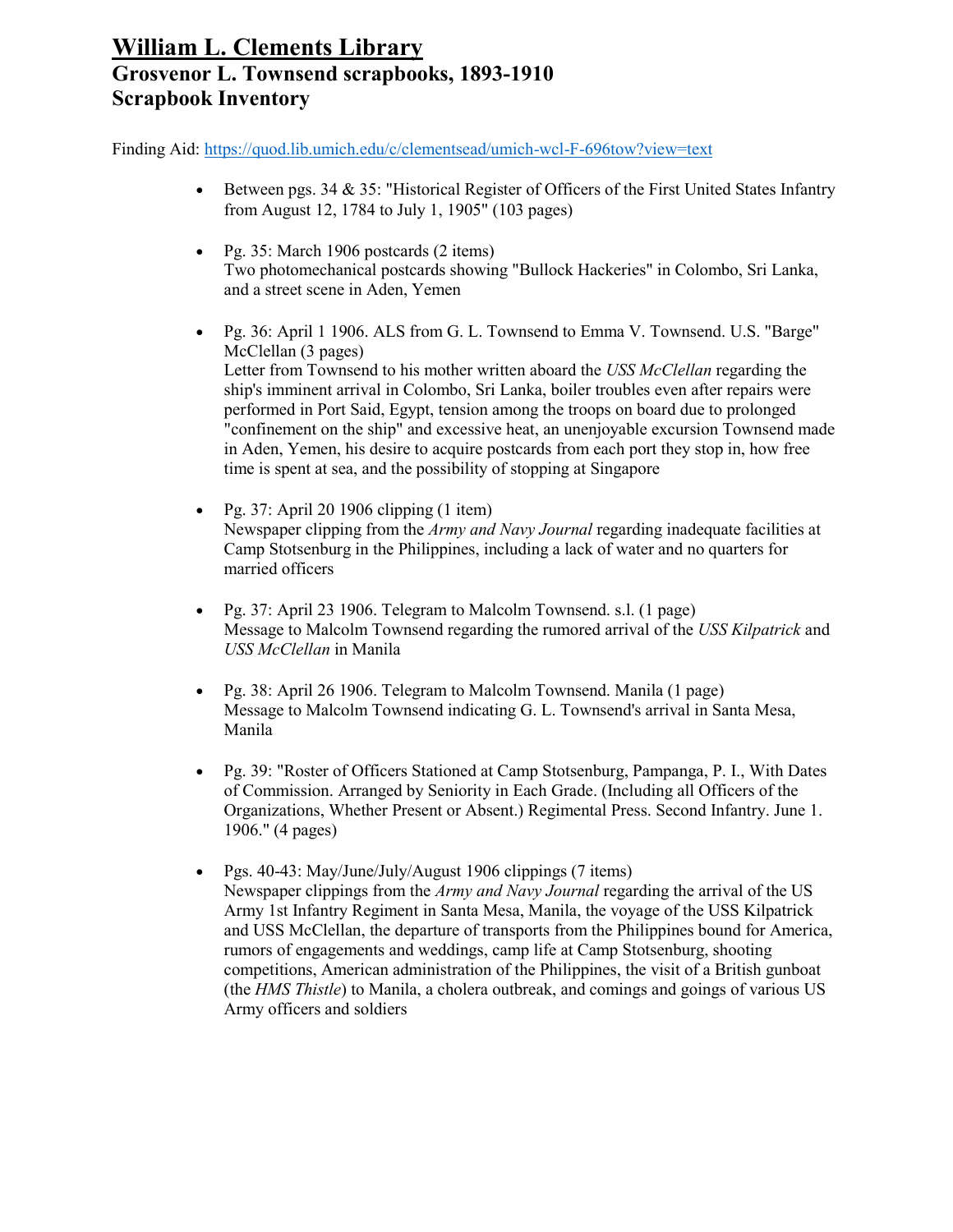- Pg. 44: July 8 1906. Special Orders No. 145 (4 items; 1 page each) Four copies of orders issued from Headquarters Camp Stotsenburg, Pampanga, regarding the transfer of Pvt. George W. Loop, Company C, 1st Infantry to the Division Hospital for observation and treatment as well as the appointment of G. L. Townsend as Aide-de-Camp to Brig. Gen. Walter T. Duggan
- Pg. 45: Printed list of US Army officers stationed in the Philippines and their respective posts. [July 1906?] (4 pages)
- Pg. 46: Undated clipping [July 1906?] (1 item) Newspaper clipping regarding the military career of Brig. Gen. Walter T. Duggan
- Pg. 46: July 7 1906. Telegram to Malcolm Townsend. Camp Stotsenburg, Luzon. (1 page) Message to Malcolm Townsend regarding G. L. Townsend's appointment as Aide-de-Camp to Brig. Gen. Walter T. Duggan
- Pg. 47: July 18 1906. General Orders No.  $56(1 \text{ page})$ Typescript extract from orders issued from Headquarters Camp Stotsenburg, Pampanga, regarding the detailing of Townsend as Surveying Officer
- Pg. 48: Sept 1906 clippings (2 items) Newspaper clippings from the *Army and Navy Journal* regarding goings on at Camp Stotsenburg
- Pg. 49: Typescript copy of "Military History of 1st Lieutenant Grosvenor L. Townsend" (3 pages)
- Pg. 50: "Chronological list of battles, actions, etc., in which the First United States Infantry has participated, and organizations of the Regiment engaged." (5 pages)
- Pg. 51: "Officers of the First Infantry killed and wounded in action." (6 pages)
- Pg. 52: "Officers of the First United States Infantry Who Have Held the Grade of General Officer in the Regular or Volunteer Service of the United States Army." (4 pages)
- Pg. 53: "Officers of the First United States Infantry Who Attained the Grade of General Officer in the Confederate Army." / "Officers of the First United States Infantry Who Left the U.S. Service and Joined the Confederate Army with Rank Attained in that Army." (4 pages)
- Pg. 53: Feb 21 1907 clipping  $(1$  item) Newspaper clipping from the Army and Navy Journal regarding records of US Army 1st Infantry officers; clipped April 12 1907?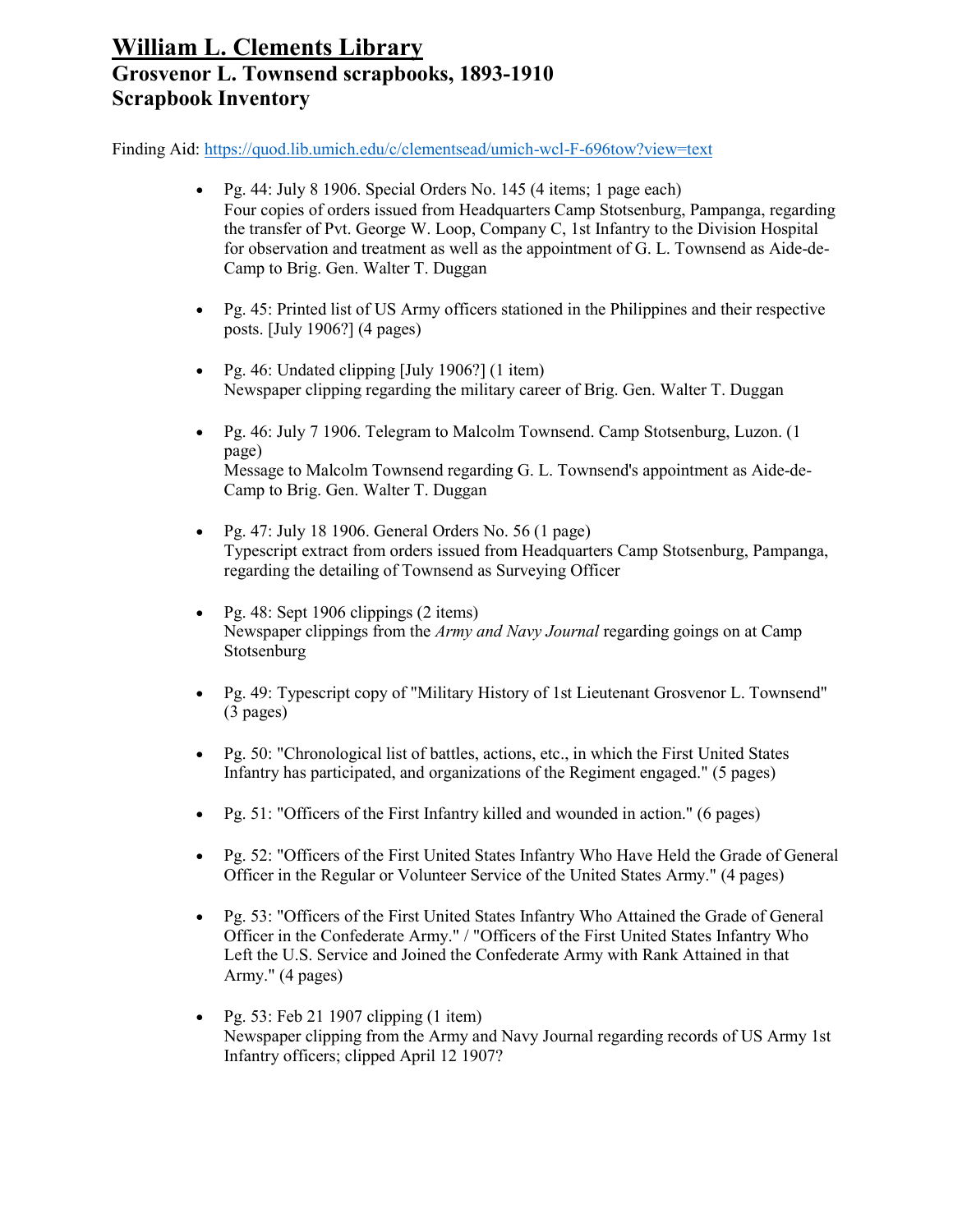- Pg. 54: "Officers of the First United States Infantry Who Have Received Brevets." (16 pages)
- Pg. 55: "Officers of the First United States Infantry Who Have Received the Thanks of Congress, Gold Medals, Medals of Honor and Swords from Congress." (4 pages)
- Pg. 56: "The Organization of the Army, so far as it Concerns the First Infantry, Under the Different Acts of Congress." (10 pages)
- Pg. 57: Blank memorandum paper with heading "Headquarters Camp Stotsenburg" (1 item)
- Pg. 58: "Camp Stotsenberg" (1 gelatin silver photograph; inscribed caption present) Panoramic photograph of Camp Stotsenburg. Townsend's quarters identified with "G.L.T." caption
- Pg.  $60:$  Dec 12 1906. General Orders No.  $86(1)$  page) Typescript extract from orders issued from Headquarters Camp Stotsenburg, Pampanga, regarding Townsend being relieved of duty as Surveying Officer
- Pg. 61: Feb 15 1907. General Orders No. 8 (2 items; 1 page each) Copy of orders issued from Headquarters Camp Stotsenburg, Pampanga, regarding Townsend's replacement of 1st Lt. Consuelo A. Seoane as Squadron Adjutant, 3rd Cavalry. Typescript copy of orders also included
- Pg. 62: Fragment of War Department document signed by G. L. Townsend while stationed at Camp Stotsenburg (1 item)
- Pg.  $63$ : Jan 25 1907 clipping  $(1$  item) Newspaper clipping regarding goings on of US Army officers stationed in the Philippines
- Pg. 64: Camp Stotsenburg (1 gelatin silver photograph; lacking caption) Panoramic photograph of Camp Stotsenburg
- Pg. 65: Personal 1907 calendar attached to illustrated cardboard backing bearing inscription "Camp Stotsenburg. Pampanga. P.I. (1 item)
- Pg. 66: Undated clippings [April 1907?] (2 items) Newspaper clipping from the *Army and Navy Journal* providing an overview of the US Army 1st Infantry Regiment as well as a second clipping from an unidentified publication showing a halftone reproduction portrait of Brig. Gen. A. L. Mills
- Pg. 67: April 18 1907. Telegram to Malcolm Townsend. Iloilo. (1 page) Message to Malcolm Townsend regarding G. L. Townsend's appointment as Aide-de-Camp to Brig. Gen. A. L. Mills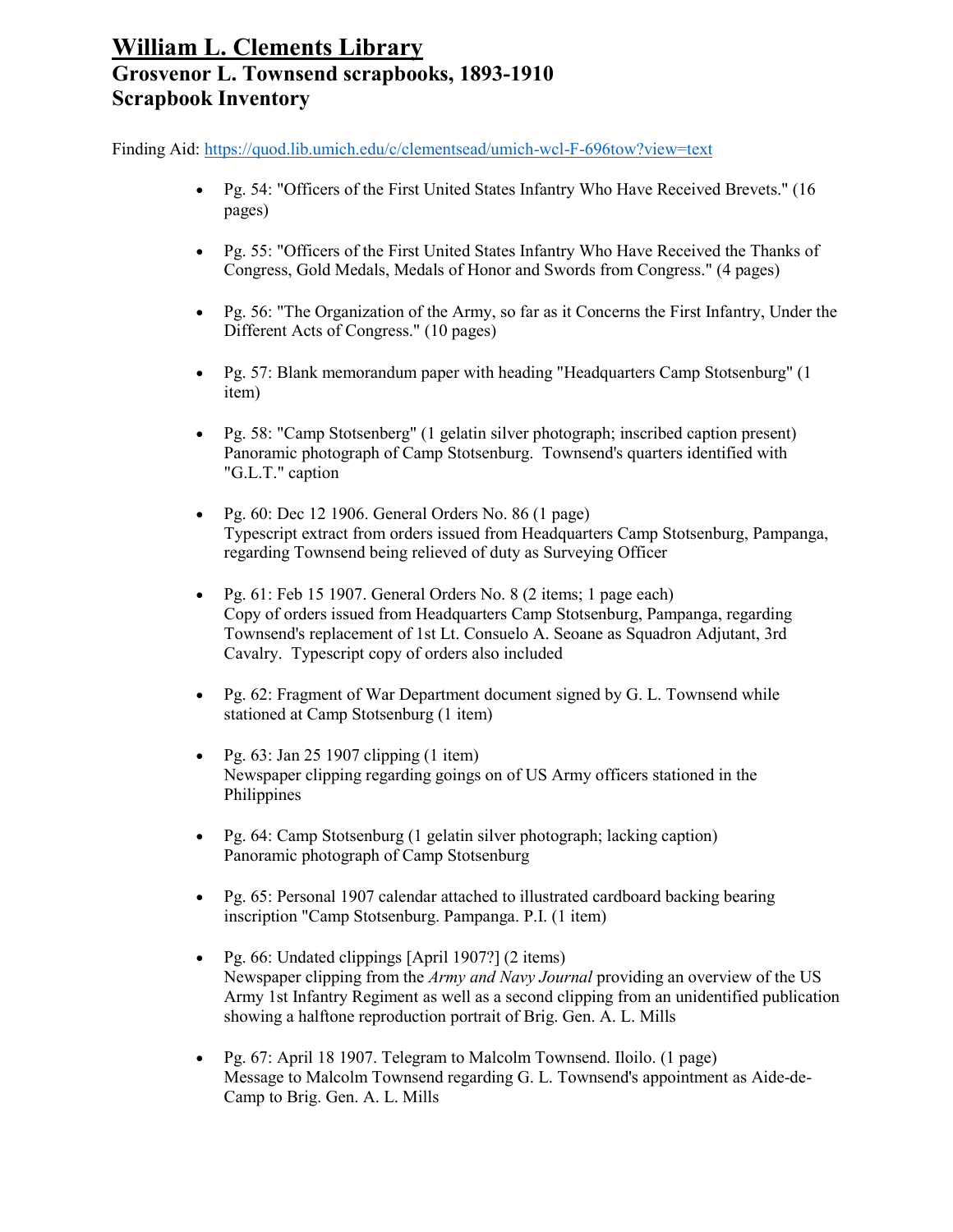- Pg. 68: April 15 1907. General Orders No. 27 (1 page) Copy of orders issued from Headquarters Department of the Visayas, Iloilo, Pamay, regarding Townsend's assignment as Aide-de-Camp to Brig. Gen. A. L. Mills and as Inspector of Small Arms Practice of the Department, as well as 1st Lt. Francis W. Clark's assignment as Engineer Officer
- Pg.  $69:$  April 20 1907 clipping  $(1$  item) Newspaper clipping from the *New York Herald* regarding an earthquake in the Philippines and a destructive fire in Iloilo City
- Pg. 70: "Station List. Headquarters Department of the Visayas. Iloilo, Pana, P.I., May 1, 1907." (2 pages)
- Pg. 71: Fragment of War Department document addressed to Mrs. Malcolm Townsend (Emma V. Townsend) and a second fragment of a document from "Headquarters Department of the Visayas. Office Inspector Small Arms Practice. Iloilo, Panaay, Philippine Islands" (2 items)
- Pg. 72: Fragments of mailing envelope sent by Townsend May 14 1907 (2 items)
- Pg. 73: April 12 1907 clipping  $(1$  item) Newspaper clipping regarding Camp Stotsenburg and a retirement party held in honor of Brig. Gen. Walter T. Duggan
- Pg. 74: June 1907 clippings  $(2 \text{ items})$ Newspaper clippings from the *Army and Navy Journal* regarding Townsend's relief of duty as Aide-de-Camp to Brig. Gen. Walter T. Duggan and his appointment as Aide-de-Camp to Brig. Gen. A. L. Mills
- Pg. 74: Post registration card from Bureau of Posts Philippine Islands signed by G. L. Townsend while stationed in Iloilo (1 item)
- Pg. 75: "Army List and Directory June, 1907" (2 pages)
- Pg. 76: "Annual Report of Brigadier General A. L. Mills, United States Army. Commanding Department of the Visayas. Philippines Division. Iloilo, P.I. June 30, 1907." (25 pages)
- Pg. 77: Aug 1907 clippings  $(2 \text{ items})$ Newspaper clippings from the *Army and Navy Journal* regarding Townsend's appointment as assistant to the adjutant general of the Department of the Visayas as well as Engineer Officer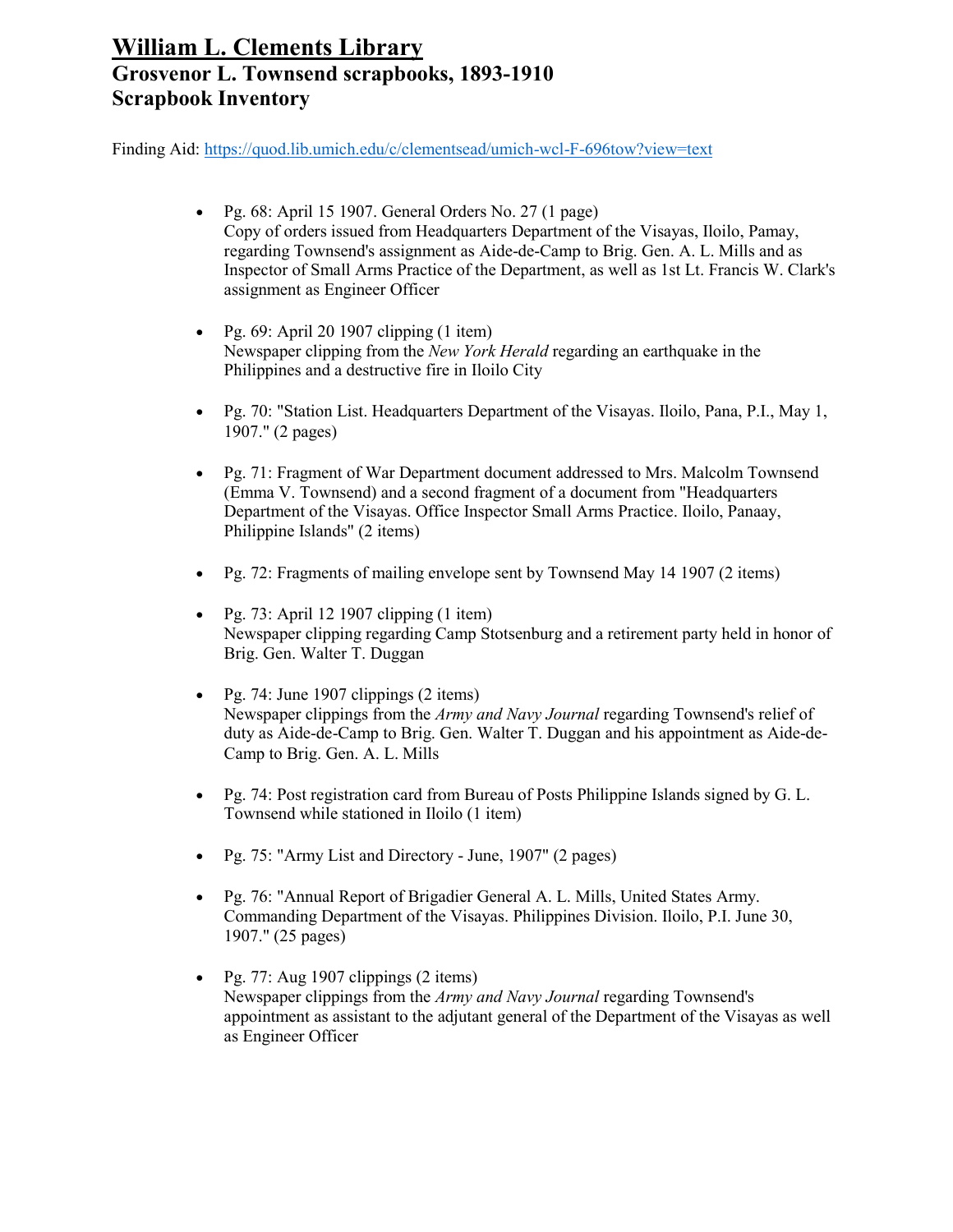- Pg. 78: Aug 3 1907 postcard and fragment of map showing Borneo (2 items) Photomechanical postcard signed by G. L. Townsend showing scene from Borneo with a printed caption "Rayoh" and inscribed caption "Sandakan Borneo"
- Pg. 80: Sept 12 1907. ALS from G. L. Townsend to Malcolm Townsend including typescript enclosure. [Iloilo, Philippines] (7 pages) Letter from Townsend to his father stating that he has sent him information related to how the Philippines are being governed. Includes typescript enclosure detailing administrative structure of the Philippines
- Pg. 81: "At Iloilo, Panay. Sept 1907." (1 item) Hand-drawn plan of Townsend's living quarters in Iloilo City
- Pg. 82: Sept 1907 clippings  $(2 \text{ items})$ Newspaper clippings from the *Army and Navy Journa*l regarding Boards of Officers and a visit to Zamboanga in April 1907
- Pg. 83: Fragment of mailing envelope sent by G. L. Townsend to Mrs. Malcolm Townsend (Emma V. Townsend) and a second envelope bearing the inscription "Medal of Inauguration" (2 items)
- Pg. 84: Dec 24 1907. Telegram from G. L. Townsend to Malcolm Townsend. Iloilo. (1 page) Message from Townsend to his father apparently indicating he has or is returning to New York City
- Pg. 85: Building on Calle Gen Hughes. Iloilo (1 gelatin silver photograph; lacking caption) Photograph likely by Pedro Casanave of a building on Calle Gen. Hughes in Iloilo City
- Pg. 86: "S.S. Mindoro...#77" (1 gelatin silver photograph; caption present) Photograph by Pedro Casanave showing the *S.S. Mindoro* at sea
- Pg. 87: "S.S. Mindoro...#78" (1 gelatin silver photograph; caption present) Photograph by Pedro Casanave showing the *S.S. Mindoro* at sea
- Pg. 88: "Calle Gen Hughes Iloilo P.I. 84" (1 gelatin silver photograph; caption present) Photograph by Pedro Casanave showing Calle Gen. Hughes in Iloilo City
- Pg. 89: G. L. Townsend; Line of American soldiers (1 platinum photograph and 1 gelatin silver photograph; lacking captions) Two loose photographs including a half-length studio portrait of G. L. Townsend in uniform as well as an image of American soldiers lined up with rifles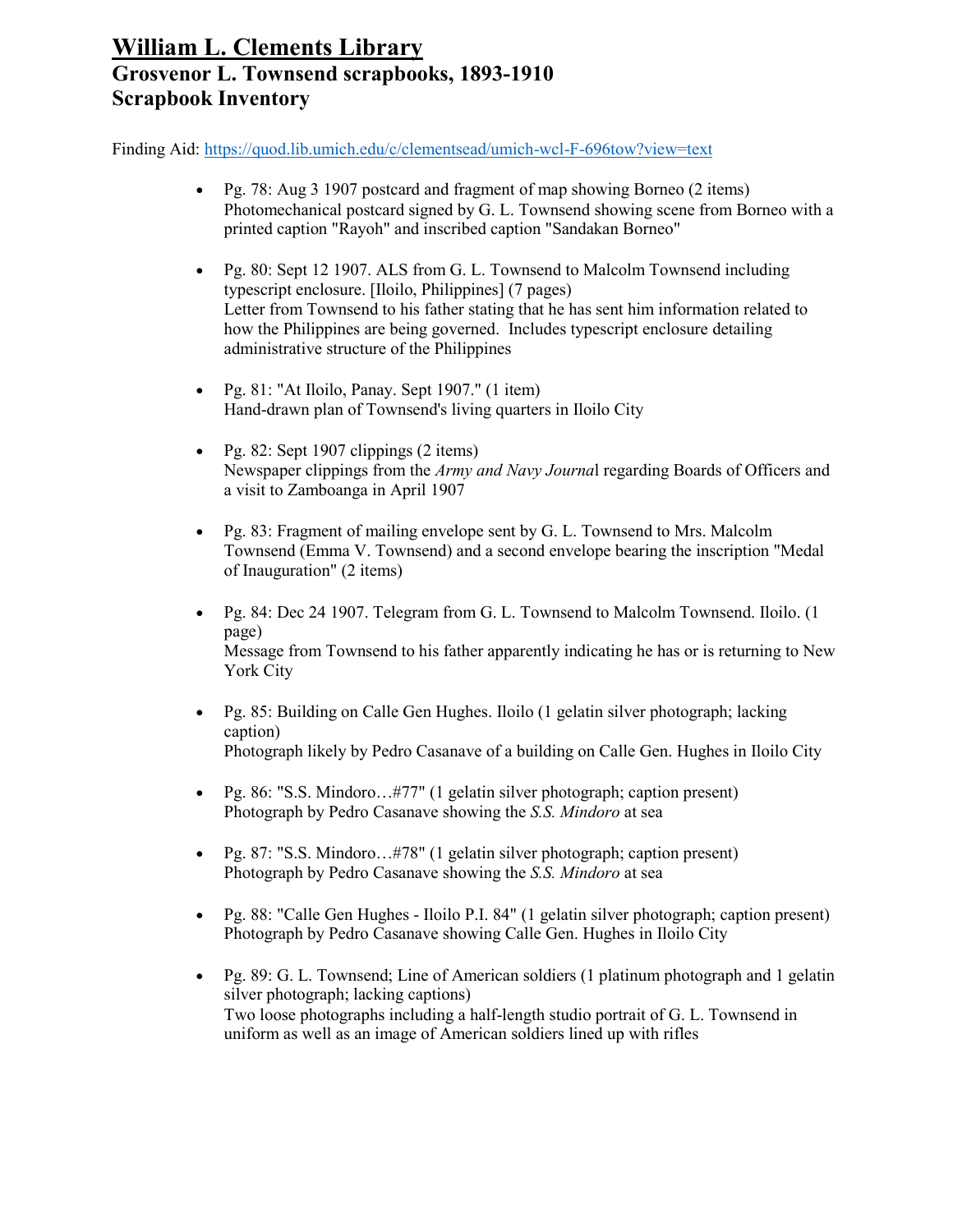Finding Aid:<https://quod.lib.umich.edu/c/clementsead/umich-wcl-F-696tow?view=text>

- Pg. 105: July/Sept 1907. Correspondence primarily between Malcolm Townsend and J. Zimmerman. New York City. (9 pages) Series of loose letters between Malcolm Townsend and J. Zimmerman regarding possible gifts for Walter T. Duggan's retirement ceremony
- Pg. 105: Loose Sept 1907 receipts from Adams Express Company indicating gift packages from Malcolm Townsend were received by Walter T. Duggan (2 items)
- Pg. 105: March 20 1907. ALS from Charles E. Tayman to Malcolm Townsend. Camp Connell, Samar, P.I. (1 page) Letter from Charles E. Tayman to Malcolm Townsend regarding the 1st Infantry Regiment officers' plan to provide retiring Brig. Gen. Walter T. Duggan and his wife with suitable gifts for the occasion. Tayman requests Townsend's assistance in procuring the gifts (a watch for Duggan and a hand bag for his wife)

#### Volume 7 (1909-1910--Fort Leavenworth; New York)

- Pg. 1: G. L. Townsend's bookplate  $(1$  item)
- Pg. 2: Paper with printed G. L. Townsend bookplate  $(1$  item)
- Pg. 3: Calling cards for Mr. Grosvenor L. Townsend and Captain Grosvenor Lowry Townsend (2 items)
- Pg. 4: Aug 28 1909. Telegram from G. L. Townsend to Emma V. Townsend. Kansas City, MO. (1 page) Message from G. L. Townsend to his mother regarding his safe arrival in Kansas City
- Pg. 5: "Roster of Officers & Troops on Duty at The Army Service Schools, the Post of Fort Leavenworth, and the US Military Prison November 1, 1909" (47 pages)
- Pg. 7: G. L. Townsend (1 platinum photograph; lacking caption) Half-length studio portrait by Stevenson of G. L. Townsend in uniform
- Pg. 8: Undated clipping [Jan 1910?] (1 item) Newspaper clipping regarding lesson and exercise schedule for officers at the Army Service School
- Pg. 10: Jan 4 1910 menu for dinner at the Officers' New Mess in Fort Leavenworth (1 item)
- Pg. 11: Feb 5 1910 menu for dinner at the Officers' New Mess in Fort Leavenworth (1) item)
- Pg. 12: Feb 2 1910 program for "Orchestra Concert 13th Infantry Band, Pope Hall" (1 page)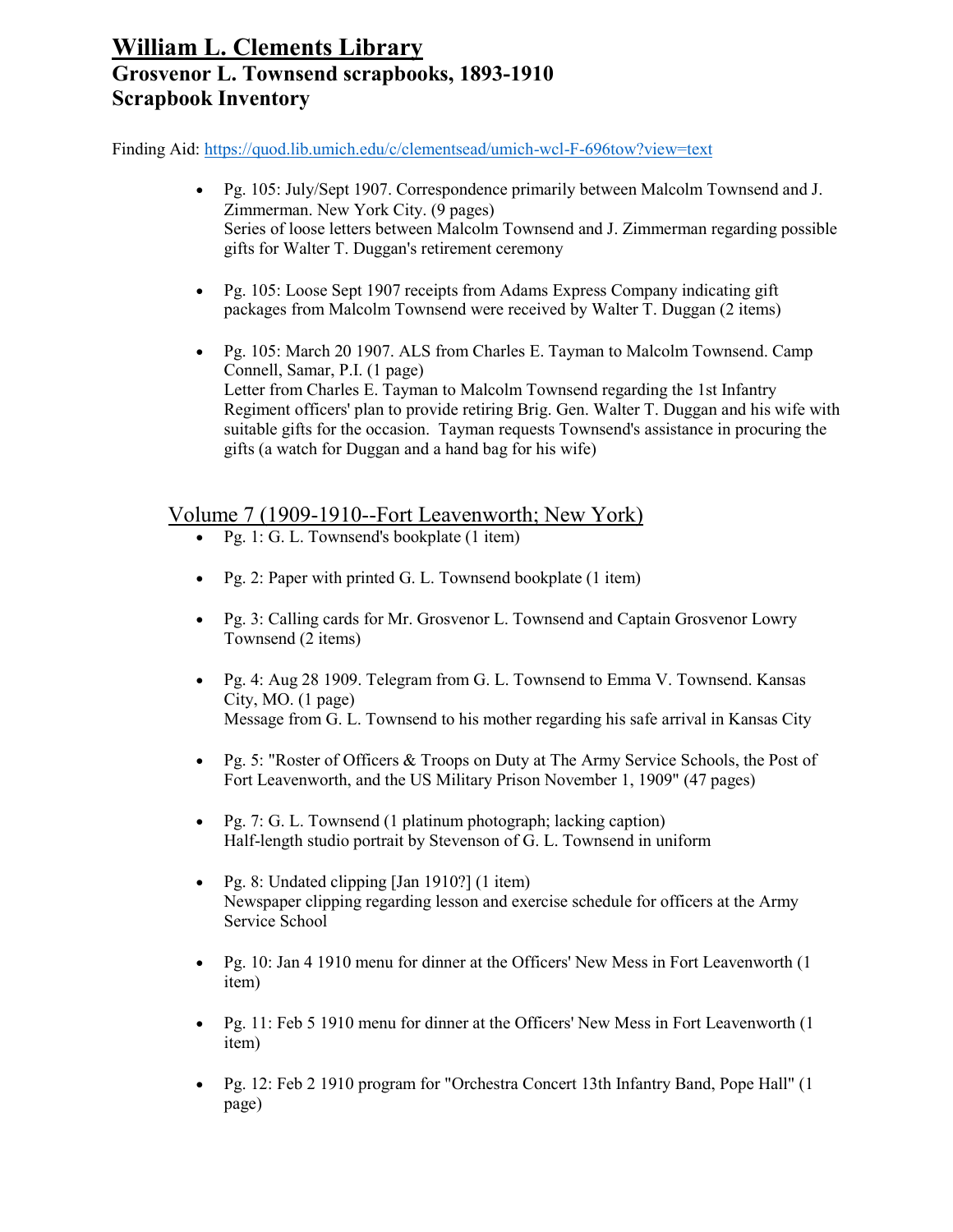- Pg. 13: Fragment of Army Service Schools document dated Feb 13 1910 (1 item)
- Pg. 14: Jan 30 1910 clipping  $(1$  item) Newspaper clipping from the *New York Tribune* regarding US Army orders for several officers including Townsend (recently promoted to Captain), who has been transferred from the 23rd to the 1st Infantry
- Pg. 15: Feb 4 1910. Special Orders No.  $5(1 \text{ page})$ Typescript copy of orders issued from Headquarters First Infantry Vancouver Barracks, Washington, regarding Townsend's assignment to Company H of the US Army 1st Infantry Regiment
- Pg. 16: Feb 25 1910 clipping  $(1$  item) Newspaper clipping from the *New York Tribune* regarding an event celebrating the National Guard of New York State
- Pg. 19: Undated clipping [Feb 1910?] (1 item) Newspaper clipping from the *Evening Telegram* regarding prominent members of the 7th NYNG (including Townsend) being bestowed with the Cross of Honor
- Pg. 21: June 30 1910 invitation from the Army Service Schools to attend "Graduating" Exercises" at Fort Leavenworth (1 item)
- Pg. 22: June 26 [1910]. Telegram from G. L. Townsend to Malcolm Townsend. Kansas City, MO. (1 page) Message from Townsend to his father regarding his estimated return to New York City on July 2
- Pg. 23: July 1910 clipping  $(1$  item) Newspaper clipping regarding goings on at Fort Leavenworth including graduation exercises
- Between pgs. 24  $& 25$ : "Annual Report of Commandant The Army School of the Line The Army Signal School and The Army Staff College for the school year ending August 15, 1910" (102 pages) On verso: Aug 27 1910 clipping from the *Army and Navy Journal* regarding the structure of the United States military educational system
- Between pgs. 24 & 25: "Infantry Journal September 1910 The United States Infantry Association Washington D.C." (18 pages) See pg. 244 for Townsend's article on the "Effect of Flying Machines"
- Pg. 27: June 2 1910 clipping  $(1$  item) Newspaper clipping from the *New York Times* regarding assignments of various US Army officers including Townsend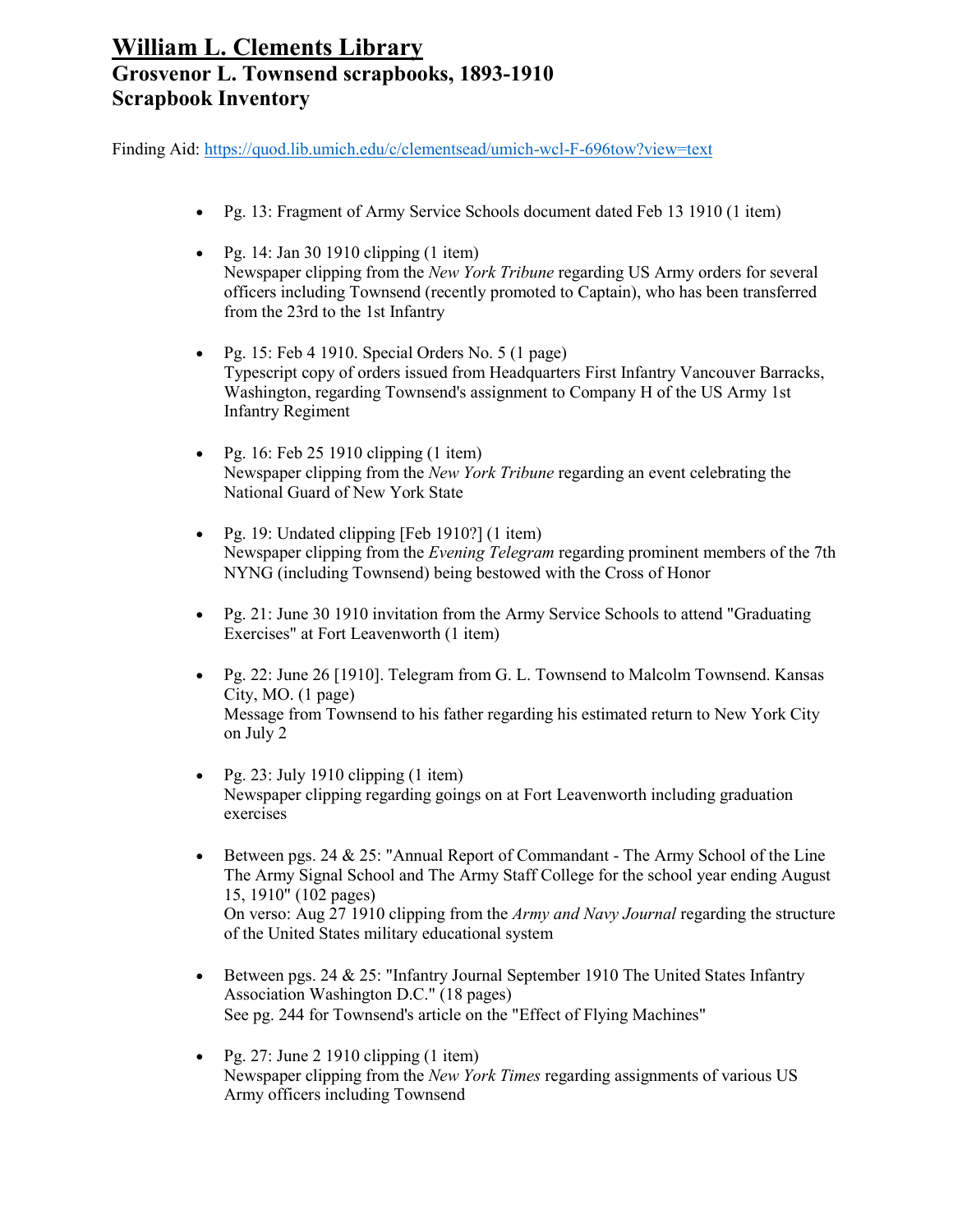- Pgs.  $28-30$ : Aug 6 1910 clipping (1 item) Newspaper clipping from the *Army and Navy Journal* regarding joint maneuvers for the US Army and National Guard held at Pine Camp, New York
- Pgs. 31 & 32: Aug 13 1910 clipping  $(1$  item) Newspaper clipping from the *Army and Navy Journal* regarding joint maneuvers for the US Army and National Guard held at Pine Camp, New York
- Pg. 33: Aug 13 1910 clipping  $(1$  item) Newspaper clipping from the *Army and Navy Journal* regarding goings on of various US Army officers, including Townsend's being granted 4 months leave once the Pine Camp maneuvers are finished
- Pgs. 34 & 35: Aug 20 1910 clipping  $(1 \text{ item})$ Newspaper clipping from the *Army and Navy Journal* regarding joint maneuvers for the US Army and National Guard held at Pine Camp, New York
- Pg. 35: Aug 23 1910 clipping  $(1$  item) Newspaper clipping from the *Army and Navy Journal* regarding joint maneuvers for the US Army and National Guard held at Pine Camp, New York
- Pg. 36: Aug 27 1910 clipping  $(1$  item) Newspaper clipping from the *Army and Navy Journal* regarding joint maneuvers for the US Army and National Guard held at Pine Camp, New York
- Pgs.  $37 \& 38$ : Aug 27 1910 clipping (1 item) Newspaper clipping from the *Army and Navy Journal* regarding joint maneuvers for the US Army and National Guard held at Pine Camp, New York
- Pg. 39: Undated clipping [Aug/Sept 1910] (1 item) Newspaper clipping regarding athletic games during joint maneuvers for the US Army and National Guard held at Pine Camp, New York
- Pg. 40: Inscribed caption and subject identifications of US Army officers included in a photograph taken at "Pine Camp. August 12th 1910." The photograph is not present.
- Pg. 43: Silk ribbons including one colored red, white, and blue with the word "Umpire" printed on front (2 items)
- Pg. 47: "Cooks Posing For The Camera Man."; "In The Hospital Tent Sore Feet Are Much In Evidence." (2 halftone reproduction images; captions present) Two images showing aspects of military camp life during joint maneuvers for the US Army and National Guard held at Pine Camp, New York